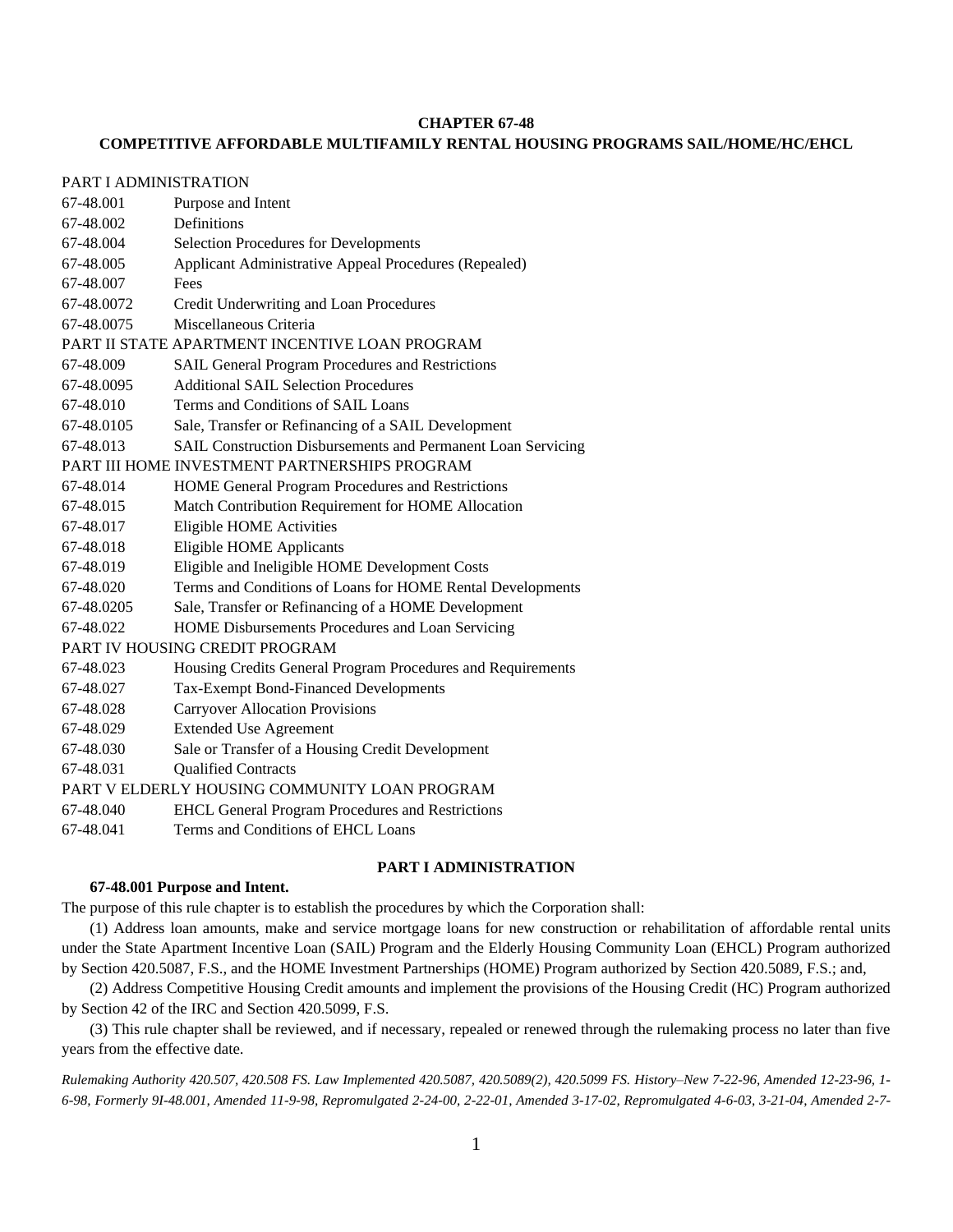*05, Repromulgated 1-29-06, 4-1-07, Amended 3-30-08, Repromulgated 8-6-09, Amended 11-22-11, 10-9-13, 10-8-14, Repromulgated 9-15-16, 5- 24-17, 7-8-18, 7-11-19, Amended 6-23-20, Repromulgated 5-18-21.*

## **67-48.002 Definitions.**

(1) "ACC" or "Annual Contributions Contract" means a contract between HUD and a Public Housing Authority containing the terms and conditions under which HUD assists in providing for development of housing units, modernization of housing units, operation of housing units, or a combination of the foregoing.

(2) "Act" means the Florida Housing Finance Corporation Act as found in Chapter 420, Part V, F.S.

(3) "Address" means the address number, street name and city or, at a minimum, the street name, closest designated intersection, and whether or not the Development is located within a city or in the unincorporated area of the county. If located within a city, include the name of the city.

(4) "Adjusted Income" means, with respect to a HOME Development, the gross income from wages, income from assets, regular cash or noncash contributions, and any other resources and benefits determined to be income by HUD, adjusted for family size, minus the deductions allowable under 24 CFR §5.611.

(5) "Affiliate" means any person that:

(a) Directly or indirectly, through one or more intermediaries, controls, is controlled by, or is under common control with the Applicant or Developer;

(b) Serves as an officer or director of the Applicant or Developer or of any Affiliate of the Applicant or Developer;

(c) Directly or indirectly receives or will receive a financial benefit from a Development except as further described in Rule 67- 48.0075, F.A.C., or

(d) Is the spouse, parent, child, sibling, or relative by marriage of a person described in paragraph (a), (b) or (c), above.

(6) "ALF" or "Assisted Living Facility" means a Florida licensed living facility that complies with Sections 429.01 through 429.54, F.S., and Chapter 58A-5, F.A.C.

(7) "Allocation Authority" means the total dollar volume of the state of Florida's Housing Credit ceiling available for distribution by the Corporation and authorized pursuant to Section 42 of the IRC.

(8) "Applicable Fraction" means Applicable Fraction as defined in Section  $42(c)(1)(B)$  of the IRC.

(9) "Applicant" means any person or legal entity of the type and with the management and ownership structure described herein that is seeking a loan or funding from the Corporation by submitting an Application or responding to a competitive solicitation pursuant to rule Chapter 67-60, F.A.C., for one or more of the Corporation's programs. For purposes of Rules 67-48.0105, 67- 48.0205 and 67-48.031, F.A.C., Applicant also includes any assigns or successors in interest of the Applicant. Unless otherwise stated in a competitive solicitation, as used herein, a 'legal entity' means a corporation, limited partnership or limited liability company legally formed as of the Application deadline.

(10) "Application" means the sealed response submitted to participate in a competitive solicitation for funding pursuant to rule Chapter 67-60, F.A.C.

(11) "Binding Commitment" means, with respect to a Housing Credit Development, an agreement between the Corporation and an Applicant by which the Corporation allocates and the Applicant accepts Housing Credits from a later year's Allocation Authority in accordance with Section  $42(h)(1)(C)$  of the IRC.

(12) "Board of Directors" or "Board" means the Board of Directors of the Corporation.

(13) "Building Identification Number" means, with respect to a Housing Credit Development, the number assigned by the Corporation to describe each building in a Housing Credit Development, pursuant to Internal Revenue Service Notice 88-91.

(14) "Calendar Days" means, the seven (7) days of the week.

(15) "Carryover" means the provision under Section 42 of the IRC and Rule 67-48.028, F.A.C., which allows a Development to receive a Housing Credit Allocation in a given calendar year and be placed in service by the close of the second calendar year following the calendar year in which the allocation is made.

(16) "Catchment Area" means the geographical area covered under a Local Homeless Assistance Continuum of Care Plan, as designated and revised as necessary by the State Office on Homelessness, in accordance with Section 420.624, F.S.

(17) "CHDOs" or "Community Housing Development Organizations" means Community housing development organizations as defined in section 420.503, F.S., and 24 CFR Part 92.

(18) "Commercial Fishing Worker" means Commercial fishing worker as defined in Section 420.503, F.S.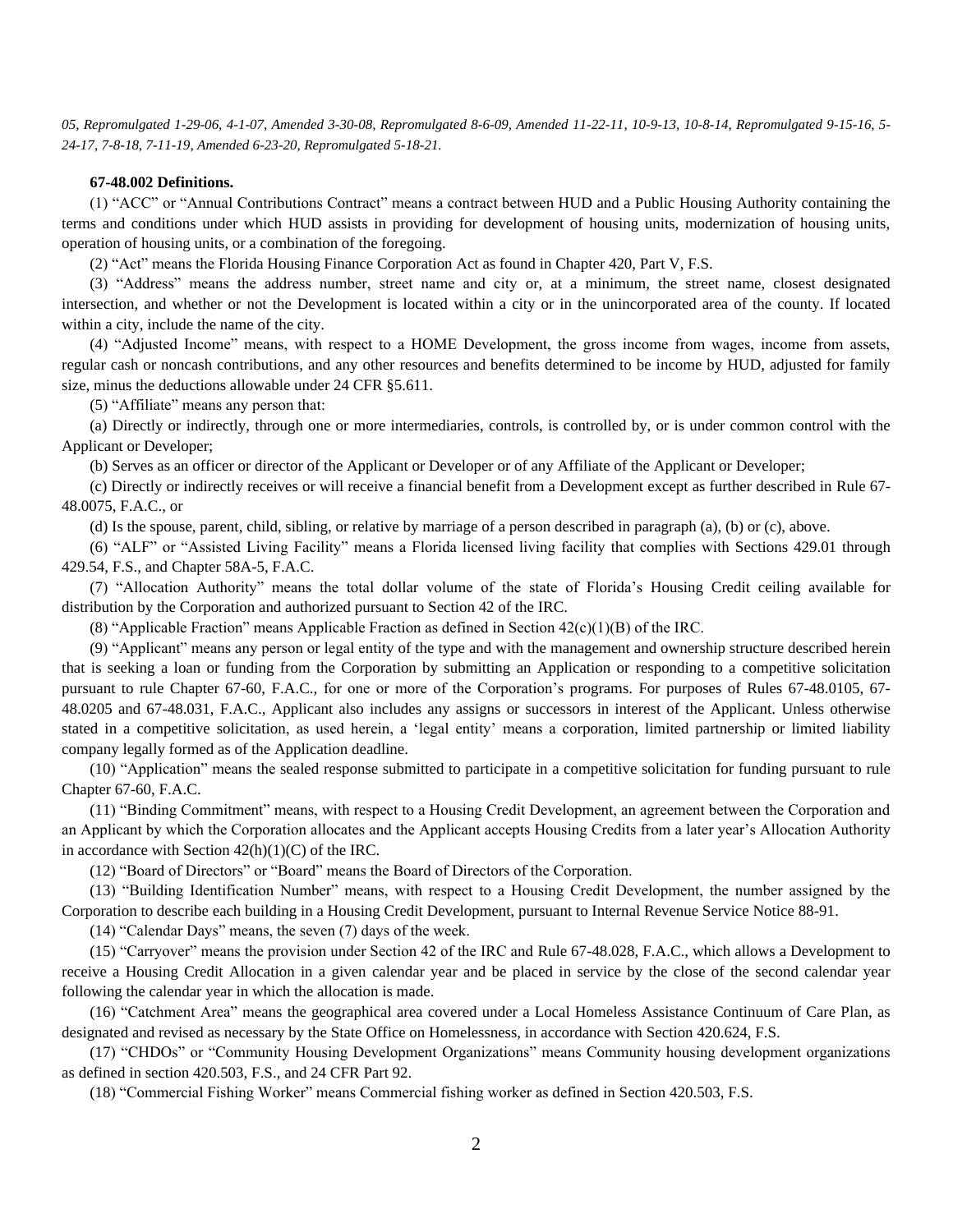(19) "Commercial Fishing Worker Household" means a household of one or more persons wherein at least one member of the household is a Commercial Fishing Worker at the time of initial occupancy.

(20) "Competitive Housing Credits" or "Competitive HC" means those Housing Credits which come from the Corporation's annual Allocation Authority.

(21) "Compliance Period" means a period of time that the Development shall conform to all set-aside requirements as described further in the rule chapter and agreed to by the Applicant in the Application.

(22) "Consolidated Plan" means the plan prepared in accordance with 24 CFR Part 91, which describes needs, resources, priorities and proposed activities to be undertaken with respect to certain HUD programs, including the HOME Program.

(23) "Contact Person" means the person with whom the Corporation will correspond concerning the Application and the Development. This person cannot be a third-party consultant.

(24) "Corporation" means the Florida Housing Finance Corporation as defined in Section 420.503, F.S.

(25) "Credit Underwriter" means the independent contractor under contract with the Corporation having the responsibility for providing stated credit underwriting services.

(26) "DDA" or "Difficult Development Area" means areas designated by the Secretary of Housing and Urban Development as having high construction, land, and utility costs relative to area median gross income in accordance with Section 42(d)(5)(B), of the IRC.

(27) "Department" means the Department of Economic Opportunity as defined in Section 420.503, F.S.

(28) "Developer" means any individual or legal entity which possesses the requisite skill, experience, and credit worthiness to successfully produce affordable housing as required in the Application. Unless otherwise stated in a competitive solicitation, as used herein, a 'legal entity' means a corporation, association, joint venturer, or partnership legally formed as of Application deadline.

(29) "Developer Fee" means the fee earned by the Developer.

(30) "Development" means Project as defined in Section 420.503, F.S.

(31) "Development Cash Flow" means, with respect to SAIL Developments as well as HOME Developments when the HOME Development is also at least partially financed with a Multifamily Mortgage Revenue Bond (MMRB) Loan (as defined in rule Chapter 67-21, F.A.C.), cash transactions of the Development as calculated in the statement of cash flows prepared in accordance with generally accepted accounting principles ("GAAP"), as adjusted for any cash transactions that are subordinate to the SAIL loan interest payment including any distribution or payment to the Applicant or Developer, Principal(s) of the Applicant or Developer or any Affiliate of the Principal(s) of the Applicant or Developer, or to the Developer or any Affiliate of the Developer, whether paid directly or indirectly, which was not expressly disclosed in determining the annual debt service coverage in the Board approved final credit underwriting report.

(32) "Development Cost" means the total of all costs incurred in the completion of a Development excluding Developer Fee, operating deficit reserves, and total land cost as typically shown in the Development Cost line item on the development cost pro forma.

(33) "Development Expenses" means, with respect to SAIL Developments as well as HOME Developments when the HOME Development is also at least partially financed with a MMRB Loan (as defined in rule Chapter 67-21, F.A.C.), usual and customary operating and financial costs, such as the compliance monitoring fee, the financial monitoring fee, replacement reserves, the servicing fee and the debt service reserves. As it relates to SAIL Developments as well as HOME Developments when the HOME Development is also at least partially financed with a MMRB Loan (as defined in rule Chapter 67-21, F.A.C.) and to the application of Development Cash Flow described in subsections 67-48.010(5) and (6), F.A.C., as it relates to SAIL Developments or in paragraph 67-48.020(3)(b), F.A.C., as it relates to HOME Developments, the term includes only those expenses disclosed in the operating pro forma on an annual basis included in the final credit underwriting report, as approved by the Board, and maximum of 20 percent Developer Fee per year.

(34) "Development Location Point" means a single point selected by the Applicant on the proposed Development site that is located within 100 feet of a residential building existing or to be constructed as part of the proposed Development. For a Development which consists of Scattered Sites, this means a single point on the site with the most units that is located within 100 feet of a residential building existing or to be constructed as part of the proposed Development.

(35) "Document" means electronic media, written or graphic matter, of any kind whatsoever, however produced or reproduced, including records, reports, memoranda, minutes, notes, graphs, maps, charts, contracts, opinions, studies, analysis, photographs, financial statements and correspondence as well as any other tangible thing on which information is recorded.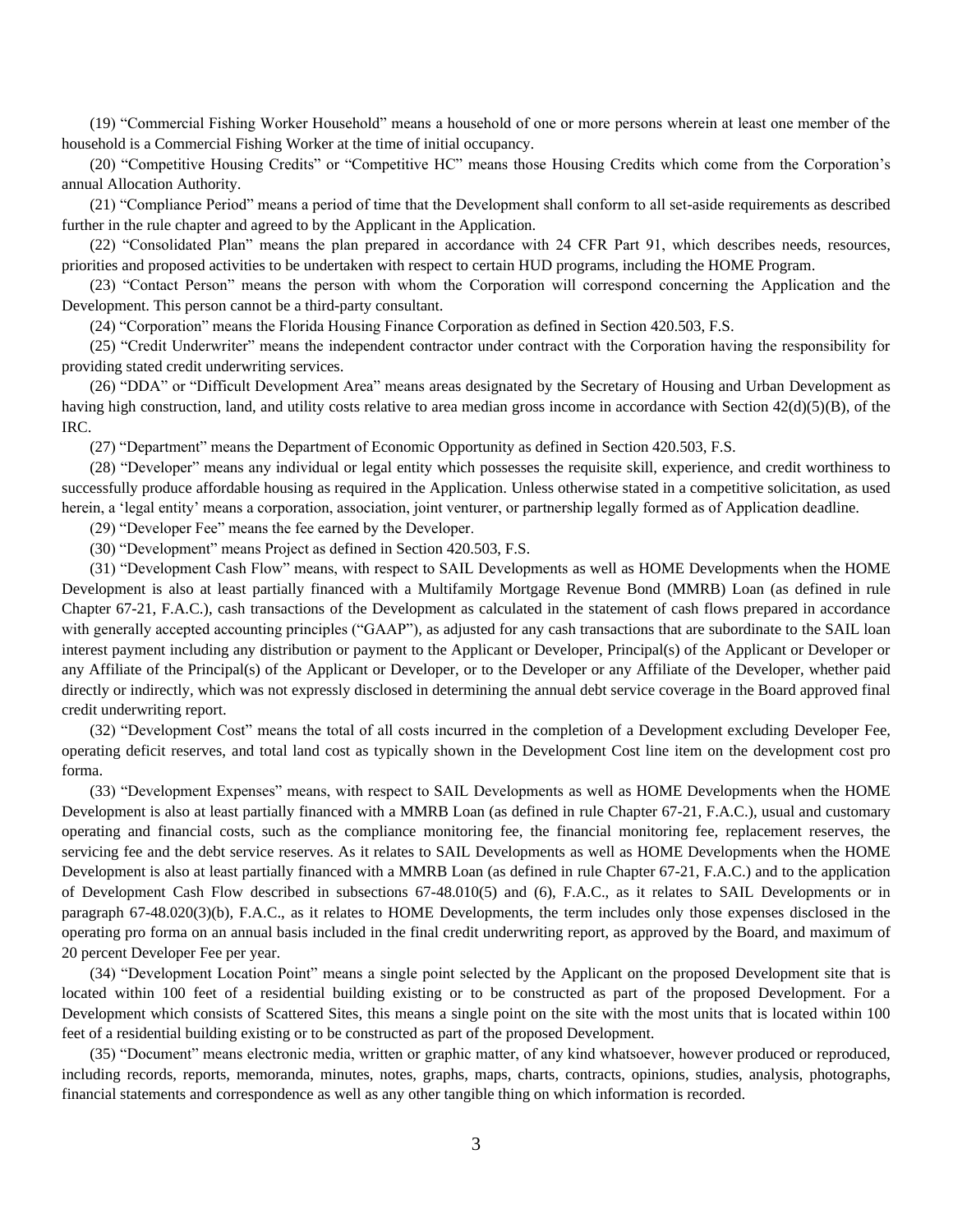(36) "Domestic Violence" means Domestic violence as defined in Section 741.28, F.S.

(37) "Draw" means the disbursement of funds to a Development.

(38) "EHCL" or "EHCL Program" means the Elderly Housing Community Loan Program created pursuant to Section 420.5087(3), F.S.

(39) "Elderly" means Elderly as defined in Section 420.503, F.S.

(40) "ELI Household" or "Extremely Low Income Household" means a household of one or more persons wherein the annual adjusted gross income for the Family is equal to or below the percentage of area median income for ELI Persons.

(41) "ELI Loan" means the loan made by the Corporation for the Applicant's ELI Set-Aside commitment, based on terms and conditions outlined in a competitive solicitation.

(42) "ELI Persons" or "Extremely Low Income Persons" means Extremely low income persons as defined in Section 420.0004(9), F.S., or in a competitive solicitation.

(43) "ELI Set-Aside" or "Extremely Low Income Set-Aside" means the number of units designated to serve ELI Households.

(44) "Eligible Persons" means one or more natural persons or a family, irrespective of race, creed, national origin, or sex, determined by the Corporation to be of Low Income or Very Low Income, as further described in Rule 67-48.0075, F.A.C.

(45) "EUA" or "Extended Use Agreement" means, with respect to the HC Program, an agreement which sets forth the set-aside requirements and other Development requirements under the HC Program.

(46) "Executive Director" means the Executive Director of the Corporation.

(47) "Family" means a household composed of one or more persons.

(48) "Farmworker" means Farmworker as defined in Section 420.503, F.S.

(49) "Farmworker Household" means a household of one or more persons wherein at least one member of the household is a Farmworker at the time of initial occupancy.

(50) "Final Housing Credit Allocation" means, with respect to a Housing Credit Development, the issuance of Housing Credits to an Applicant upon completion of construction or Rehabilitation of a Development and submission to the Corporation by the Applicant of a completed and executed final cost certification process as required by Section 42, IRC.

(51) "Financial Beneficiary" means any Principal of the Developer or Applicant entity who receives or will receive any direct or indirect financial benefit from a Development except as further described in Rule 67-48.0075, F.A.C.

(52) "Financial Institution" means Lending institution as defined in Section 420.503, F.S.

(53) "Florida Keys Area" means all lands in Monroe County, except:

(a) That portion of Monroe County included within the designated exterior boundaries of the Everglades National Park and areas north of said Park;

(b) All lands more than 250 feet seaward of the mean high water line owned by local, state, or federal governments; and,

(c) Federal properties.

(54) "General Contractor" means a person or entity duly licensed in the state of Florida with the requisite skills, experience and credit worthiness to successfully provide the units required in the Application, and which meets the criteria described in Rule 67- 48.0072, F.A.C.

(55) "Geographic Set-Aside" means the amount of Allocation Authority or funding which has been designated by the Corporation to be allocated for Developments located in specific geographical regions within the state of Florida.

(56) "HC" or "Housing Credit Program" means the rental housing program administered by the Corporation pursuant to Section 42 of the IRC and Section 420.5099, F.S., under which the Corporation is designated the Housing Credit agency for the state of Florida within the meaning of the following:

(a) Section  $42(h)(7)(A)$  of the IRC;

(b) This rule chapter regarding Competitive Housing Credits; and,

(c) Rule Chapter 67-21, F.A.C., regarding Non-Competitive Housing Credits.

(57) "HOME" or "HOME Program" means the HOME Investment Partnerships Program administered by the Corporation pursuant to 24 CFR Part 92 and Section 420.5089, F.S.

(58) "HOME-Assisted Unit" means the specific units that are funded with HOME funds. HOME units shall adhere to rent controls and income targeting requirements pursuant to 24 CFR §92.252.

(59) "HOME Development" means any Development which receives financial assistance from the Corporation under the HOME Program.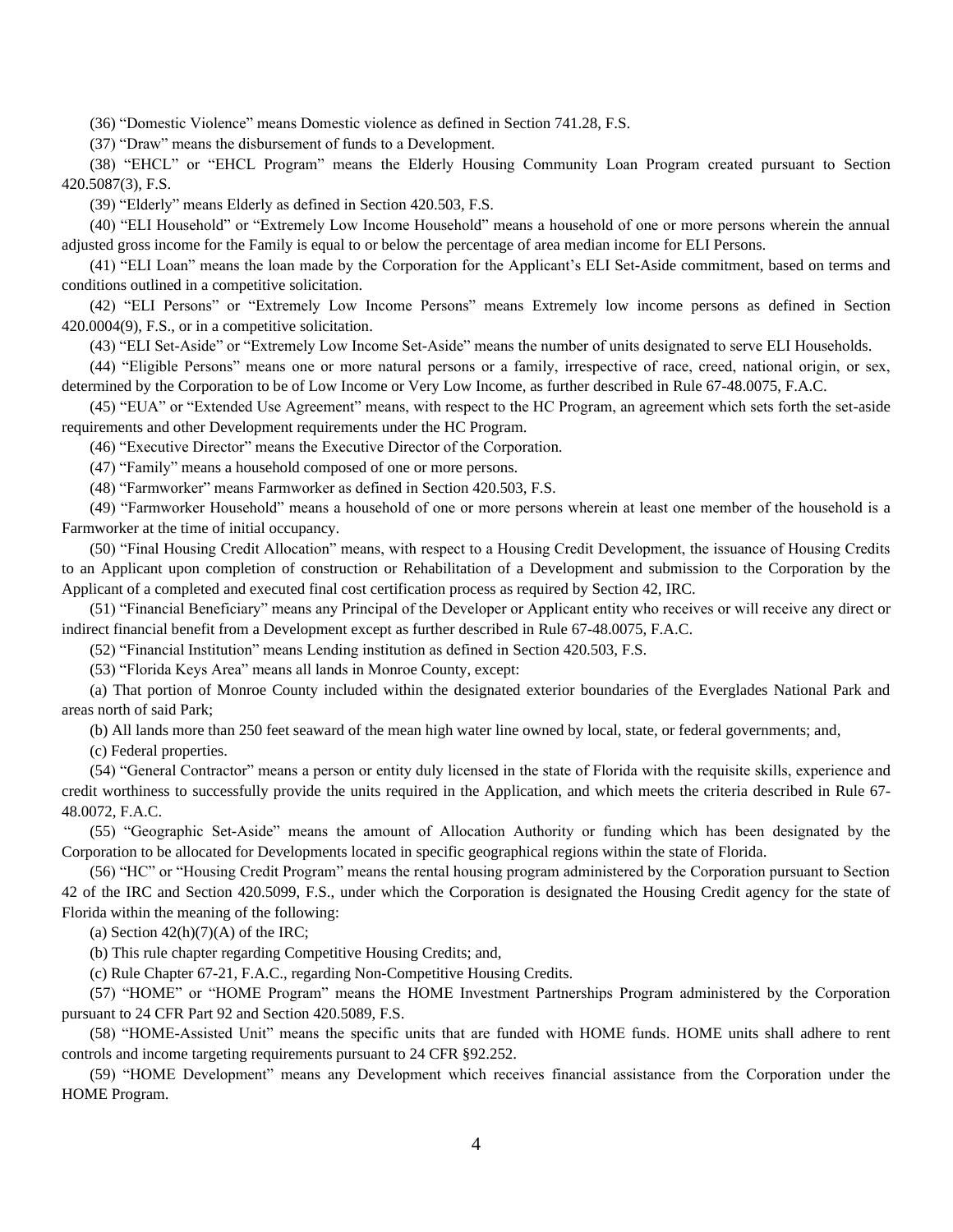(60) "HOME Rental Development" means a Development proposed to be constructed or rehabilitated with HOME funds.

(61) "HOME Rent-Restricted Unit" means the maximum allowable rents designed to ensure affordability on the HOME-Assisted Units.

(62) "Homeless" means Homeless as defined in Section 420.621, F.S.

(63) "Housing Credit" means the tax credit issued in exchange for the development of rental housing pursuant to the following: (a) Section 42 of the IRC;

(b) The provisions of this rule chapter regarding Competitive Housing Credits; and,

(c) The provisions of rule Chapter 67-21, F.A.C., regarding Non-Competitive Housing Credits.

(64) "Housing Credit Allocation" means the amount of Housing Credits determined by the Corporation as necessary to make a Development financially feasible and viable throughout the Development's Compliance Period pursuant to Section 42(m)(2)(A) of the IRC.

(65) "Housing Credit Development" means the proposed or existing rental housing Development(s) for which Housing Credits have been applied or received.

(66) "Housing Credit Extended Use Period" means, with respect to any building that is included in a Housing Credit Development, the period that begins on the first day of the Compliance Period in which such building is part of the Development and ends on the later of:

(a) The date specified by the Corporation in the Extended Use Agreement, or

(b) The date that is the fifteenth anniversary of the last day of the Compliance Period, unless earlier terminated as provided in Section 42(h)(6) of the IRC.

(67) "Housing Credit Period" means with respect to any building that is included in a Housing Credit Development, the period of 10 years beginning with:

(a) The taxable year in which such building is placed in service, or

(b) At the election of the Developer, the succeeding taxable year.

(68) "Housing Credit Rent-Restricted Unit" means, with respect to a Housing Credit Development, a unit for which the gross monthly rent shall not exceed 30 percent of the imputed income limitation applicable to such unit as committed to by the Applicant in its Application and shall be determined in a manner consistent with Section  $42(g)(2)$  of the IRC.

(69) "Housing Credit Set-Aside" means the number of units in a Housing Credit Development necessary to satisfy Section 42(g) of the IRC and the percentage of units set-aside by the Applicant in the Application.

(70) "Housing Credit Syndicator" means a person, partnership, corporation, trust or other entity that regularly engages in the purchase of interests in entities that produce Qualified Low Income Housing Projects [as defined in Section 42(g) of the IRC].

(71) "Housing for the Elderly" or "Housing Community for the Elderly" means any housing community as defined in Section 420.503, F.S.

(72) "Housing Provider" means, with respect to a HOME Development, Local Government, consortia approved by HUD under 24 CFR Part 92, for-profit and Non-Profit Developers, and qualified CHDOs, with demonstrated capacity to construct or rehabilitate affordable housing.

(73) "HUD" means the United States Department of Housing and Urban Development.

(74) "IRC" means 26 CFR Section 42 and subsections  $501(c)(3)$  and  $501(c)(4)$  of the Internal Revenue Code of 1986, together with corresponding and applicable final, temporary or proposed regulations, notices, and revenue rulings issued with respect thereto by the Treasury or the Internal Revenue Service of the United States.

(75) "Lead Agency" means a Local Government or non-profit serving as the point of contact and accountability to the State Office on Homelessness with respect to the Local Homeless Assistance of Continuum of Care Plan, in accordance with Section 420.624, F.S.

(76) "Local Government" means Local government as defined in Section 420.503, F.S.

(77) "Local Homeless Assistance Continuum of Care Plan" means a plan for developing and implementing a framework for a comprehensive and seamless array of housing and services to address the needs of homeless persons and persons at risk for homelessness, in accordance with Section 420.624, F.S.

(78) "Low Income" means the Adjusted Income for a Family which does not exceed 80 percent of the area median income.

(79) "LURA" or "Land Use Restriction Agreement" means an agreement which sets forth the set-aside requirements and other Development requirements under a Corporation program.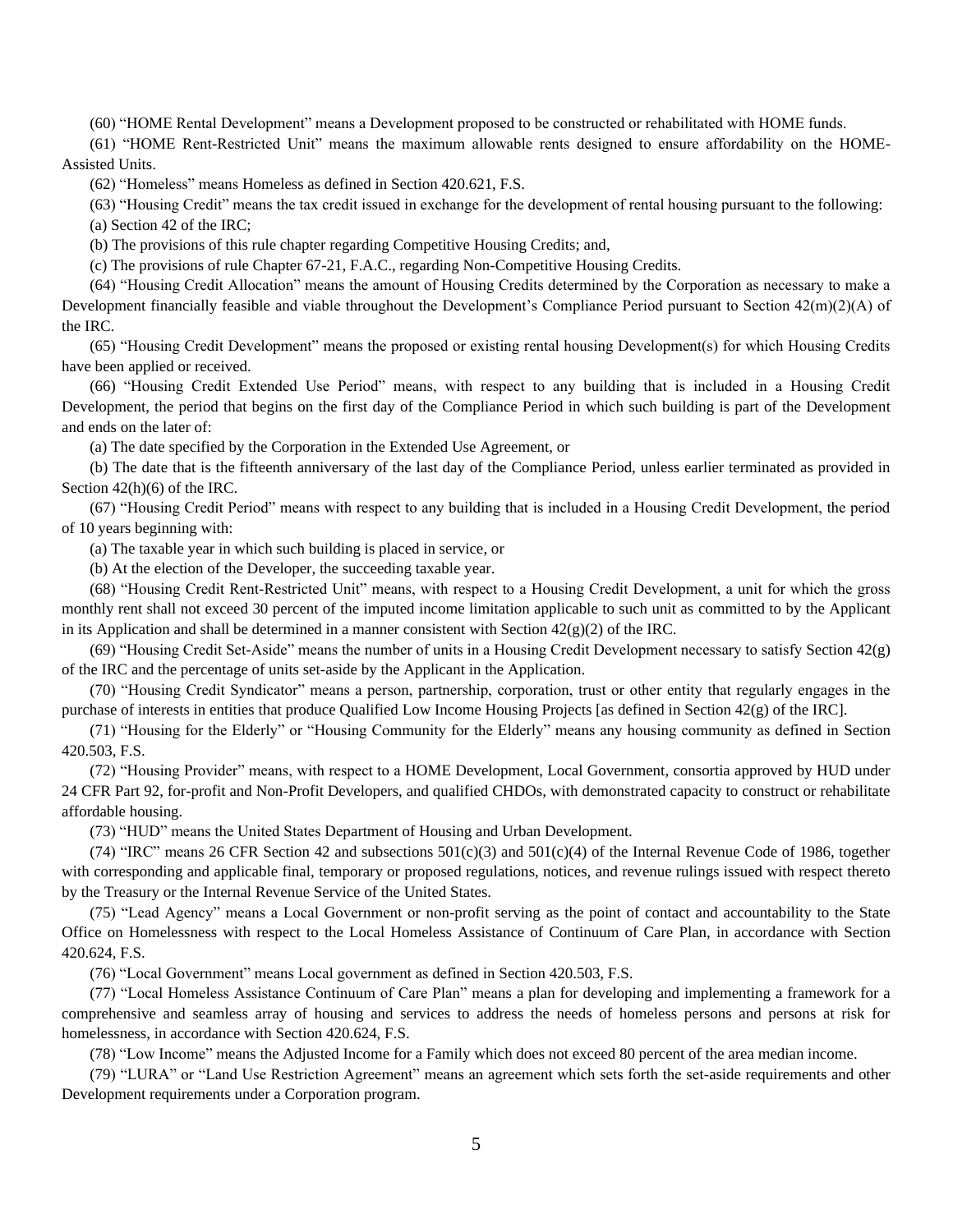(80) "Match" means non-federal contributions to a HOME Development eligible pursuant to 24 CFR Part 92.

(81) "Moderate Rehabilitation" means, with respect to the SAIL Program, Moderate rehabilitation as defined in Section 420.503, F.S.

(82) "Mortgage" means Mortgage as defined in Section 420.503, F.S.

(83) "Non-Competitive Housing Credits" means the Housing Credits which qualify to be used with Tax-Exempt Bond-Financed Developments and do not come from the Corporation's annual Allocation Authority.

(84) "Non-Profit" unless otherwise set forth in a competitive solicitation, means a qualified non-profit entity as defined in Section 42(h)(5)(C), subsection 501(c)(3) or 501(c)(4) of the IRC and organized under Chapter 617, F.S., if a Florida Corporation, or organized under similar state law if organized in a jurisdiction other than Florida, to provide housing and other services on a notfor-profit basis, which owns at least 51 percent of the ownership interest in the Development held by the general partner or managing member entity, which shall receive at least 25 percent of the Developer Fee, and which entity is acceptable to federal and state agencies and financial institutions as a Sponsor for affordable housing, as further described in Rule 67-48.0075, F.A.C.

(85) "Note" means a unilateral agreement containing an express and absolute promise to pay to the Corporation a principal sum of money on a specified date, which provides the interest rate and is secured by a Mortgage.

(86) "PBRA" or "Project-Based Rental Assistance" means a rental subsidy through a contract with HUD or RD for a property.

(87) "Person with a Disability" means, pursuant to Section 3 of the Americans with Disabilities Act of 1990, as amended by the ADA Amendments Act of 2008, an individual to which both of the following apply:

(a) The individual has a physical or mental impairment that substantially limits one or more of the major life activities of such individual; and,

(b) The individual is currently or was formerly regarded as having an existing record of such an impairment.

(88) "Person with a Disabling Condition" means a person with a Disabling condition as defined in Section 420.0004(7), F.S.

(89) "Persons with Special Needs" means Person with special needs as defined in Section 420.0004(13), F.S.

(90) "PHA" or "Public Housing Authority" means a housing authority under Chapter 421, F.S.

(91) "Portfolio Diversification" means a distribution of SAIL and HOME Program loans to Developments in varying geographic locations with varying design structures and sizes and with different types and identity of Sponsors.

(92) "Preliminary Allocation" means a non-binding reservation of Housing Credits issued to a Housing Credit Development which has demonstrated a need for Housing Credits and received a positive recommendation from the Credit Underwriter.

(93) "Preservation" unless otherwise stated in a competitive solicitation, means Rehabilitation of an existing development that is at least 20 years old as of an Application Deadline in a competitive solicitation and has an active contract through one or more of the following HUD or RD programs: Sections 202 of the Housing Act of 1959 (12 U.S.C. §1701q), 236 of the National Housing Act (12 U.S.C. §1701), 514, 515, or 516 of the U.S. Housing Act of 1949 (42 U.S.C. §1484), 811 of the U.S. Housing Act of 1937 (42 U.S.C. §1437), or either has PBRA or is public housing assisted through ACC. If funded through the Corporation, the Development must maintain at least the same number of PBRA or ACC units. Such developments must not have closed on funding from HUD or RD within the 20 years prior to an Application Deadline in a competitive solicitation where the budget was at least \$10,000 per unit for rehabilitation in any year.

(94) "Principal" has the meanings set forth below and any Principal other than a natural person must be a legally formed entity as of the Application deadline:

(a) For a corporation, each officer, director, executive director, and shareholder of the corporation.

(b) For a limited partnership, each general partner and each limited partner of the limited partnership.

(c) For a limited liability company, each manager and each member of the limited liability company.

(d) For a trust, each trustee of the trust and all beneficiaries of majority age (i.e.; 18 years of age) as of Application deadline.

(e) For a Public Housing Authority, each officer, director, commissioner, and executive director of the Authority.

(95) "Project" or "Property" means Project as defined in Section 420.503, F.S.

(96) "QAP" or "Qualified Allocation Plan" means, with respect to the HC Program, the 2021 Qualified Allocation Plan which is adopted and incorporated herein by reference, effective upon approval by the Governor of the State of Florida, pursuant to Section 42(m)(1)(B) of the IRC and sets forth the selection criteria and the preferences of the Corporation for Developments which will receive Housing Credits. The QAP is available on the Corporation's website under the Multifamily Programs link or by contacting the Housing Credit Program at 227 North Bronough Street, Suite 5000, Tallahassee, Florida 32301-1329, or from [http://www.flrules.org/Gateway/reference.asp?No=Ref-13097.](http://www.flrules.org/Gateway/reference.asp?No=Ref-13097)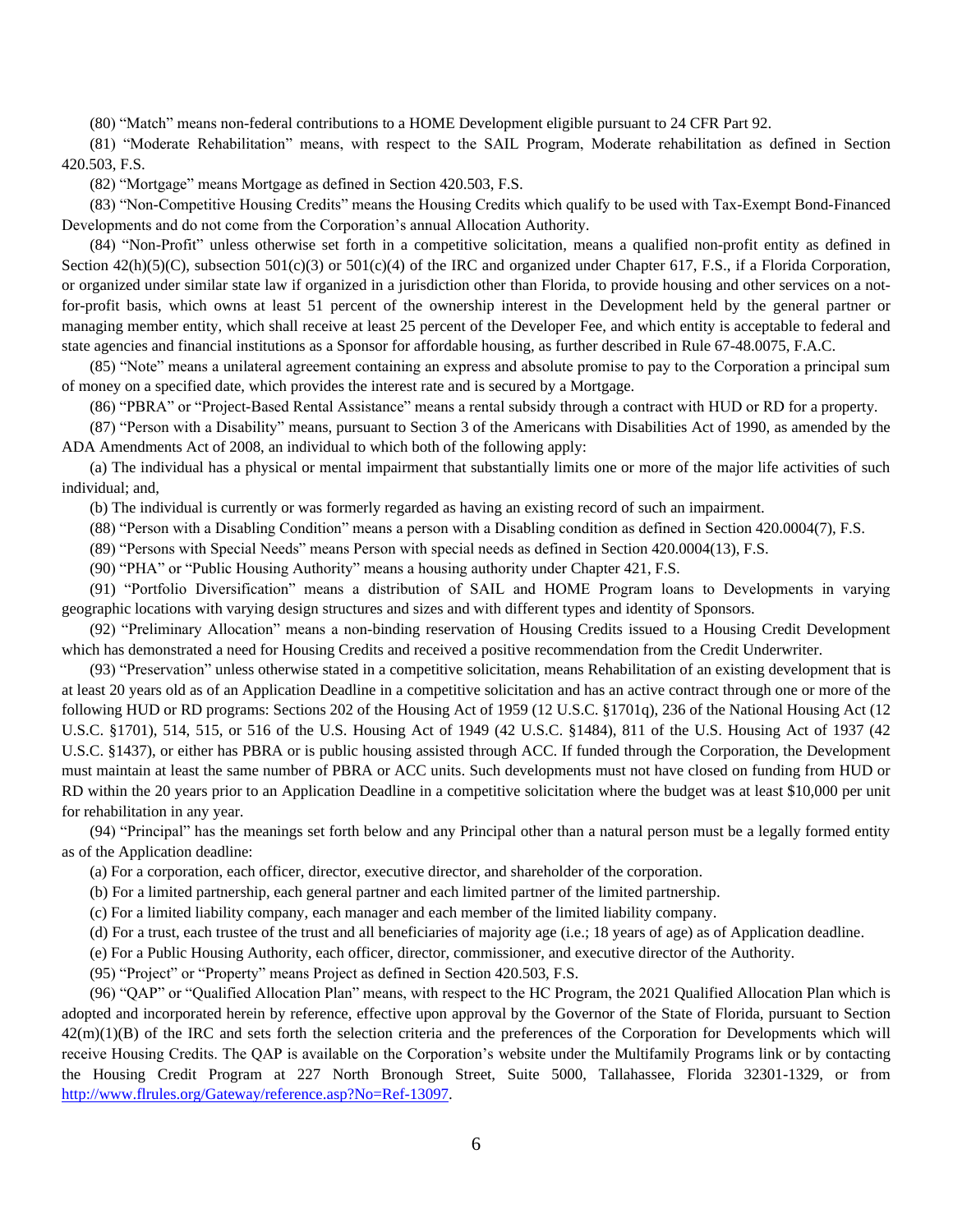(97) "QCT" or "Qualified Census Tract" means any census tract which is designated by the Secretary of Housing and Urban Development as having either 50 percent or more of the households at an income which is less than 60 percent of the area median gross income, or a poverty rate of at least 25 percent, in accordance with Section  $42(d)(5)(B)$  of the IRC.

(98) "RD" or "Rural Development" means the Rural Development (RD), Rural Housing Service (RHS) agency, within the United States Department of Agriculture (USDA), or any successor agency, department, entity or instrumentality designated by law to administer the programs or exercise the powers of the USDA RD RHS.

(99) "Redevelopment" unless otherwise stated in a competitive solicitation means:

(a) With regard to a proposed Development that involves demolition of multifamily rental residential structures currently or previously existing that are at least 30 years old as of an Application Deadline in a competitive solicitation and either originally received financing or are currently financed through one or more of the following HUD or RD programs: Sections 202 of the Housing Act of 1959 (12 U.S.C. §1701q), 236 of the National Housing Act (12 U.S.C. §1701), 514, 515, or 516 of the U.S. Housing Act of 1949 (42 U.S.C. §1484), 811 of the U.S. Housing Act of 1937 (42 U.S.C. §1437), or have PBRA; and new construction of replacement structures on the same site maintaining at least the same number of PBRA units, or

(b) With regard to proposed Developments that involve demolition of public housing structures currently or previously existing on a site with a Declaration of Trust are at least 30 years old as of an Application Deadline in competitive solicitation and that are assisted through ACC; and new construction of replacement structures on the same site, providing at least 25 percent of the total new units with PBRA, ACC, or both, after Redevelopment.

(100) "Rehabilitation" means, with respect to the HOME and Housing Credit Program(s), the alteration, improvement or modification of an existing structure where less than 50 percent of the proposed construction work consists of new construction, as further described in Rule 67-48.0075, F.A.C.

(101) "Review Committee" or "Committee" means a committee established pursuant to rule Chapter 67-60, F.A.C.

(102) "SAIL" or "SAIL Program" means the State Apartment Incentive Loan Program created pursuant to Sections 420.507(22) and 420.5087, F.S.

(103) "SAIL Development" means a residential Development comprised of one (1) or more residential buildings proposed to be constructed or rehabilitated with SAIL funds for Eligible Persons.

(104) "SAIL Minimum Set-Aside Requirement" means the least number of set-aside units in a SAIL Development which must be held for Very Low-Income persons or households pursuant to the category (i.e., Family, Elderly, Homeless, Persons with Special Needs, or Farmworker and Commercial Fishing Worker) under which the Application has been made, as further described in Rule 67-48.009, F.A.C.

(105) "SAIL Rent-Restricted Unit" means with respect to a SAIL Development, a unit for which the gross monthly rent shall not exceed 30 percent of the imputed income limitation applicable to such unit as committed to by the Applicant in its Application and shall be determined in a manner consistent with Section  $42(g)(2)$  of the IRC.

(106) "Scattered Sites," unless otherwise stated in a competitive solicitation, as applied to a single Development, means a Development site that, when taken as a whole, is comprised of real property that is not contiguous (each such non-contiguous site within a Scattered Site Development, is considered to be a "Scattered Site"). For purposes of this definition "contiguous" means touching at a point or along a boundary. Real property is contiguous if the only intervening real property interest is an easement, provided the easement is not a roadway or street. All of the Scattered Sites must be located in the same county.

(107) "Section 8 Eligible" means a Family with an income which meets the income eligibility requirements of Section 8 of the United States Housing Act of 1937.

(108) "Special Needs Household" means a household consisting of a Family that is considered to be Homeless, a survivor of Domestic Violence, a Person with a Disability, or Youth Aging Out of Foster Care. These households require initial, intermittent or on-going supportive services from one or more community based service providers to obtain and retain stable, adequate and safe housing in their communities.

(109) "Special Needs Household Referral Agency" means an organization that is designated and authorized by legislative mandate or the responsible federal or state agency to plan, coordinate and administer the provision of federal or state supportive services or long-term care programs for at least one Special Needs Household population.

(110) "Sponsor" means Sponsor as defined in Section 420.503, F.S.

(111) "State Office on Homelessness" means the office created within the Department of Children and Family Services under Section 420.622, F.S.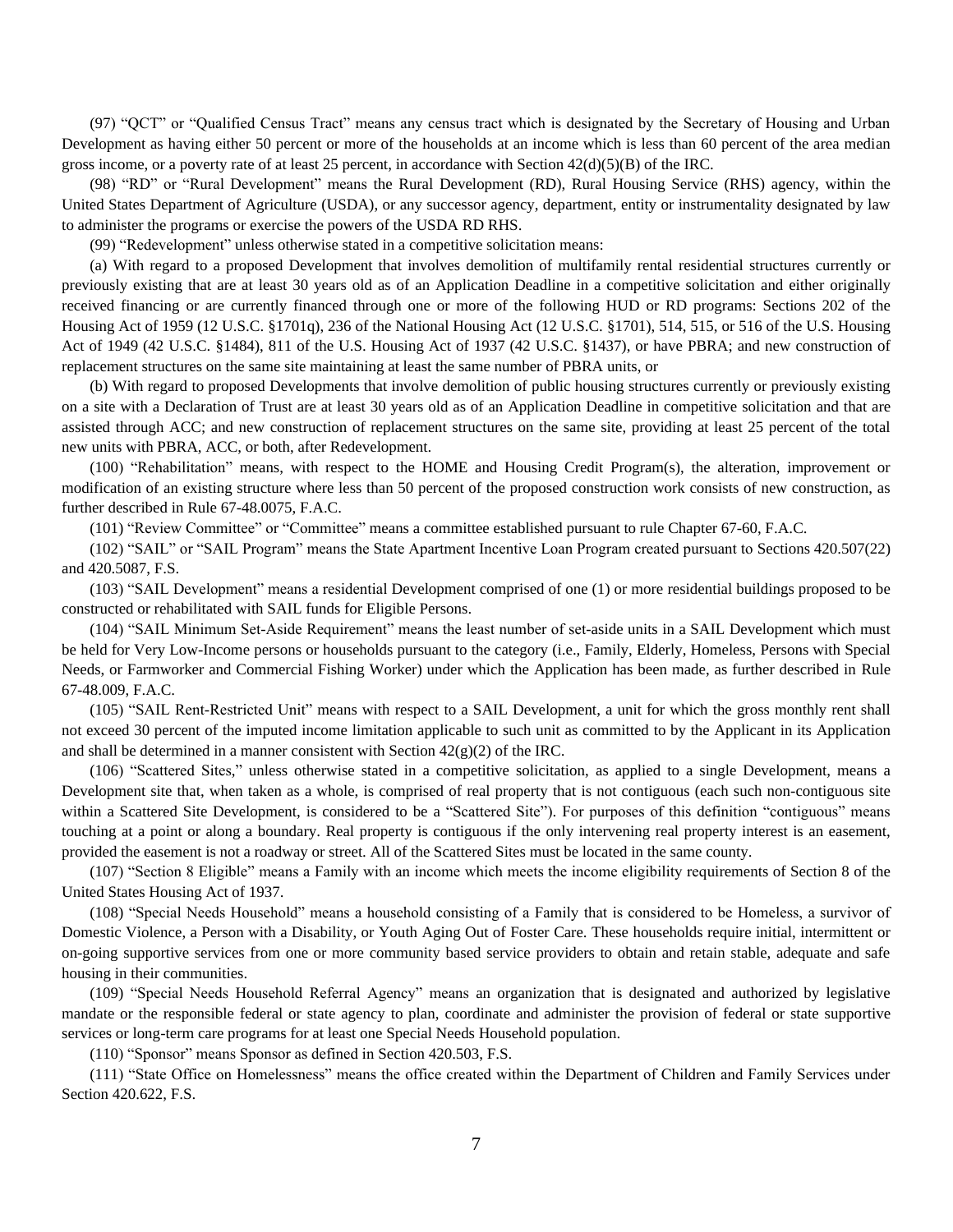(112) "Substantial Rehabilitation" means, with respect to the SAIL Program, to bring a Development back to its original state with added improvements, where the value of such repairs or improvements (excluding the costs of acquiring or moving a structure) exceeds 40 percent of the appraised as is value (excluding land) of such Development before repair and less than 50 percent of the proposed construction work consists of new construction. For purposes of this definition, the value of the repairs or improvements means the Development Cost. To be considered "Substantial Rehabilitation," there must be at least the foundations remaining from the previous structures, suitable to support the proposed construction.

(113) "Tax-Exempt Bond-Financed Development" means a Development which has been financed by the issuance of taxexempt bonds subject to applicable volume cap pursuant to Section 42(h)(4) of the IRC.

(114) "Total Development Cost" means the total of all costs incurred in the completion of a Development, all of which shall be subject to the review and approval by the Credit Underwriter and the Corporation pursuant to this rule chapter, and as further described in Rule 67-48.0075, F.A.C.

(115) "Treasury" means the United States Department of Treasury or other agency or instrumentality created or chartered by the United States to which the powers of the Department of Treasury have been transferred.

(116) "Very Low-Income" means:

(a) With respect to the SAIL and EHCL Programs,

1. If using tax-exempt bond financing for the first mortgage, income which meets the income eligibility requirements of Section 8 of the United States Housing Act of 1937, as in effect on the date of this rule chapter, or

2. If using taxable financing for the first mortgage, total annual gross household income which does not exceed 50 percent of the median income adjusted for family size, or 50 percent of the median income adjusted for family size for households within the metropolitan statistical area (MSA), within the county in which the Family resides, or within the state of Florida, whichever is greater, or

3. If used in a Development using Housing Credits, income which meets the income eligibility requirements of Section 42 of the IRC, or

(b) With respect to the HOME Program, income which does not exceed 50 percent of the median income for the area, as determined by HUD, with adjustments for family size, except that HUD may establish income ceilings higher or lower than 50 percent of the median for the area on a basis of HUD findings that such variations are necessary because of prevailing levels of construction costs or fair market rents, or unusually high or low family incomes.

(117) "Website" means the Florida Housing Finance Corporation's website, the Universal Resource Locator (URL) for which is www.floridahousing.org.

(118) "Youth Aging Out of Foster Care" means youth or young adults who are eligible for services under Section 409.1451(2), F.S.

(119) "Zero Bedroom Unit" means a single person occupancy unit of at least 350 square feet that includes a private full bathroom and a vertical closet for clothing. The unit shall include a kitchen with a refrigerator, stove and sink.

*Rulemaking Authority 420.507, 420.508 FS. Law Implemented 420.5087, 420.5089(2) FS. History–New 7-22-96, Amended 12-23-96, 7-10-97, 1-6- 98, Formerly 9I-48.002, Amended 11-9-98, 2-24-00, 2-22-01, 3-17-02, 4-6-03, 3-21-04, 2-7-05, 1-29-06, 4-1-07, 3-30-08, 8-6-09, 11-22-11, 10-9- 13, 10-8-14, 9-15-16, 5-24-17, 7-8-18, 7-11-19, 6-23-20, 5-18-21.*

## **67-48.004 Selection Procedures for Developments.**

(1) SAIL, HOME and Housing Credit Applications shall be limited to one submission per subject property. Two or more Applications, submitted in the same competitive solicitation process, that have the same demographic commitment and one or more of the same Financial Beneficiaries, will be considered submissions for the same Development site if any of the following is true:

(a) Any part of any of the property sites is contiguous with any part of any of the other property sites, or

(b) Any of the property sites are divided by a street or easement, or

(c) It is readily apparent from the Applications, proximity, chain of title, or other information available to the Corporation that the properties are part of a common or related scheme of development.

If two or more Applications are considered to be submissions for the same Development site, the Corporation will reject all such Applications.

(2) An Applicant shall be ineligible for funding or allocation in any program administered by the Corporation if the Applicant or Affiliate of the Applicant has made fraudulent or material misrepresentation as set forth in Section 420.518, F.S.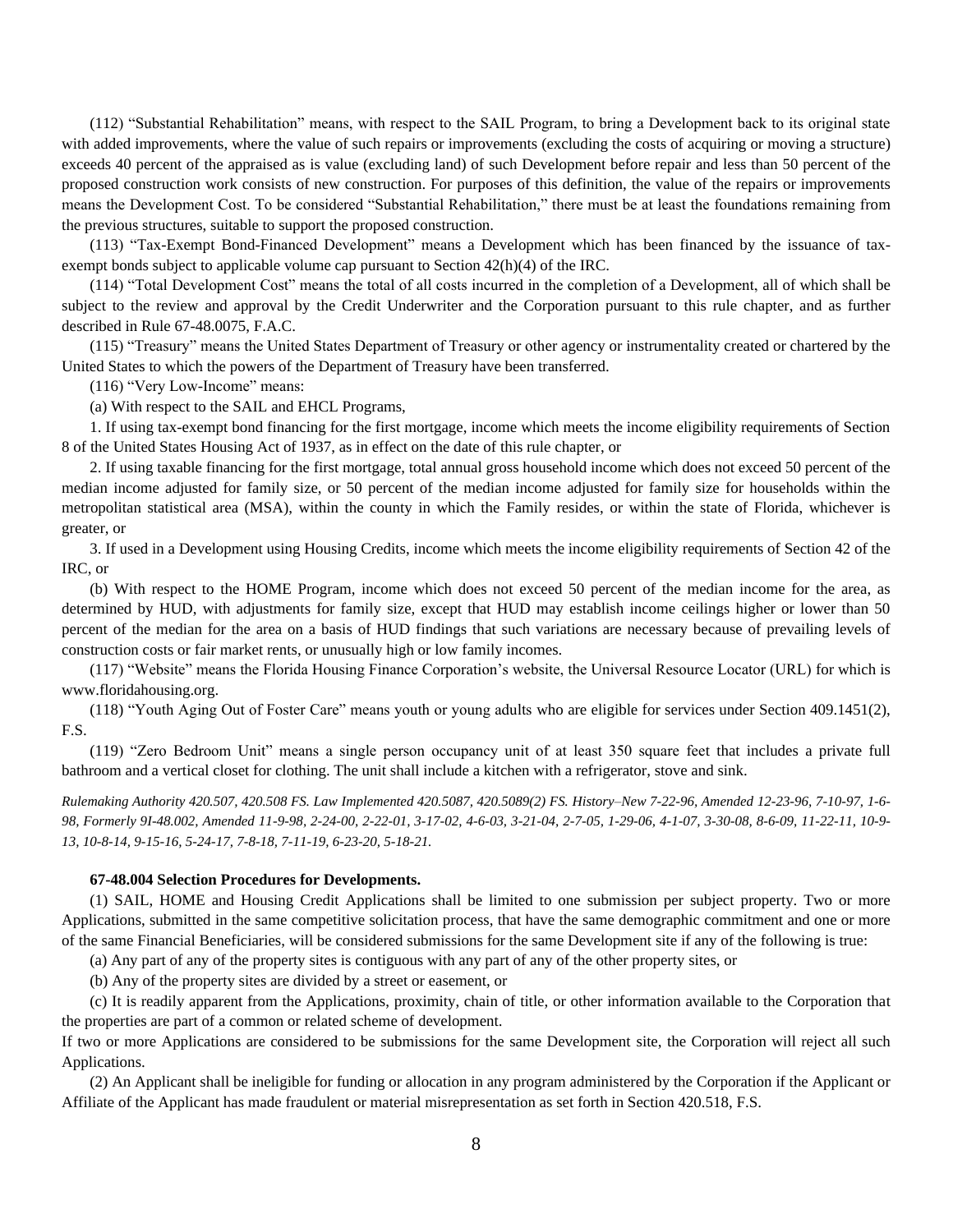(3) For the SAIL, HOME and Housing Credit Programs, notwithstanding any other provision of these rules, the following items as identified by the Applicant in the Application must be maintained and cannot be changed by the Applicant after the applicable submission, unless provided otherwise below:

(a) Name of Applicant or Developer entity(s); notwithstanding the foregoing, the name of the Applicant or Developer entity(s) may be changed only by written request of an Applicant to Corporation staff and approval of the Corporation after the Applicant has been invited to enter credit underwriting. With regard to said approval, the Corporation shall consider the facts and circumstances of each Applicant's request, inclusive of validity and consistency of Application documentation;

(b) Principals of each Developer, including all co-Developers; notwithstanding the foregoing, the Principals of the Developer(s) may be changed only by written request of an Applicant to Corporation staff and approval of the Board after the Applicant has been invited to enter credit underwriting. With regard to said approval, the Board shall consider the facts and circumstances of each Applicant's request, inclusive of validity and consistency of Application documentation. Principals of a Public Housing Authority or officers and/or directors of a non-profit entity may be changed only by written request of an Applicant to Corporation staff and approval of the Corporation after the Applicant has been invited to enter credit underwriting. Any allowable replacement of a Principal that was identified as the experienced Developer in a competitive solicitation must meet the experience requirements met by the original Principal;

(c) Program(s) applied for;

(d) Applicant that applied as a Non-Profit or for-profit organization, unless provided otherwise in a competitive solicitation;

(e) Site for the Development; notwithstanding the foregoing, after the Applicant has been invited to enter credit underwriting and subject to written request of an Applicant to Corporation staff and approval of the Corporation, the site for the Development may be increased or decreased provided the Development Location Point is on the site and, if applicable, the total proximity points awarded during scoring are not reduced. In addition, if the increase or decrease of the site is such that the proposed Development now meets the definition of a Scattered Site, then the Applicant shall be required to provide such Scattered Sites information and meet all Scattered Sites requirements as required by Corporation staff. With regard to said approval, the Corporation shall consider the facts and circumstances of each Applicant's request, inclusive of validity and consistency of Application documentation;

(f) Development Category;

(g) Development Type;

(h) Demographic Commitment;

(i) Total number of units; notwithstanding the foregoing, the total number of units may be increased after the Applicant has been invited to enter credit underwriting, subject to written request of an Applicant to Corporation staff and approval of the Corporation. With regard to said approval, the Corporation shall consider the facts and circumstances, inclusive of each Applicant's request, in evaluating whether the changes made are prejudicial to the Development or to the market to be served by the Development, as well as review of 24 CFR Part 92 to ensure continued compliance for the HOME Program;

(j) For the SAIL and HC Programs, the Total Set-Aside Percentage as stated in the total set-aside breakdown chart for the program(s) applied for in the Set-Aside Commitment section of the Application. For the HOME Program, the total number of HOME-Assisted Units committed to in the Set-Aside Commitment section of the Application. Notwithstanding the foregoing, the Total Set-Aside Percentage, or total number of HOME-Assisted Units, as applicable, may be increased after the Applicant has been invited to enter credit underwriting, subject to written request of an Applicant to Corporation staff and approval of the Corporation. With regard to said approval, the Corporation shall consider the facts and circumstances, inclusive of each Applicant's request, in evaluating whether the changes made are prejudicial to the Development or to the market to be served by the Development, as well as review of 24 CFR Part 92 to ensure continued compliance for the HOME Program;

(k) CHDO election for the HOME Program;

(l) Funding Request Amount, exclusive of adjustments by the Corporation as outlined in any applicable competitive solicitation.

(4) For all funding programs outlined in this rule chapter, a Development will be withdrawn from funding and any outstanding commitments for funds or HC will be rescinded if, at any time, the Board determines that the Applicant's Development or Development team is no longer the Development or Development team described in the Application or to the Credit Underwriter, and the changes made are prejudicial to the Development or to the market to be served by the Development.

(5) For all funding programs outlined in this rule chapter, if an Applicant or Developer or any Principal, Affiliate or Financial Beneficiary of an Applicant or a Developer has any existing Developments participating in any Corporation programs that remain in non-compliance with Section 42 of the IRC, Title 67, F.A.C., or applicable loan documents, and any applicable cure period granted for correcting such non-compliance has ended as of the time of submission of the Application or at the time of issuance of a credit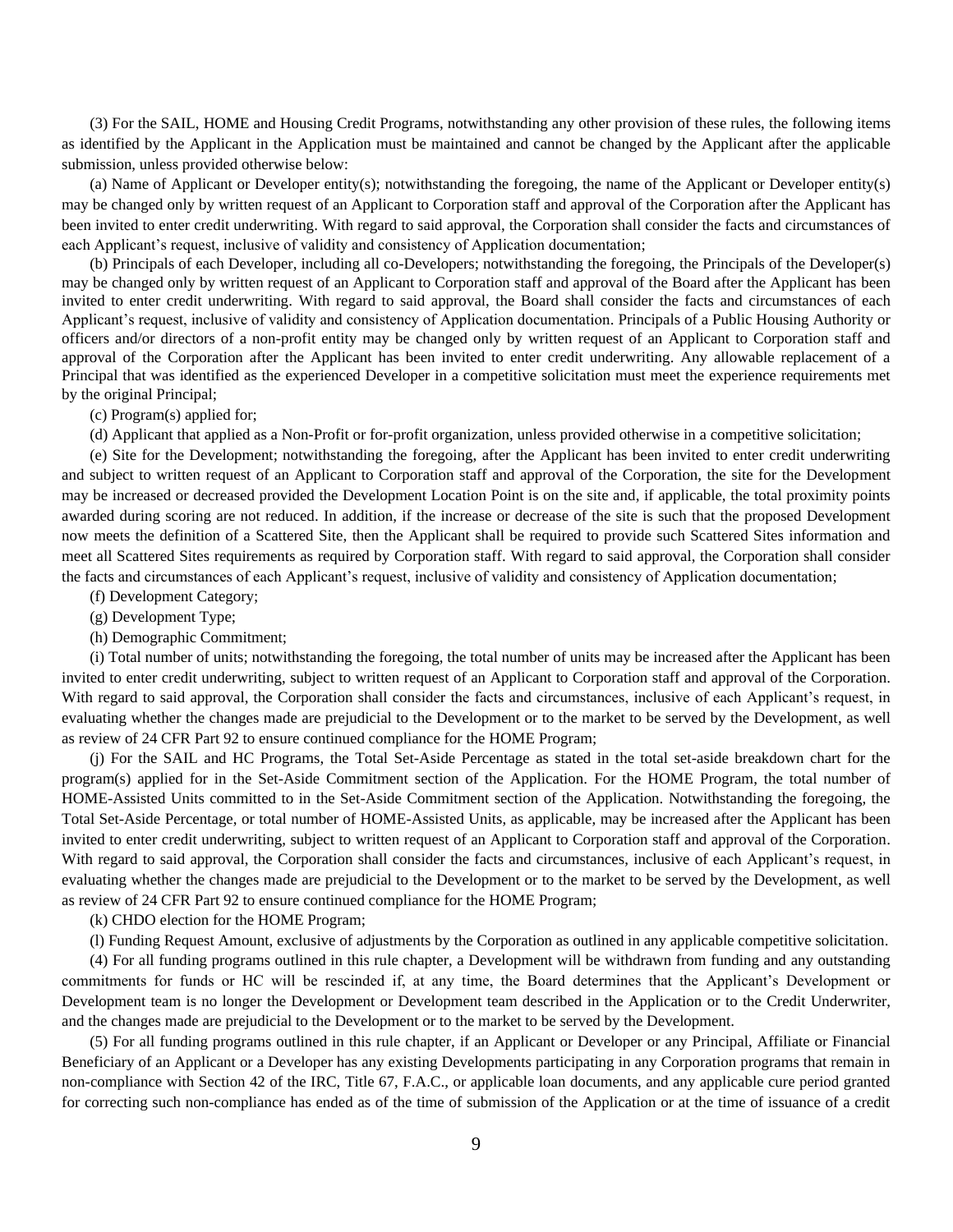underwriting report, the requested allocation will, upon a determination by the Board that such non-compliance substantially increases the likelihood that such Applicant or Developer will not be able to produce quality affordable housing, be denied and the Applicant or Developer and the Affiliates of the Applicant or Developer will be prohibited from new participation in any of the Corporation's programs until such time as all of their existing Developments participating in any Corporation programs are in compliance.

(6) For all funding programs outlined in this rule chapter, the name of the Development provided in the Application may not be changed or altered after submission of the Application during the history of the Development with the Corporation unless the change is requested in writing and approved in writing by the Corporation. The Corporation shall consider the facts and circumstances of each Applicant's request and any credit underwriting report, if available, prior to determining whether to grant such request.

(7) For all funding programs outlined in this rule chapter, if the Applicant or any Principal, Financial Beneficiary or Affiliate of the Applicant has offered or given consideration, other than the consideration to provide affordable housing, with respect to a local contribution and this is discovered prior to Board approval of the Review Committee's recommendations, the Corporation shall reject the Application and any other Application submitted by the same Applicant and any Principal, Financial Beneficiary or Affiliate of the Applicant. If discovered after the Board approves the Review Committee's recommendations, any tentative funding or allocation for the Application and any other Application submitted by the same Applicant and any Principal, Financial Beneficiary or Affiliate of the Applicant will be withdrawn. Such Applicant and any of such Applicant's Principals, Financial Beneficiaries or Affiliates will be ineligible for funding or allocation in any program administered by the Corporation in accordance with the procedure set forth in subsection  $(2)$ , above.

*Rulemaking Authority 420.507, 420.508 FS. Law Implemented 420.5087, 420.5087(6)(c), 420.5089, 420.5089(6), 420.5099, 420.5099(2) FS. History–New 7-22-96, Amended 12-23-96, 7-10-97, 1-6-98, Formerly 9I-48.004, Amended 4-7-98, 11-9-98, 2-24-00, 2-22-01, 3-17-02, 4-6-03, 3- 21-04, 2-7-05, 1-29-06, 4-1-07, 3-30-08, 8-6-09, 11-22-11, 10-9-13, 10-8-14, 9-15-16, Repromulgated 5-24-17, Amended 7-8-18, 7-11-19, 6-23-20, 5-18-21.*

## **67-48.005 Applicant Administrative Appeal Procedures.**

*Rulemaking Authority 420.507 FS. Law Implemented 120.569, 120.57, 420.5087, 420.5089, 420.5099 FS. History–New 7-22-96, Amended 12-23- 96, 1-6-98, Formerly 9I-48.005, Amended 4-7-98, 11-9-98, 2-24-00, 2-22-01, 3-17-02, 10-8-02, 12-4-02, 4-6-03, 3-21-04, 2-7-05, 1-29-06, 4-1-07, 3-30-08, 8-6-09, Repromulgated 11-22-11, Repealed 10-9-13.*

#### **67-48.007 Fees.**

The Corporation, the Credit Underwriter or the environmental provider shall collect via check, money order, or as otherwise provided in a competitive solicitation the following non-refundable fees and charges in conjunction with the SAIL, HOME, HC, and EHCL Programs, as outlined in the competitive solicitation, the invitation to enter credit underwriting, the Preliminary Allocation, the preliminary commitment, the firm commitment, the Binding Commitment, the Carryover Allocation Agreement, or this rule chapter, as applicable:

- (1) Application fee.
- (2) Credit Underwriting fees.
- (3) Administrative fees.
- (4) Commitment fees.
- (5) Compliance monitoring fees.
- (6) Loan servicing fees.
- (7) Construction inspection fees.
- (8) Financial monitoring fees.
- (9) Tax-exempt mortgage financing fees.
- (10) HUD environmental fees.
- (11) Qualified Contract Package fees.
- (12) Assumption/Renegotiation fees.
- (13) Loan closing extension fees.
- (14) Processing fees.
- (15) Preliminary Recommendation Letter (PRL) fee.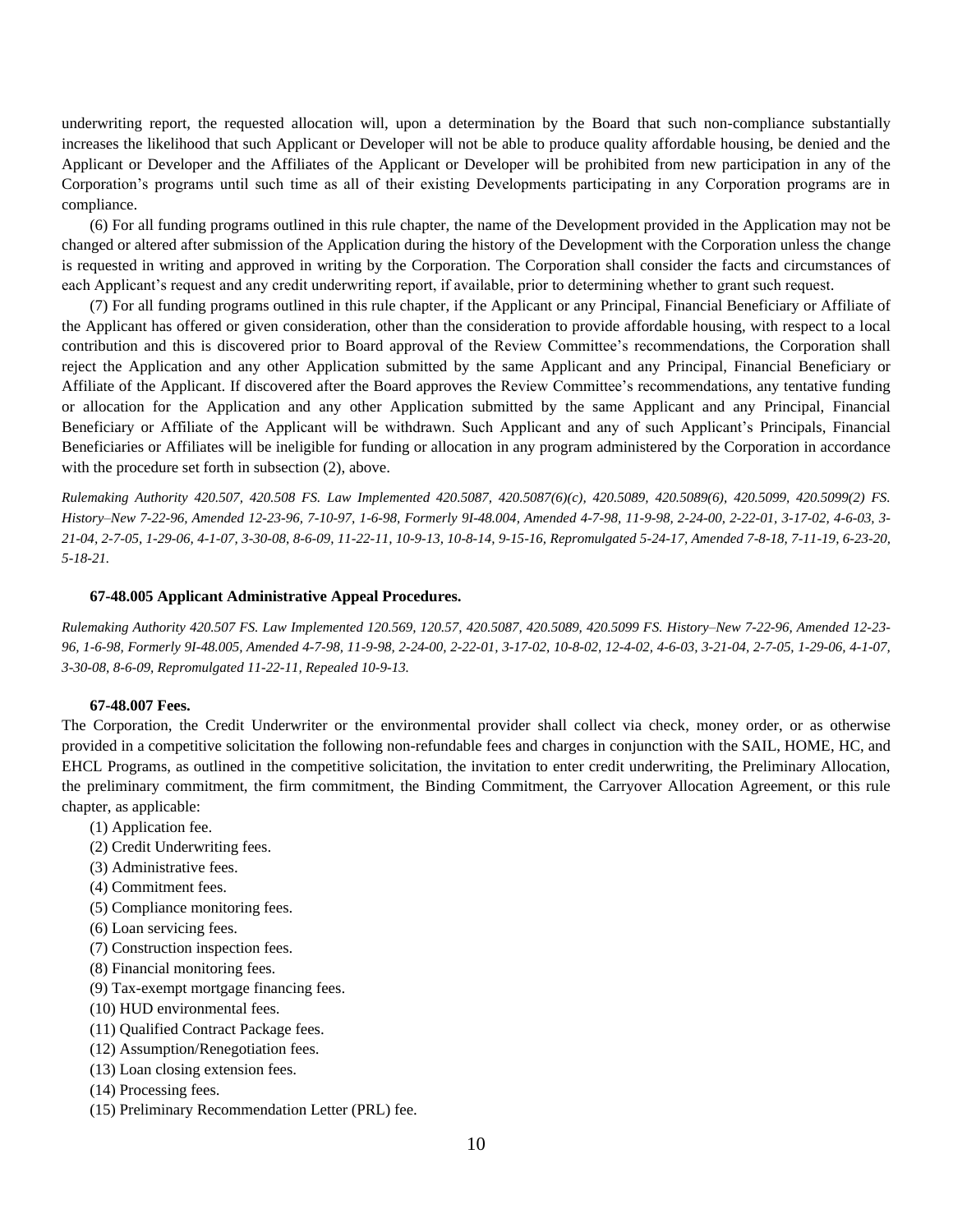All of the fees set forth above with respect to the SAIL and EHCL Programs are part of Development Cost and can be included in the Development Cost pro forma and paid with SAIL and EHCL loan proceeds. Failure to pay any fee associated with any applicable loan program shall cause the firm loan commitment under any such loan program(s) to be terminated or shall constitute a default on the respective loan documents. Failure to pay any fee associated with a Housing Credit Allocation shall cause the Housing Credit Allocation to be rescinded. Where a Development has been awarded funding under a loan program(s) and a Housing Credit Allocation, failure to pay any fee associated with either the loan(s) or Housing Credits, or both, shall result in both the termination or default, as applicable, of the loan(s) and rescission of the Housing Credit Allocation.

*Rulemaking Authority 420.507, 420.508 FS. Law Implemented 420.5087, 420.5099 FS. History–New 7-22-96, Amended 12-23-96, 1-6-98, Formerly 9I-48.007, Amended 11-9-98, 2-24-00, 2-22-01, 3-17-02, 4-6-03, Repromulgated 3-21-04, Amended 2-7-05, 1-29-06, 4-1-07, Repromulgated 3-30-08, Amended 8-6-09, 11-22-11, 10-9-13, 10-8-14, Repromulgated 9-15-16, 5-24-17, 7-8-18, 7-11-19, 6-23-20, 5-18-21.*

#### **67-48.0072 Credit Underwriting and Loan Procedures.**

Credit underwriting is a de novo review of all information supplied, received or discovered during or after any competitive solicitation scoring and funding preference process, prior to the closing on funding, including the issuance of IRS Forms 8609 for Housing Credits. The success of an Applicant in being selected for funding is not an indication that the Applicant will receive a positive recommendation from the Credit Underwriter or that the Development team's experience, past performance or financial capacity is satisfactory. The credit underwriting review shall include a comprehensive analysis of the Applicant, the real estate, the economics of the Development, the ability of the Applicant and the Development team to proceed, the evidence of need for affordable housing in order to determine that the Development meets the program requirements and determine a recommended SAIL, EHCL, or HOME loan amount, Housing Credit allocation amount or a combined SAIL or HOME loan amount and Housing Credit Allocation amount, if any; and for any Development that has rehabilitation with or without acquisition, a capital needs assessment ('CNA') prepared in accordance with generally accepted industry investment grade standards shall be ordered by the Credit Underwriter, and its findings shall be used to determine rehabilitation that will be carried out, including applicable energy, green, universal design and visitability features, and to set replacement reserves as outlined in paragraph (13)(b), below. Corporation funding will be based on appraisals of comparable developments, cost benefit analysis, and other documents evidencing justification of costs. As part of the credit underwriting review, the Credit Underwriter will consider the applicable provisions of rule Chapter 67- 48, F.A.C.

(1) After the Board's decision to select Applicants for funding as a result of a competitive solicitation process has become final action, the Corporation shall offer such Applicants an invitation to enter credit underwriting. The Corporation shall select the Credit Underwriter for each Development. For purposes of this section, a decision regarding an Applicant will become final action:

(a) If none of the Board's selections of Applicants for funding are challenged pursuant to Section 120.57(3), F.S.;

(b) If some of the Board's selections of other Applicants for funding are challenged pursuant to Section 120.57(3), F.S., but none of the challenges could impact the decision to select the Applicant for funding, or

(c) When the Board or Corporation issues a final order as a result of a challenge pursuant to Section 120.57(3), F.S.

(2) For SAIL, EHCL, and HOME Applicants, the invitation to enter credit underwriting constitutes a preliminary commitment.

(3) A response to the invitation to enter credit underwriting must be received by the Corporation and the Credit Underwriter not later than seven (7) Calendar Days after the date of the invitation. For any invitation to enter credit underwriting that is offered to an Applicant after Board approval of the list of eligible Applications that is sorted from highest funding preference to lowest, where the Applicant's response is to decline to enter credit underwriting, the result shall be the removal of the Application from the list of eligible Applications for the applicable competitive solicitation and any other funding where that list of eligible Applications will be used.

(4) If the invitation to enter credit underwriting is accepted:

(a) All Applicants shall submit the credit underwriting fee to the Credit Underwriter within seven (7) Calendar Days of the date of the invitation to enter credit underwriting. In addition:

1. Within seven (7) Calendar Days of the date of the invitation, Competitive HC Applicants shall submit the Preliminary Recommendation Letter (PRL) fee to the Credit Underwriter; and,

2. If requested by the Corporation, within 14 Calendar Days of the date of the invitation, Competitive HC, SAIL, EHCL, and HOME Applicants shall submit IRS Tax Information Authorization Form 8821 for all Financial Beneficiaries to the Corporation.

(b) For Competitive HC, SAIL, EHCL, and HOME Applicants, failure to submit the required credit underwriting fee or the HC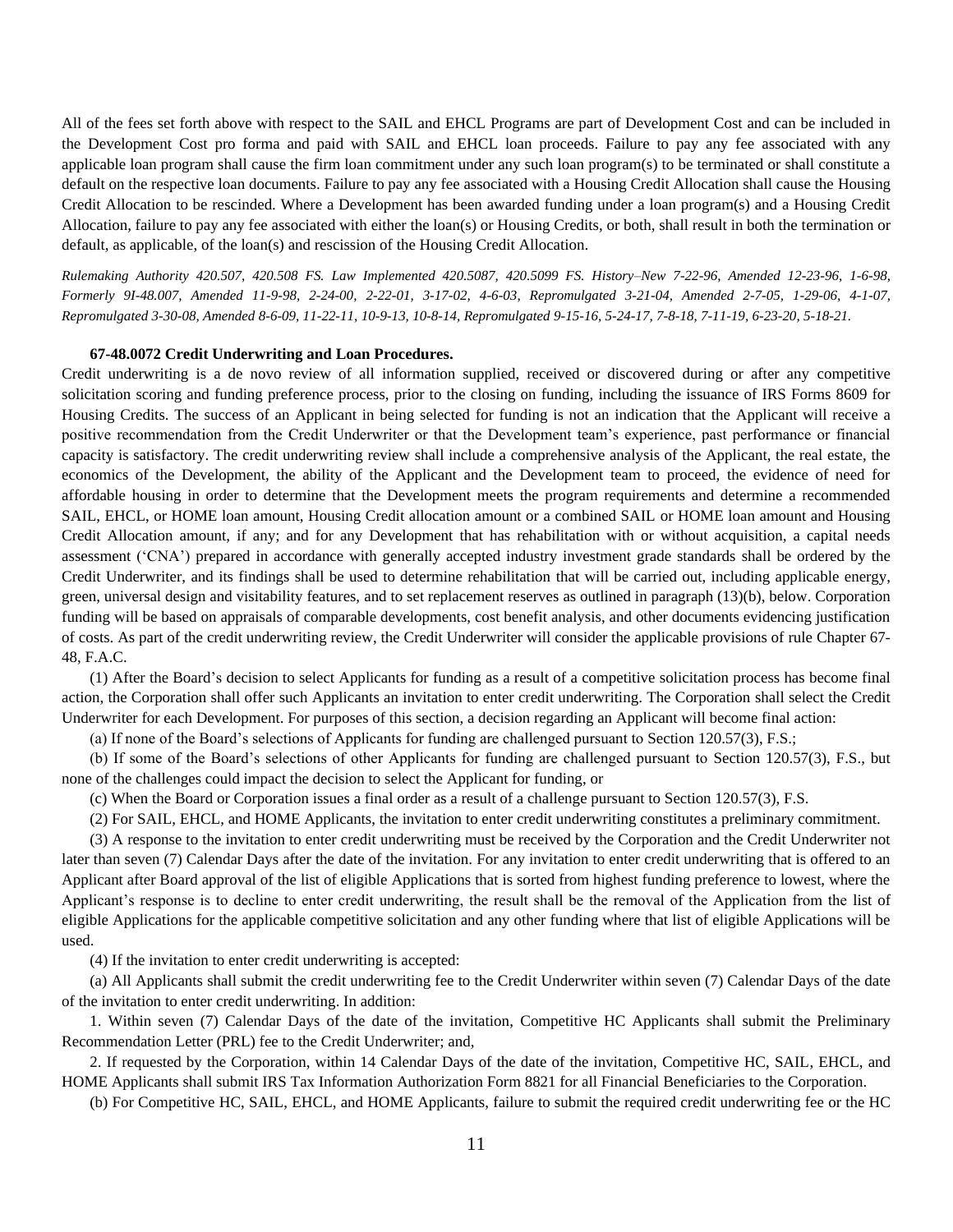PRL fee, as applicable, by the specified deadline shall result in withdrawal of the invitation. For HOME Applicants that apply and qualify as a Non-Profit entity, the Corporation shall bear the cost of the credit underwriting review, environmental review, and legal counsel. However, if the HOME commitment is canceled for failure to adhere to rule deadlines or for reasons within the Applicant's control, the Development will be responsible for reimbursing the Corporation for fees incurred for credit underwriting, environmental review processing, and legal counsel.

(c) For SAIL, EHCL, and HOME, the credit underwriting process must be completed within the time frame outlined in subsection 67-48.0072(21), F.A.C., below and the loan must close within the time frame outlined in subsection 67-48.0072(26), F.A.C., below.

(5) The Credit Underwriter shall review all information in the Application and subsequently provided during the credit underwriting process, including information relative to the Applicant, Developer, Housing Credit Syndicator, General Contractor, and, if an ALF, the service provider(s), as well as other members of the Development team. The Credit Underwriter shall also request and review such other information as it deems appropriate to determine whether or not to provide a positive recommendation in connection with a proposed Development.

(6) In determining whether or not to provide a positive recommendation in connection with a proposed Development, the Credit Underwriter will consider the prior and recent performance history of the Applicant, Developer, any Financial Beneficiary of the Applicant or Developer, and the General Contractor in connection with any other affordable housing development. The performance history shall consider instances involving a foreclosure, deed in lieu of foreclosure, financial arrearage, or other event of material default in connection with any affordable housing development or the documents governing financing or operation of any such development.

(a) Unless the Credit Underwriter determines that mitigating factors exist, or that underwriting conditions can be imposed, sufficient to mitigate or offset the risk, the existence of the following shall result in a negative recommendation of the proposed Development by the Credit Underwriter:

1. Considering all affordable housing developments in which any party named above has been involved, if:

a. During the period prior to August 1, 2010, 5 percent or more of that party's developments have been the subject of a foreclosure or deed in lieu of foreclosure, or in financial arrearage or other material default and such arrearage or material default remained uncured for a period of 60 days or more, or

b. During the period beginning on or after August 1, 2010, any of that party's developments have been the subject of a foreclosure or deed in lieu of foreclosure, or in financial arrearage or other material default and such arrearage or material default is uncured at the present or, if cured, remained uncured for a period of 60 days or more.

2. Mitigating factors to be considered by the Credit Underwriter, to the extent such information is reasonably available and verifiable, shall include the extent to which the party funded the operations of the development from that party's own funds in an attempt to keep the development afloat, the election by a party to forego financial participation in a development in an attempt to keep the development afloat, the party's satisfactory performance history over the last 10 years in connection with that party's affordable housing developments, and any other extenuating circumstances deemed relevant by the Credit Underwriter in connection with the party's involvement in a development.

(b) A negative recommendation may also result from the review of:

1. Financial capacity of an Applicant, Developer, any Financial Beneficiary of the Applicant or Developer, the General Contractor, and, for SAIL and HOME Applicants that have Housing Credits, the Housing Credit Syndicator, or

2. Any other relevant matters relating to an Applicant, Developer, any Financial Beneficiary of the Applicant or Developer, and the General Contractor if, in the Credit Underwriter's opinion, one or more members of the Development team do not possess the ability to proceed.

(7) The Credit Underwriter shall report any inconsistencies or discrepancies or changes made to the Applicant's Application during credit underwriting.

(8) The Applicant will be responsible for all fees in connection with the documentation submitted to the Credit Underwriter.

(9) If the Credit Underwriter determines that special expertise is required to review information submitted to the Credit Underwriter which is beyond the scope of the Credit Underwriter's expertise, the fee for such services shall be borne by the Applicant.

(10) For Competitive HC, SAIL, and HOME Applicants, an appraisal report conforming to the Uniform Standards of Professional Appraisal Practice in effect at the time of the appraisal and reported in a comprehensive format, and a separate market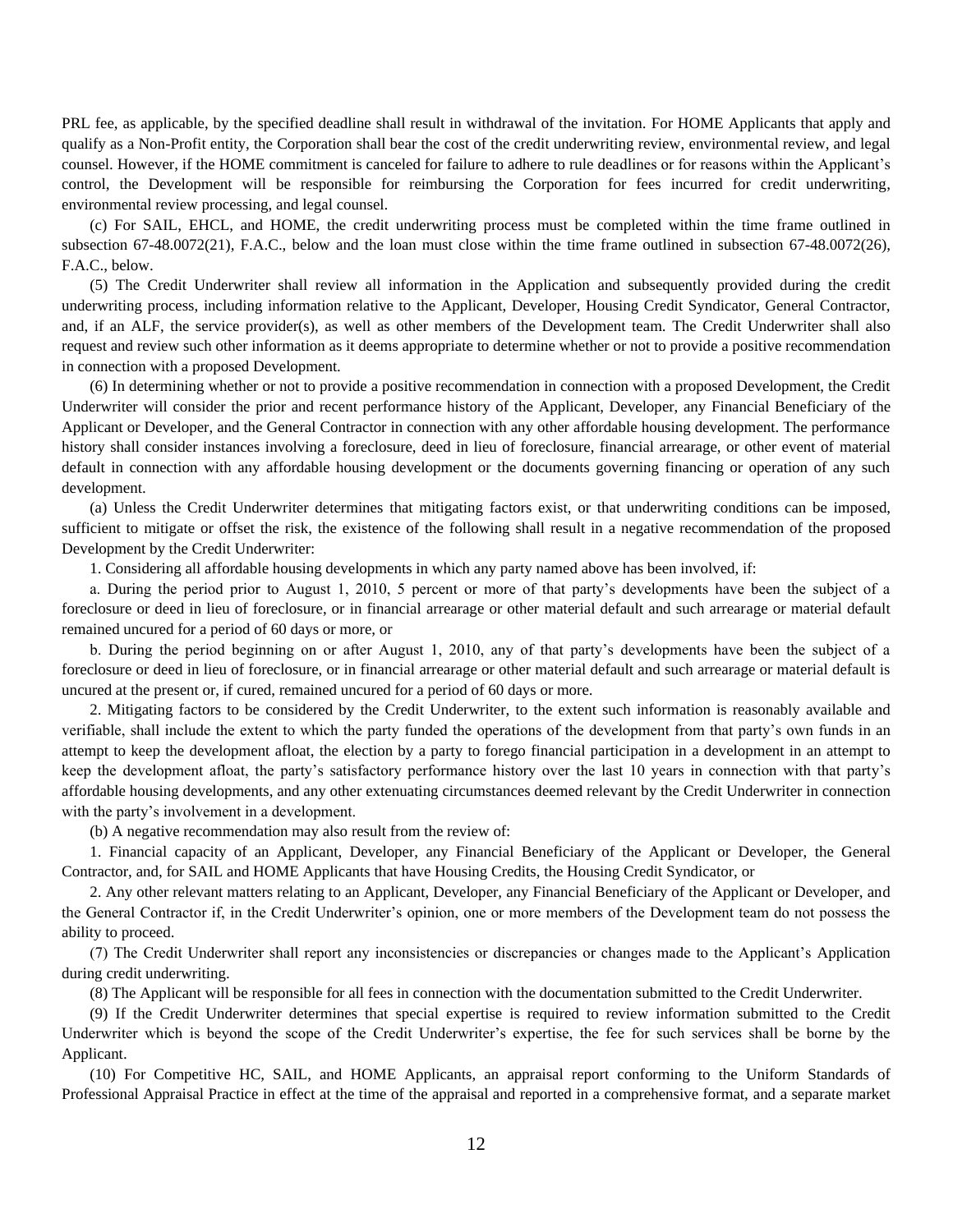study shall be ordered by the Credit Underwriter, at the Applicant's expense, from an appraiser qualified for the geographic area and development type not later than completion of credit underwriting. The Credit Underwriter shall review the appraisal to properly evaluate the development property's financial feasibility. Appraisals which have been ordered and submitted by third-party credit enhancers, first mortgagors or Housing Credit Syndicators and which meet the above requirements and are acceptable to the Credit Underwriter may be used instead of the appraisal referenced above. The market study must be completed by a disinterested party who is approved by the Credit Underwriter. The Credit Underwriter shall consider the market study, the Development's financial impact on Developments in the area previously funded by the Corporation, and other documentation when making its recommendation of whether to approve or disapprove a SAIL or HOME loan, a Housing Credit Allocation, or a combined SAIL loan and Housing Credit Allocation or Housing Credit Allocation and HOME loan. The Credit Underwriter shall also review the appraisal and other market documentation to determine if the market exists to support both the demographic and income restriction set-asides committed to within the Application. For the Credit Underwriter to make a favorable recommendation, the submarket of the proposed Development must have:

(a) An average physical occupancy rate of 92 percent or greater; and,

(b) For Developments with new construction units, an average market rental rate, based on unit mix and annualized rent concessions, of 110 percent or greater of a 60 percent of Area Median Income rental rate.

(11) The proposed Development must demonstrate, based on current rates, that it can meet minimum 1.10x debt service coverage (DSC) requirements with all first and second mortgages for Housing Credits. If during the credit underwriting it is determined that there is no need for a first mortgage or any debt service payments then the proposed Development shall demonstrate the ability to achieve breakeven. In the case where an operating deficit reserve (ODR) is approved during credit underwriting, then the ODR can be used as income for purposes of this test. For SAIL and HOME, the minimum debt service coverage shall be 1.10x for the loan, including all superior mortgages. However, if the Applicant defers at least 35 percent of its Developer Fee following the last disbursement of all permanent sources of funding identified in the final credit underwriting report and, in the case of a Housing Credit Development, the final cost certification documentation, and when the primary expected source of repayment has been identified as projected cash flow, the minimum debt service coverage shall be 1.00, for the SAIL or HOME loan, including all superior mortgages. For SAIL, EHCL, and HOME, the maximum debt service coverage shall be 1.50x for the SAIL, EHCL, or HOME loan, including all superior mortgages. In extenuating circumstances, such as when the Development has deep or short term subsidy, the debt service coverage may exceed 1.50x if the Credit Underwriter's favorable recommendation is supported by the projected cash flow analysis. Developments receiving first mortgage funding from the United States Department of Agriculture Rural Development (RD) are not required to meet the debt service coverage standards if RD is providing rental assistance and has acknowledged that rents will be set at an amount sufficient to pay all operating expenses, replacement reserve requirements and debt service on the first and second mortgages.

(12) For Competitive HC, SAIL, and HOME, the Corporation's assigned Credit Underwriter shall require a guaranteed maximum price construction contract, which may include change orders for changes in cost or changes in the scope of work, or both, if all parties agree, and shall order, at the Applicant's sole expense, and review a pre-construction analysis for all new construction units and a CNA for rehabilitation units and review the Development's costs. If an EHCL Development has a General Contractor, the preceding requirement will also apply to the EHCL Development.

(13) For Competitive HC, SAIL, and HOME, in addition to operating expenses, the Credit Underwriter must include an estimate for replacement reserves and operating expense reserves deemed appropriate by the Credit Underwriter when calculating the final net operating income available to service the debt. A minimum amount of \$300 per unit per annum must be used for all Developments. In the case of rehabilitation, with or without acquisition, the greater of \$300 per unit per annum or the amount identified in the plan and cost review ordered by the Credit Underwriter will be used.

(a) The initial replacement reserve will have limitations on the ability to be drawn upon during the following time periods:

1. New construction or Redevelopment Developments shall not be allowed to draw during the first five (5) years or until the establishment of a minimum balance equal to the accumulation of five (5) years of replacement reserves per unit, or

2. Preservation or Rehabilitation Developments (with or without acquisition) shall not be allowed to draw until the start of the scheduled replacement activities as outlined in the pre-construction CNA report subject to the activities completed in the scope of rehabilitation, but not sooner than the 3rd year.

(b) The amount established as a replacement reserve shall be adjusted based on a CNA prepared by an independent third-party, ordered by a first mortgage lender, third-party credit enhancer or a Housing Credit Syndicator, received by the Corporation or its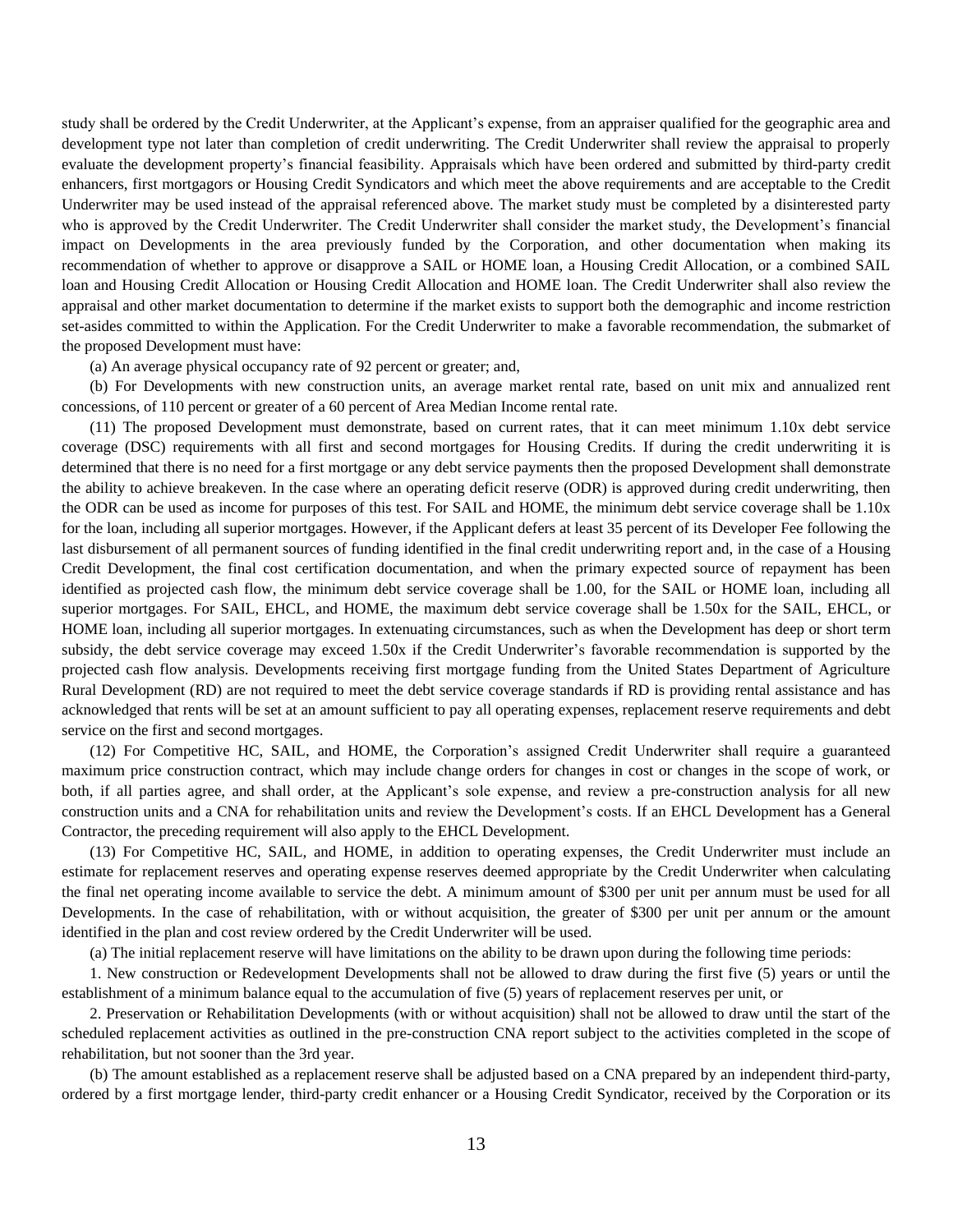servicers, and acceptable to the Corporation and its servicers at the time the CNA is required, beginning no later than the 10th year after the first residential building in the Development receives a certificate of occupancy, a temporary certificate of occupancy, or is placed in service, whichever is earlier ('Initial Replacement Reserve Date'). A subsequent CNA, meeting the parameters of this section, is required no later than the 15th year after the Initial Replacement Reserve Date and subsequently every five (5) years thereafter. If the Applicant does not provide a copy of a CNA to the Corporation or its servicers, prepared by an independent thirdparty and acceptable to the Corporation and its servicers within the stated time frames, then one shall be ordered by the Corporation or its servicers at the Applicant's expense. The only events allowed to drop the balance below the minimum are items related to life safety, structural and systems as approved by the Corporation and its servicers. In the event the first mortgage lender or a Housing Credit Syndicator requires replacement reserves with replacement reserve deposit requirements that include the same or higher deposits, the Corporation's rights to hold replacement reserves and to disburse such funds shall be subject to the first mortgage lender or the Housing Credit Syndicator, as applicable. The replacement reserve funds are not to be used by the Applicant for normal maintenance and repairs, but shall be used for structural building repairs, major building systems replacements and other eligible items which can be identified in a competitive solicitation and/or such items that can be capitalized and depreciated over multiple years. An Applicant may choose to fund a portion of the replacement reserves at closing. Unless approved by the Corporation and the Credit Underwriter, the amount cannot exceed 50 percent of the required replacement reserves for two (2) years and must be placed in escrow at closing.

(14) For SAIL, EHCL, HOME, and Competitive HC, the Credit Underwriter may request additional information, but at a minimum for SAIL, EHCL, and HOME, the following will be required during the underwriting process:

(a) For credit enhancers, audited financial statements for their most recent fiscal year ended, if published; otherwise the previous year's audited statements will be provided until the current statements are published or credit underwriting is complete. The audited statements may be waived if the credit enhancer's senior long term debt rating is at least "A3" by Moody's, or "A-" by Standard and Poor's or Fitch.

(b) For the Applicant, general partner(s), and guarantors, audited financial statements or financial statements compiled or reviewed by a licensed Certified Public Accountant for the most recent fiscal year ended, credit check, banking and trade references, and deposit verifications. If financial statements that are either audited, compiled or reviewed by a licensed Certified Public Accountant are not available, unaudited financial statements prepared within the last 90 days and reviewed by the Credit Underwriter and the two most recent years' tax returns. If any of the applicable entities are newly formed (less than 18 months in existence as of the date that credit underwriting information is requested), a copy of any and all tax returns with related supporting notes and schedules. The financial statements and information provided for review should be in satisfactory form and shall be reviewed in accordance with the terms and conditions of this rule chapter and any applicable competitive solicitation.

(c) For the General Contractor, audited financial statements or financial statements compiled or reviewed by a licensed Certified Public Accountant for the most recent fiscal year ended, credit check, banking and trade references, and deposit verifications. The audited or compiled statements may be waived if a payment and performance bond equal to 100 percent of the total construction cost whose terms do not adversely affect the Corporation's interest, and is issued in the name of the General Contractor by a company rated at least "A-" by AMBest & Co.

(15) For SAIL and HOME, each general partner (whether individual or entity) or each manager/managing member (whether individual or entity), as applicable, of the Applicant shall provide a guarantee for completion of construction. In addition, one or more entities or individuals (other than a general partner or manager/managing member) having an ownership interest, either directly or indirectly, in the Applicant or in the general partner or managing member of the Applicant shall be required to provide guarantees or personal guarantees, as applicable, for completion of construction as recommended by the Credit Underwriter or as otherwise required by the Corporation. The Corporation shall consider the following when determining the need for additional construction completion guarantees based on the recommendations of the Credit underwriter:

(a) Liquidity of any guarantee provider.

(b) Applicant's, Developer's and General Contractor's history in successfully completing Developments of similar nature.

(c) The past performance of the Applicant, Developer, General Contractor or any other guarantee provider in developing or constructing Developments financed by the Corporation or its predecessor.

(d) Percentage of the Corporation's funds utilized compared to Total Development Costs.

If, after evaluation of paragraphs (a)-(d), above, by the Corporation and the Credit Underwriter, it is determined that additional surety is needed, the Applicant will be required to provide a letter of credit or payment and performance bond.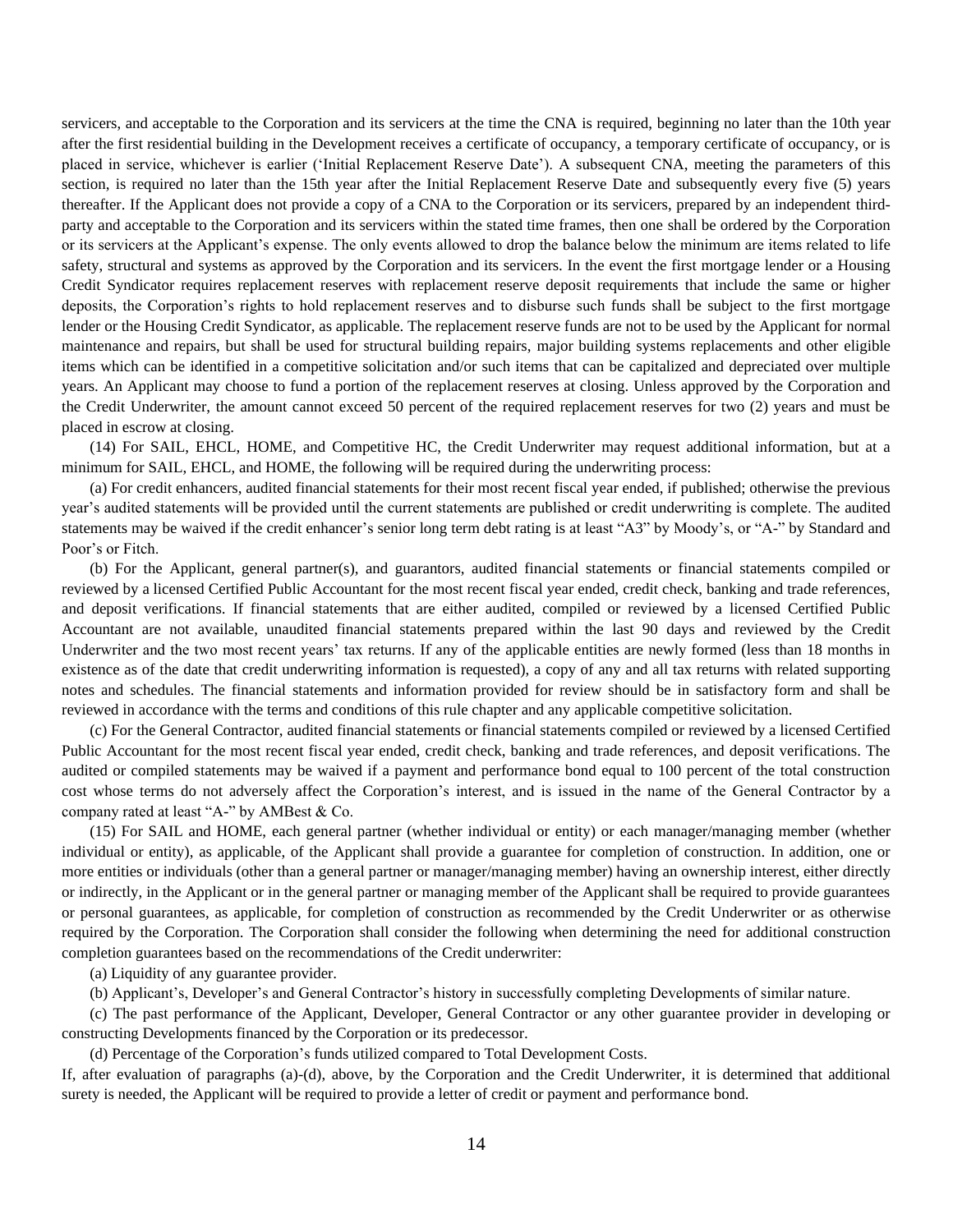(16) For all Developments, the Developer Fee and General Contractor's fee shall be limited to:

(a) Unless otherwise provided in a competitive solicitation process, the Developer Fee shall be limited to 16 percent of Development Cost, excluding land and operating deficit reserves, except that, based upon criteria outlined in a competitive solicitation, a Developer Fee of up to 21 percent of Development Cost, excluding land and operating deficit reserves, shall be allowed if the proposed Development is qualified for Competitive Housing Credits with a demographic commitment of Homeless or Persons with Special Needs. When the Developer Fee is limited to 21 percent of the Development Cost, an amount equal to up to 5 percent of Development Cost, inclusive of any amount in excess of 16 percent, must be placed in an operating subsidy reserve account to be held by the Corporation or its servicer. Any disbursements from said operating subsidy reserve account shall be reviewed and approved by the Corporation or its servicer. Upon the expiration of the Compliance Period, any remaining balance in any operating deficit reserve (or similarly purposed) account may be drawn to pay down any outstanding Corporation loan debt, including loan fees, on the Development administered by the Corporation or its servicer. If there is no Corporation loan debt on the Development at the end of the Compliance Period, then any remaining balance in said operating subsidy reserve account shall be placed into either an operating subsidy reserve account or a replacement reserve account for the Development, which will have similar distribution restrictions as stated herein or in paragraph (b), below. In no event shall the remaining balance in said operating subsidy reserve account be paid to the Developer or General Contractor in an amount that would cause the Developer Fee or General Contractor fee to exceed the applicable percentage limitations provided herein and in paragraph (b), below. Amounts withdrawn from the reserve account will not be considered Development Cash Flow. In the event amounts withdrawn are to pay any deferred Development Costs, it can be done prior to the end of the Compliance Period, but no sooner than the end of the 13th year of the Compliance Period and only after the Corporation's Credit Underwriter confirms that said withdrawal does not negatively impact the Development through the remainder of the Compliance Period. Consulting fees, if any, and any financial or other guarantees required for the financing must be paid out of the Developer Fee. Consulting fees include payments for Application consultants, construction management or supervision, Local Government consultants and property acquisition brokerage fees when in excess of the appropriate limit. The maximum brokerage fees shall be limited to the lesser of \$300,000 or the applicable percent of the acquisition price, which shall be set at 4 percent when the acquisition price is \$5 million or less, 3 percent when the acquisition price is \$10 million or less, and 2 percent when the acquisition price is in excess of \$10 million.

To the extent there are any Housing Credits that are not sold to an investor(s) (and at the minimum price referenced in paragraph 67- 48.0072(28)(h), F.A.C.), in excess of 0.01 percent of the Applicant's Housing Credit Allocation, then it will be assumed those unsold Housing Credits are valued at the same price as those Housing Credits sold to an investor(s) and that total value will be considered to be part of the Developer Fee.

(b) The General Contractor's fee shall be limited to a maximum of 14 percent of the actual construction cost.

(17) The General Contractor must meet the following conditions:

(a) Employ a Development superintendent and charge the costs of such employment to the general requirements line item of the General Contractor's budget;

(b) Charge the costs of the Development construction trailer, if needed, and other overhead to the general requirements line item of the General Contractor's budget inclusive of the general requirement items related to construction costs identified in the final cost certification documentation;

(c) Secure building permits, issued in the name of the General Contractor;

(d) If deemed necessary by the Corporation and the Credit Underwriter in their evaluation of construction completion guarantees in subsection (15), above, secure a payment and performance bond whose terms do not adversely affect the Corporation's interest, issued in the name of the General Contractor, from a company rated at least "A-" by AMBest & Co., or a Corporationapproved alternate security for the General Contractor's performance such as a letter of credit issued by a financial institution with a senior long term (or equivalent) credit rating of at least "Baa3" by Moody's, or at least "BBB-" by Standard & Poor's or Fitch, or a financial rating of at least 175 by IDC Financial Publishing;

(e) Ensure that none of the General Contractor duties to manage and control the construction of the Development are subcontracted;

(f) Ensure that no construction or inspection work that is normally performed by subcontractors is performed by the General Contractor;

(g) For Developments with a Development category of new construction, unless otherwise approved by the Corporation for a specific Development, ensure that not more than 20 percent of the construction cost, not to include the General Contractor fee or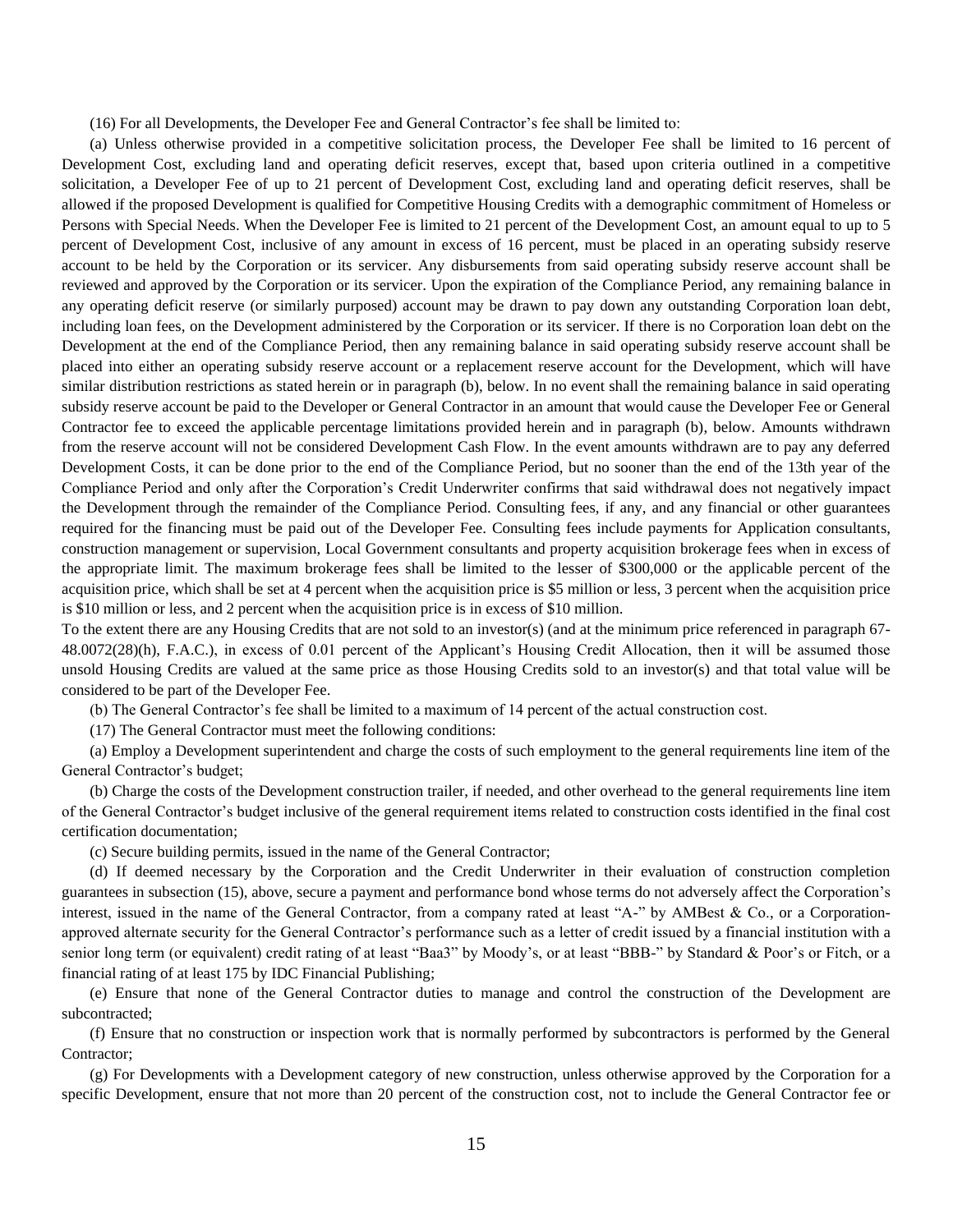pass-through fees paid by the General Contractor, is subcontracted to any one entity or any group of entities that have common ownership or are Affiliates of any other subcontractor, with the exception of a subcontractor (or any group of entities that have common ownership or are Affiliates of any other subcontractor):

1. Contracted to deliver the building shell of a building less than five (5) stories which may not have more than 25 percent of the construction cost in a subcontract, unless otherwise approved by the Corporation for a specific Development; or

2. Contracted to deliver the building shell of a building of at least five (5) stories which may not have more than 31 percent of the construction cost in a subcontract, unless otherwise approved by the Corporation for a specific Development; or

3. Contracted to deliver the building shell of a Development located in the Florida Keys Area, which may not have more than 31 percent of the construction cost in a subcontract, unless otherwise approved by the Corporation for a specific Development.

With regard to said approval, the Corporation shall require an analysis from the Credit Underwriter and consider the facts and circumstances of each Applicant's request, inclusive of construction costs and the General Contractor's fees. For purposes of paragraph (g), "Affiliate" has the meaning given in subsection 67-48.002(5), F.A.C., except that the term "Applicant" therein shall mean "subcontractor";

(h) For Developments with a Development category of Rehabilitation or Substantial Rehabilitation, unless otherwise approved by the Corporation for a specific Development, ensure that not more than 20 percent of the construction cost, not to include the General Contractor fee or pass-through fees paid by the General Contractor, is subcontracted to any one entity or any group of entities that have common ownership or are Affiliates of any other subcontractor, with the exception of a subcontractor (or any group of entities that have common ownership or are Affiliates of any other subcontractor) contracted to perform work on both the HVAC and electrical components of a building of at least seven (7) stories which may not have more than 31 percent of the construction cost in a subcontract, unless otherwise approved by the Corporation for a specific Development. With regard to said approval, the Corporation shall require an analysis from the Credit Underwriter and consider the facts and circumstances of each Applicant's request, inclusive of construction costs and the General Contractor's fees. For purposes of this paragraph, "Affiliate" has the meaning given in subsection 67-48.002(5), F.A.C., except that the term "Applicant" therein shall mean "subcontractor"; and,

(i) Ensure that no construction cost is subcontracted to any entity that has common ownership or is an Affiliate of the General Contractor or the Developer. For purposes of this paragraph, "Affiliate" has the meaning given it in subsection 67-48.002(5), F.A.C., except that the term "Applicant" therein shall mean "General Contractor."

(18) For SAIL and HOME, the Credit Underwriter shall require an operating deficit guarantee. Upon written request of the guarantor(s) to the Corporation or its agent, the operating deficit guarantee will be released upon achievement of a 1.15x debt service coverage ratio for the combined permanent first mortgage and SAIL or HOME loan, as determined by the Corporation or its agent, and 90 percent occupancy, and 90 percent of the gross potential rental income, net of utility allowances, if applicable, all for a period equal to 12 consecutive months, all as certified by an independent Certified Public Accountant. The calculation of the debt service coverage ratio shall be made by the Corporation or its agent. The Credit Underwriter or servicer will determine whether all of the requirements described above have been met, including receipt, acceptance and verification of the documentation provided by the Certified Public Accountant, and will then submit a letter to the Corporation containing a positive or negative recommendation concerning the release of the operating deficit guarantee. If the Corporation's decision is to deny the release of the operating deficit guarantee, the Board shall consider the facts and circumstances of the Applicant's request and the Corporation's denial, and make a determination of whether to grant the requested release. Notwithstanding the above, the operating deficit guarantee shall not be released earlier than three (3) years following the issuance of a final certificate of occupancy or, in the event a final certificate of occupancy is not routinely provided by the applicable jurisdiction, such other information evidencing completion of the Development which is deemed acceptable to the Corporation. An operating deficit guarantee, to be released upon achievement of 1.00x debt service coverage for a minimum of six (6) consecutive months for the combined permanent first mortgage and SAIL or HOME loan will be required for Developments receiving first mortgage funding from the United States Department of Agriculture Rural Development (RD) if RD is providing rental assistance and has acknowledged that rents will be set at an amount sufficient to pay all operating expenses, replacement reserve requirements and debt service on the SAIL or HOME loan and all superior mortgages.

(19) Contingency reserves which total no more than 5 percent of total actual construction costs (hard costs) and total general development costs (soft costs) for Redevelopment and Developments where 50 percent or more of the units are new construction may be included within the Total Development Cost for Application and underwriting purposes. Contingency reserves which total no more than 15 percent of total actual construction costs (hard costs) and no more than 5 percent of total general development costs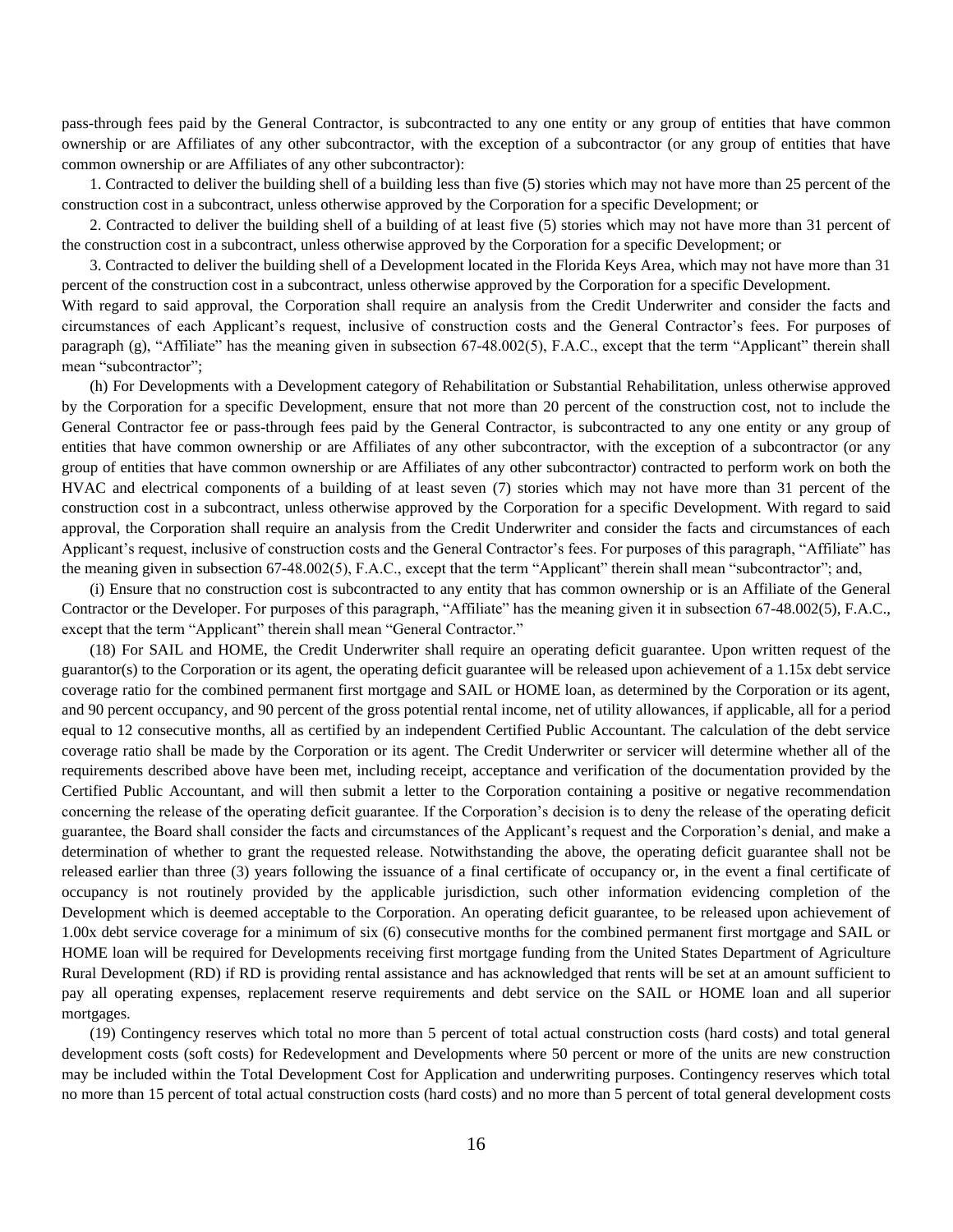(soft costs) for Rehabilitation, Moderate Rehabilitation, Substantial Rehabilitation, and Preservation may be included within the Total Development Cost for Application and underwriting purposes; however, in the event financing is obtained through a federal government rehabilitation program, a contingency reserve up to 20 percent may be utilized if required by the program. Contingency reserves shall not be paid from SAIL or HOME funds.

(20) The Credit Underwriter will review and determine if the number of loans and construction commitments of the Applicant and its Principals will impede its ability to proceed with the successful development of each proposed Corporation-funded Development.

(21) Information required by the Credit Underwriter shall be provided as follows:

(a) For SAIL, EHCL, and HOME Developments, the Corporation shall issue a firm loan commitment after approval of the Credit Underwriter's recommendation for funding by the Board.

(b) For SAIL, EHCL, and HOME, unless stated otherwise in a competitive solicitation, the firm loan commitment must be issued within twelve (12) months of the Applicant's acceptance to enter credit underwriting. Unless an extension is approved by the Corporation in writing, failure to achieve issuance of a firm loan commitment by the specified deadline shall result in withdrawal of the preliminary commitment. Applicants may request one (1) extension of up to six (6) months to secure a firm loan commitment. All extension requests must be submitted in writing to the program administrator and contain the specific reasons for requesting the extension and shall detail the time frame to achieve a firm loan commitment. In determining whether to grant an extension, the Corporation shall consider the facts and circumstances of the Applicant's request, inclusive of the responsiveness of the Development team and its ability to deliver the Development timely. The Corporation shall charge a non-refundable extension fee of one (1) percent of each loan amount if the request to extend the credit underwriting and firm loan commitment process beyond the initial twelve (12) month deadline is approved. If an approved extension is utilized, Applicants must pay the extension fee not later than seven (7) Calendar Days after the original twelve (12) month deadline. If, by the end of the extension period, the Applicant has not received a firm loan commitment, then the preliminary commitment shall be withdrawn.

(c) For Competitive HC Developments, regardless of whether the HC is in conjunction with SAIL or HOME, all preliminary items required for the Credit Underwriter's preliminary HC allocation recommendation must be provided to the Credit Underwriter within 21 Calendar Days of the date of the invitation to enter credit underwriting. Unless an extension is approved by the Corporation in writing, failure to submit the required credit underwriting information by the specified deadline shall result in withdrawal of the invitation to enter credit underwriting. In determining whether to grant an extension, the Corporation shall consider the facts and circumstances of the Applicant's request, inclusive of the responsiveness of the Development team and its ability to deliver the Development timely. If the Corporation's decision is to deny the Applicant's request for an extension, then prior to the withdrawal of the invitation, the Board shall consider the facts and circumstances of the Applicant's request, the Corporation's denial, and any credit underwriting report, if available, and make a determination of whether to grant the requested extension.

(22) If the Credit Underwriter requires additional clarifying materials in the course of the underwriting process, the Credit Underwriter shall request same from the Applicant and shall specify deadlines for the submission of same. Failure to submit required information by the specified deadline, unless a written extension of time has been approved by the Corporation, shall result in withdrawal of the preliminary commitment or the invitation to enter credit underwriting, or both, as applicable. In determining whether to grant an extension, the Corporation shall consider the facts and circumstances of the Applicant's request, inclusive of the responsiveness of the Development team and its ability to deliver the Development timely. If the Corporation's decision is to deny the Applicant's request for an extension, then prior to the withdrawal of the preliminary commitment or the invitation to enter credit underwriting, or both, as applicable, the Board shall consider the facts and circumstances of the Applicant's request, the Corporation's denial, and any credit underwriting report, if available, and make a determination of whether to grant the requested extension.

(23) The Credit Underwriter shall complete its analysis and submit a written draft report and recommendation to the Corporation. Upon receipt, the Corporation shall provide to the Applicant the section of the written draft report consisting of supporting information and schedules. The Applicant shall review and provide written comments to the Corporation and Credit Underwriter within 48 hours of receipt. After the 48 hour period, the Corporation shall provide to the Credit Underwriter comments on the draft report and, as applicable, on the Applicant's comments. Then, the Credit Underwriter shall review and incorporate, if deemed appropriate, the Corporation's and Applicant's comments and release the revised report to the Corporation and the Applicant. Any additional comments from the Applicant shall be received by the Corporation and the Credit Underwriter within 72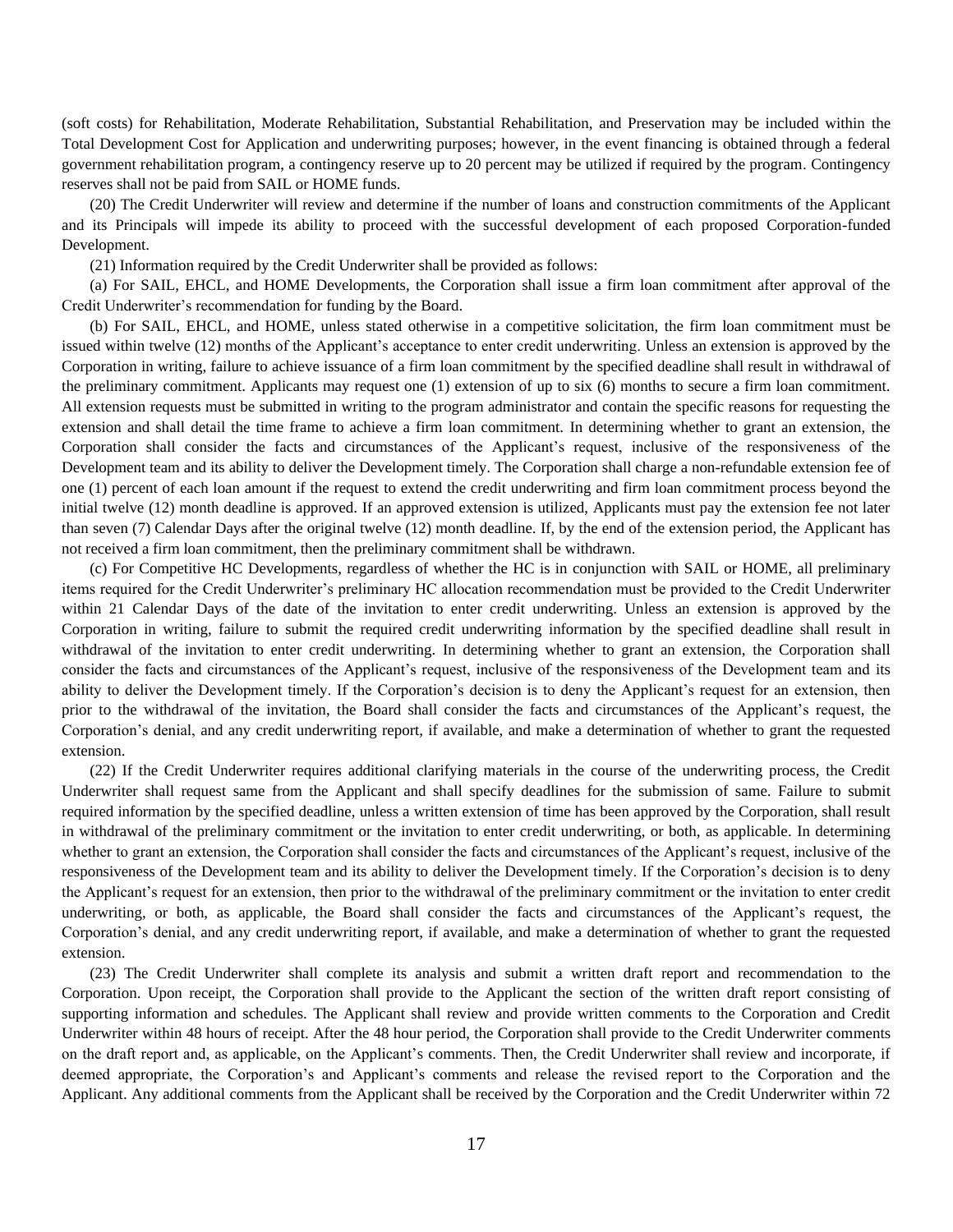hours of receipt of the revised report. Then, the Credit Underwriter will provide a final report, which will address comments made by the Applicant, to the Corporation.

(24) For SAIL, EHCL, and HOME, the Credit Underwriter's loan recommendations will be sent to the Board for approval.

(25) For SAIL, EHCL, and HOME, the Corporation shall issue a firm loan commitment within seven (7) Calendar Days after approval of the Credit Underwriter's recommendation for funding by the Board.

(26) For SAIL, EHCL, and HOME, unless stated otherwise in a competitive solicitation, these Corporation loans and other mortgage loans related to the Development must close within 120 Calendar Days of the date of the firm loan commitment(s), unless the Development is a Tax-Exempt Bond-Financed Development which then the closing must occur within 180 Calendar Days of the firm loan commitment(s). Unless an extension is approved by the Board, failure to close the loan(s) by the specified deadline outlined above shall result in the firm loan commitment(s) being deemed void and the funds shall be de-obligated. Applicants may request one (1) extension of the loan closing deadline outlined above for a term of up to 90 Calendar Days. All extension requests must be submitted in writing to the program administrator and contain the specific reasons for requesting an extension and shall detail the time frame to close the loan. The Board shall consider the facts and circumstances of each Applicant's request, inclusive of the Applicant's ability to close within the extension term and any credit underwriting report, prior to determining whether to grant the requested extension. The Corporation shall charge an extension fee of one (1) percent of each Corporation loan amount if the Board approves the request to extend the loan closing deadline beyond the applicable 120 Calendar Day or 180 Calendar Day period outlined above. If an approved extension is utilized, Applicants must pay the extension fee not later than seven (7) Calendar Days after the original loan closing deadline. In the event the Corporation loan(s) does not close by the end of the extension period, the firm loan commitment(s) shall be deemed void and the funds shall be de-obligated.

(27) Prior to any loan closing:

(a) The Applicant must provide evidence of all necessary consents or required signatures from first mortgagees or subordinate mortgagees to the Corporation and its counsel; and,

(b) The Credit Underwriter must have received all items necessary to release its letter confirming that all closing contingencies have been met, including the finalized sources and uses of funds and Draw schedule.

(28) For Competitive Housing Credits, the Credit Underwriter shall use the following procedures during the credit underwriting evaluation:

(a) The Credit Underwriter, in determining the amount of Housing Credits a Development is eligible for when using the qualified basis calculation, shall use a Housing Credit percentage of:

1. Unless otherwise stated in a competitive solicitation, twenty (20) basis points over the percentage as of the date of invitation to enter credit underwriting when the actual percentage exceeds the minimum of 9 percent for 9 percent credits for new construction and Rehabilitation Developments unless the Applicant has previously locked-in the percentage at a different rate, in which case the Credit Underwriter shall use the locked-in Housing Credit percentage,

2. Fifteen (15) basis points over the percentage as of the date of invitation to enter credit underwriting when the actual percentage exceeds the minimum of 4 percent for 4 percent credits for acquisition and federally subsidized Developments, unless the Applicant has previously locked-in the percentage at a different rate, in which case the Credit Underwriter shall use the locked-in Housing Credit percentage.

(b) Costs such as syndication fees cannot be included in eligible basis. All consulting fees and any financial or other guarantees required for the financing must be paid out of the Developer Fee. Consulting fees cannot cause the Developer Fee to exceed the maximum allowable fee as set forth in subsection 67-48.0072(16), F.A.C.

(c) All contracts for hard or soft Development Costs must be itemized for each cost component.

(d) The allocation amount for acquisition Housing Credits shall be limited to the lesser of the sale price or the appraised value of the building(s).

(e) If the Credit Underwriter is to recommend a Competitive Housing Credit Allocation, the recommendation will be the lesser of:

1. The qualified basis calculation result,

2. The gap calculation result, or

3. The Housing Credit award considered in the Application.

During the credit underwriting process and as a part of the final cost certification process, the Development will be subjected to the Total Development Cost per unit limitation test as outlined in a competitive solicitation.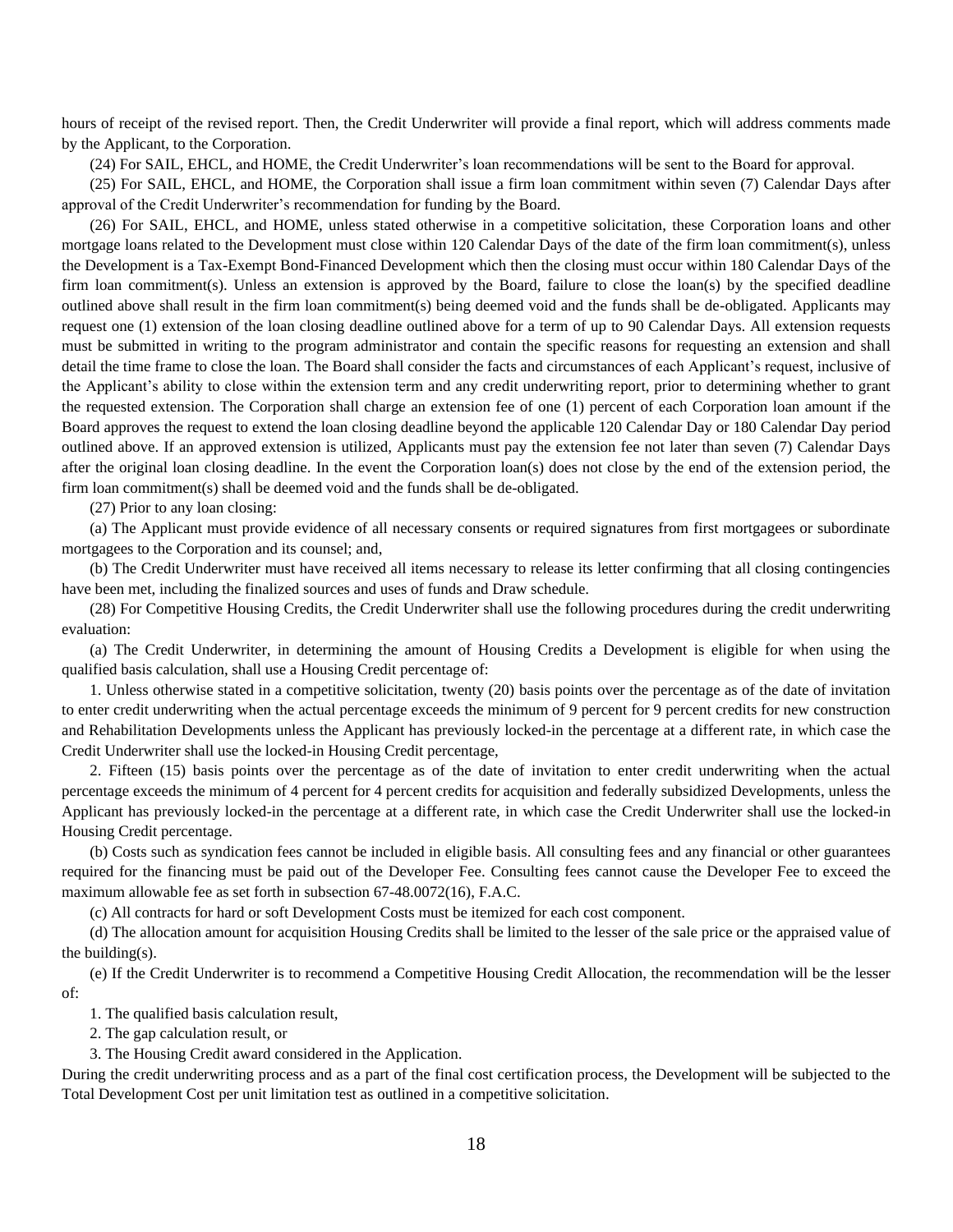(f) As part of the process the Corporation uses to determine financial feasibility as set forth in Section  $42(m)(2)$  of the IRC, the Corporation shall utilize the greater of:

1. The actual percentage of the Applicant's Housing Credit Allocation being sold to the Housing Credit Syndicator/direct investor(s), or

2. 99.99 percent of the Applicant's Housing Credit Allocation.

The actual percentage of the Applicant's Housing Credit Allocation being sold must be equal to or less than the percentage of ownership interest held by the limited partner (inclusive of any special limited partner) or member. In addition, the price of the Housing Credits being sold must reflect a market rate value at a minimum or one will be utilized when determining a recommendation for the amount of the Housing Credit Allocation using the gap calculation.

(g) When utilizing the gap calculation in determining a recommendation for the amount of the Housing Credit Allocation as part of the process the Corporation uses to determine financial feasibility as set forth in Section  $42(m)(2)$  of the IRC, the Credit Underwriter shall assume a first mortgage loan amount from a non-governmental agency (i.e., a traditional first mortgage lender) to be the greater of:

1. The actual amount committed to the Development, or

2. The amount of the proposed Development's minimum qualifying first mortgage as determined herein. The Development's minimum qualifying first mortgage shall be the lesser of a. or b. as follows:

a. An amount that yields a debt service coverage ratio of 1.25x based on the pro forma for the proposed Development's 15th year given an annual rate of increase for revenues of the lesser of 2 percent or the annual rate of increase utilized in credit underwriting, along with an annual rate of increase for operating expenses of the greater of 3 percent or the annual rate of increase utilized in credit underwriting, or

b. The greater of either:

(I) An amount that yields a debt service coverage ratio of 1.50x, or

(II) An amount that yields a net cash flow after debt service of \$1,000 per unit.

Both sub-sub-subparagraphs (I) and (II), above, are based on the pro forma for the proposed Development's initial year as presented in the final credit underwriting report.

With regard to subparagraph 2., above, unless otherwise stated in a competitive solicitation, the first mortgage shall be sized based on an interest rate equal to the actual interest rate of the actual first mortgage of the proposed Development, but no less than an interest rate floor of the greater of 7.0 percent or 325 basis points over the 10-year Treasury Rate as of the submission deadline for the applicable competitive solicitation and an interest rate ceiling of no greater than 100 basis points over said interest rate floor. The first mortgage shall be sized based on an amortization term equal to the greater of the actual amortization term of the actual first mortgage of the proposed Development or 30 years. The vacancy and collection factor for this calculation shall be the vacancy and collection factor in the credit underwriting report, but no less than 7 percent. If the resulting calculated minimum qualifying first mortgage is less than \$500,000, then the Development shall assume to have no minimum qualified first mortgage. This determination applies to any Development that did not qualify as a Homeless or Persons with Special Needs Demographic Development, which said Homeless or Persons with Special Needs Demographic Developments would only use its actual committed debt.

(h) When any Housing Credit Allocation is syndicated or sold directly to an investor, the Corporation will require that the net proceeds received on the sale of the Housing Credits be reflective of market rate pricing as depicted by the price per dollar of Housing Credit Allocation available to the Development. All Competitive Housing Credits not retained by the Applicant (up to an assumed maximum of 0.01 percent of the Housing Credit Allocation) must be sold directly or indirectly to an investor at market rate pricing. The amount of equity capital contributed by investors to an Applicant shall not be less than the amount generally contributed by investors to similar Developments as determined by using sales of comparable Housing Credit Developments and the Corporation's evaluation of market trends. As part of the final cost certification process set forth in subsection 67-48.023(5), F.A.C., the Applicant shall have documentation provided to the Corporation by the Housing Credit Syndicator (for Housing Credits that are syndicated) or by the Applicant (for any Housing Credits that are not syndicated) that details, for each Housing Credit investor (providing the name of the actual investor is optional), the following information:

1. The net dollar amount of funding provided to the Housing Credit Syndicator or the Applicant, as applicable, that will be passed along to the Applicant as Housing Credit equity; and,

2. The annual dollar amount of Housing Credit Allocation sold to each investor in exchange for the funding provided.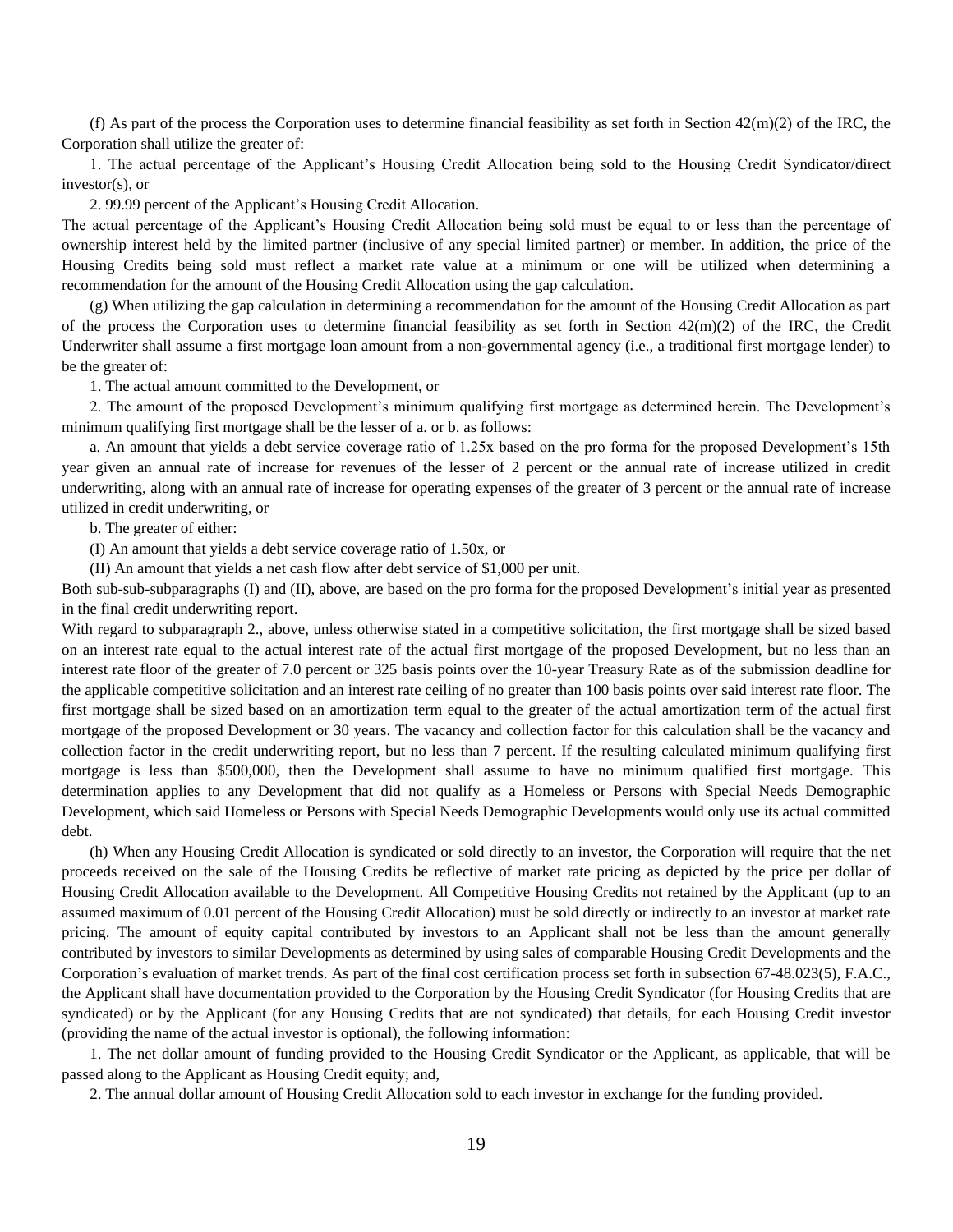The Corporation will base all calculations of the minimum net syndication/investor proceeds available to the Development on the assumption that a minimum of 99.99 percent of the Housing Credit Allocation is being sold to raise equity capital. The Corporation will use the greater of:

a. The actual equity capital contributed to the Development, or

b. The required minimum equity capital contributed to the Development based on the criteria provided herein.

(29) If the Credit Underwriter recommends that Housing Credits be allocated to the Development, the Corporation shall determine the credit amount, if any, necessary to make the Development financially feasible and viable throughout the Housing Credit Extended Use Period and shall issue a Preliminary Allocation certificate. If the Credit Underwriter recommends that no credits be allocated to the Development and the Executive Director accepts the recommendation, the Applicant shall be notified that no Housing Credits will be allocated to the Development. All contingencies required in the Preliminary Allocation shall be met or satisfied by the Applicant within 45 Calendar Days from the date of issuance or as otherwise indicated on the certificate.

(30) For Competitive HC, the credit underwriting report must be finalized no later than the deadline provided in the Carryover Allocation Agreement, unless extended as provided in the Carryover Allocation Agreement, or the Housing Credits will be deemed to be returned to the Corporation.

*Rulemaking Authority 420.507, 420.508 FS. Law Implemented 420.5087, 420.5089, 420.5099 FS. History–New 2-7-05, Amended 1-29-06, 4-1-07, 3-30-08, 8-6-09, 11-22-11, 10-9-13, 10-8-14, 9-15-16, 5-24-17, 7-8-18, 7-11-19, 6-23-20, 5-18-21.*

### **67-48.0075 Miscellaneous Criteria.**

(1) In addition to the alteration, improvement or modification of an existing structure, Rehabilitation or Preservation with respect to the HOME Program and Rehabilitation or Preservation with respect to the Housing Credit Program also includes:

(a) For HOME Developments, moving an existing structure to a foundation constructed with HOME funds. Rehabilitation may include adding rooms outside the existing walls of a structure, but adding a housing unit is considered new construction.

(b) For Competitive Housing Credit Developments, what is stated in Section 42(e) of the IRC, except that the following is substituted for Section  $42(e)(3)(A)(ii)(II)$ : "II. The requirement of this subclause is met if the qualified basis attributable to such amount, when divided by the number of low-income units in the building, is \$25,000 or more."

(2) For purposes of this rule chapter, in accordance with Section 42 of the IRC, a for-profit entity wholly owned by one or more qualified non-profit organizations will constitute a Non-Profit entity. The purpose of the Non-Profit must be, in part, to foster lowincome housing and such purpose must be reflected in the Articles of Incorporation of the Non-Profit entity. A Non-Profit entity shall own an interest in the Development, either directly or indirectly; shall not be affiliated with or controlled by a for-profit Corporation; and shall materially participate in the development and operation of the Development throughout the total affordability period as stated in the Land Use Restriction Agreement and the Extended Use Agreement.

(3) Total Development Cost includes the following:

(a) The cost of acquiring real property and any buildings thereon, including payment for options, deposits, or contracts to purchase properties, of which the total cost cannot exceed the appraised value of the real property as determined in the credit underwriting process.

(b) The cost of site preparation, demolition, and development.

(c) Any expenses relating to the issuance of tax-exempt bonds or taxable bonds related to the particular Development.

(d) Fees in connection with the planning, execution, and financing of the Development, such as those of architects, engineers, attorneys, accountants, Developer Fee, and the Corporation. However, fees of the Applicant's or Developer's attorney(s) awarded in conjunction with litigation against the Corporation with respect to a Development shall not be included in Total Development Cost.

(e) The cost of studies, surveys, plans, permits, insurance, interest, financing, tax and assessment costs, and other operating and carrying costs during construction, rehabilitation, or reconstruction of the Development.

(f) The cost of the construction, rehabilitation, and equipping of the Development.

(g) The cost of land improvements, such as landscaping and offsite improvements related to the Development, whether such costs are paid in cash, property, or services. However, offsite improvements are not eligible to be paid with HOME funds.

(h) Expenses in connection with initial occupancy of the Development.

(i) Allowances for contingency reserves and any anticipated operating reserves as recommended by the Credit Underwriter and approved by the Corporation.

(j) The cost of such other items, including relocation costs, indemnity and surety bonds, premiums on insurance, and fees and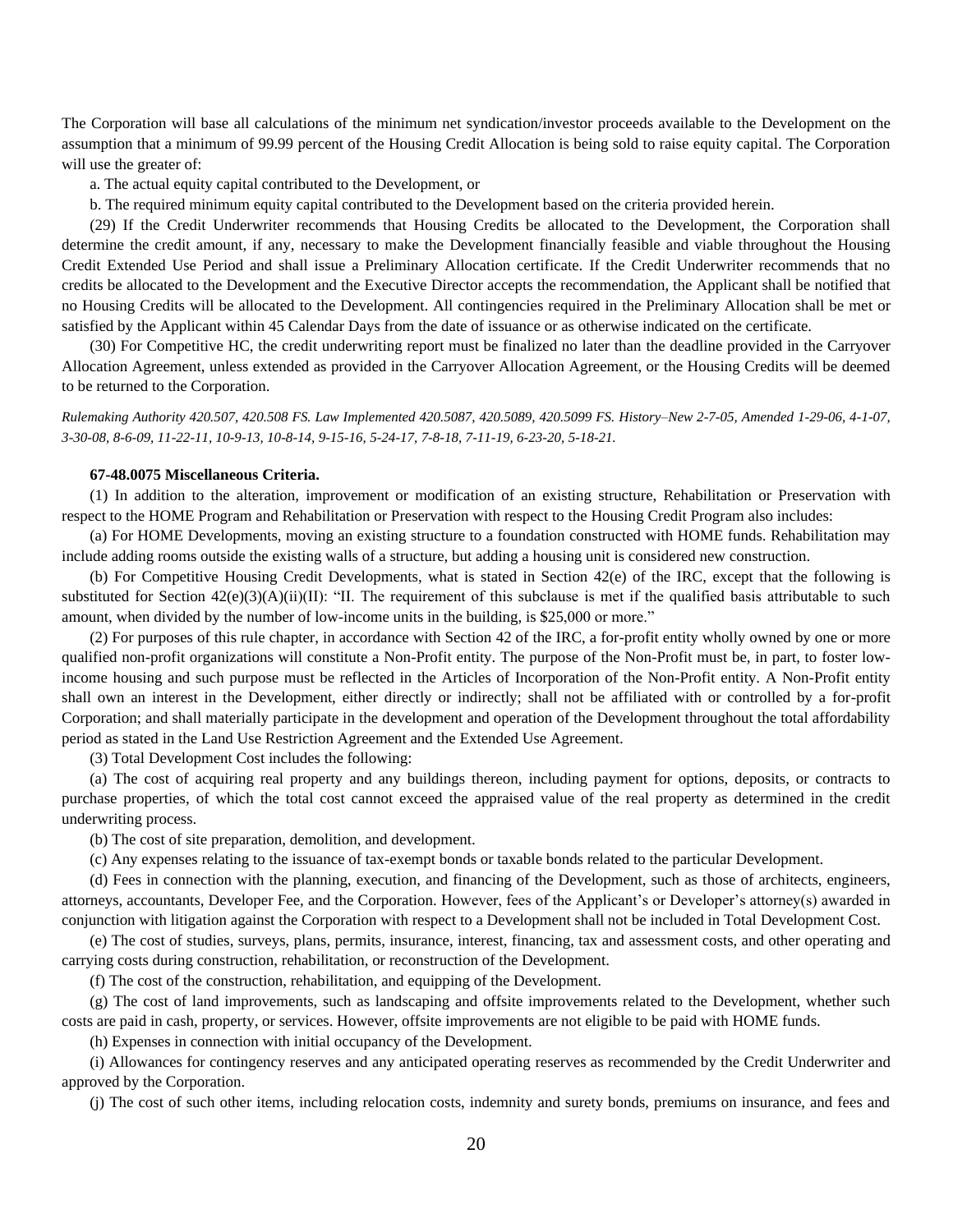expenses of trustees, depositories, and paying agents for the Corporation's bonds, for the construction or Rehabilitation/Moderate Rehabilitation/Substantial Rehabilitation of the Development.

(4) In determining the income standards of Eligible Persons for its various programs, the Corporation shall take into account the following factors:

(a) Requirements mandated by federal law;

(b) Variations in circumstances in the different areas of the state;

(c) Whether the determination is for rental housing; and

(d) The need for family size adjustments to accomplish the purposes set forth in this rule chapter.

With respect to the HC Program, an Eligible Person shall mean a Family having a combined income which meets the income eligibility requirements of the HC Program and Section 42 of the IRC.

(5) Financial Beneficiary and Affiliate, as defined in Rule 67-48.002, F.A.C., do not include third-party lenders, third-party management agents or companies, third-party service providers, Housing Credit Syndicators, credit enhancers regulated by a state or federal agency, or contractors whose total fees are within the limit described in Rule 67-48.0072, F.A.C.

(6) For computing any period of time allowed by this rule chapter, the day of the event from which the designated period of time begins to run shall not be included. The last day of the period so computed shall be included unless it is a Saturday, Sunday or legal holiday, in which event the period shall run until the end of the next day which is neither a Saturday, Sunday or legal holiday.

(7) The Corporation must approve, pursuant to rule Chapter 67-53, F.A.C., the Applicant's selection of a management company prior to such company assuming responsibility for the Development. The owner of a Development must notify the Corporation of an intended change in the management company prior to such company assuming responsibility for the Development. A key management company representative must attend a Corporation-sponsored training workshop on certification and compliance procedures prior to the leasing of any units in the Development.

(8) Unless otherwise stated in a competitive solicitation, disclosure of the Principals of the Applicant must comply with the following:

(a) The Applicant must disclose all of the Principals of the Applicant (first principal disclosure level). For Applicants seeking Housing Credits, the Housing Credit Syndicator/Housing Credit investor need only be disclosed at the first principal disclosure level and no other disclosure is required;

(b) The Applicant must disclose all of the Principals of all the entities identified in paragraph (a) above (second principal disclosure level);

(c) The Applicant must disclose all of the Principals of all of the entities identified in paragraph (b) above (third principal disclosure level). Unless the entity is a trust, all of the Principals must be natural persons; and

(d) If any of the entities identified in (c) above are a trust, the Applicant must disclose all of the Principals of the trust (fourth principal disclosure level), all of whom must be natural persons.

(9) Unless otherwise stated in a competitive solicitation, disclosure of the Principals of each Developer must comply with the following:

(a) The Applicant must disclose all of the Principals of the Developer (first principal disclosure level); and

(b) The Applicant must disclose all of the Principals of all the entities identified in paragraph (a) above (second principal disclosure level).

*Rulemaking Authority 420.507, 420.508 FS. Law Implemented 420.5087, 420.5089, 420.5099 FS. History–New 2-7-05, Amended 1-29-06, 4-1-07, 3-30-08, 8-6-09, 11-22-11, 10-9-13, 10-8-14, 9-15-16, Repromulgated 5-24-17, Amended 7-8-18, 7-11-19, Repromulgated 6-23-20, 5-18-21.*

# **PART II STATE APARTMENT INCENTIVE LOAN PROGRAM**

#### **67-48.009 SAIL General Program Procedures and Restrictions.**

(1) Loans shall be in an amount not to exceed 25 percent of the Total Development Cost except as described in subsections (2) and (3), below, or the minimum amount required to make the Development economically feasible, whichever is less, as determined by the Credit Underwriter.

(2) The following types of Sponsors are eligible to apply for loans in excess of 25 percent of Total Development Cost pursuant to Section 420.507(22), F.S.:

(a) Non-Profit and public Sponsors which are able to secure grants, donations of land, or contributions from other sources collectively totaling at least 10 percent of Total Development Cost; and,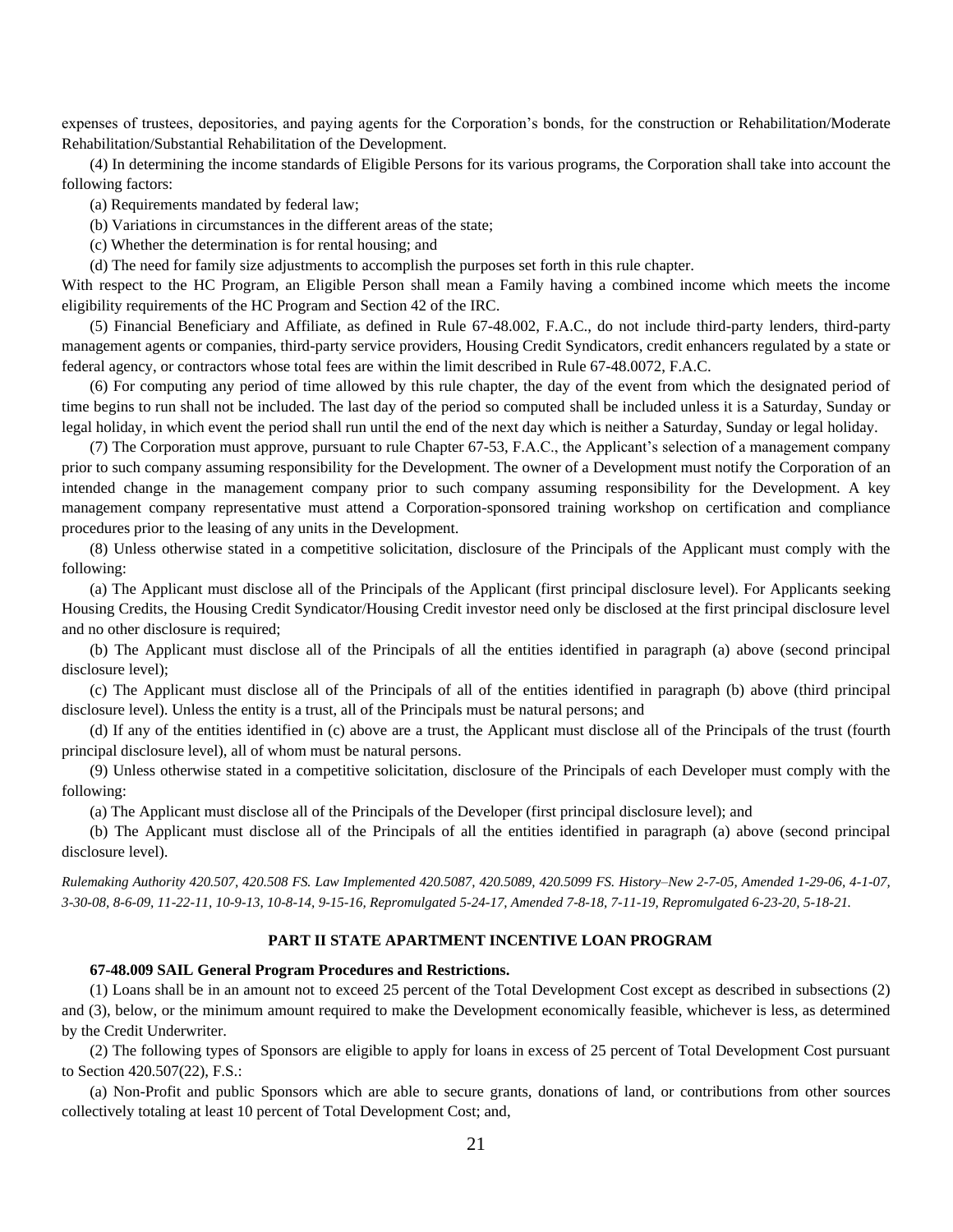(b) Sponsors that set aside at least 80 percent of their total units for residents qualifying as Farmworkers as defined in Section 420.503, F.S., Commercial Fishing Workers as defined in section 420.503, F.S., or the Homeless as defined in Section 420.621, F.S., or Persons with Special Needs as defined in Section 420.0004(13), F.S., over the life of the loan.

(3) Unless stated otherwise in any competitive solicitation, the following types of Sponsors are eligible to apply for loans that do not exceed 35 percent of Total Development Cost for proposed Developments serving the Family or Elderly demographic categories, as well as those serving the Homeless, Farmworker, Commercial Fishing Worker, or Persons with Special Needs demographic categories that do not meet the criteria outlined in subsection (2), above:

(a) Applicants requesting both SAIL and Competitive HC that commit to set aside more than 10 percent of the total units for ELI Households; and,

(b) Applicants requesting SAIL without Competitive HC that commit to set aside at least 5 percent of the total units for ELI Households.

(4) At a minimum, the percentage of set-aside units committed to in the Application must be held for Very Low-Income persons or households for a period of time equal to the greater of the following:

(a) The term of the SAIL loan, or

(b) 12 years from the date the first residential unit is occupied, or

(c) Such longer term agreed to by the Applicant in the Application.

The set-aside requirements apply to the total number of residential units in the Development beginning on the later of the first day on which any residential unit in the Development is occupied or the SAIL loan closing date. For a period of 12 months beginning on the SAIL loan closing date (the "transition period"), the failure to satisfy the set-aside requirements shall not cause noncompliance.

(5) Unless otherwise permitted in a competitive solicitation process, an Applicant is not eligible to apply for SAIL Program funding if any of the following pertain:

(a) Construction or construction-permanent financing of the costs associated with construction, Moderate Rehabilitation or Substantial Rehabilitation of the Development, including tax-exempt bonds or conventional financing with conversion clauses, has closed or will close prior to the date of the preliminary commitment for the applicable SAIL funding.

(b) The proposed Development has received an allocation of Housing Credits or a Competitive Housing Credit commitment, unless:

1. The Applicant is also applying for Corporation-issued tax exempt bonds or provides evidence of a non-Corporation-issued tax exempt bond commitment, or

2. Written notice has been provided to the Corporation prior to the deadline to apply for the applicable SAIL funding withdrawing acceptance of such allocation or commitment and returning the previously awarded HC funding.

(c) A preliminary commitment of funding for the proposed Development through the SAIL Program or the HOME Program has already been accepted, unless written notice has been provided to the Corporation prior to the deadline to apply for the new SAIL funding withdrawing such acceptance and returning the prior SAIL Program or HOME Program funding.

(d) The proposed Development site or any part thereof is subject to any Land Use Restriction Agreement or Extended Use Agreement, or both, in conjunction with any Corporation affordable housing financing intended to foster the development or maintenance of affordable housing, unless at least one (1) of the following exceptions applies:

1. A LURA recorded in conjunction with the Predevelopment Loan Program or the Elderly Housing Community Loan Program, or

2. A LURA or EUA, or both, for an existing building or buildings, originally constructed at least 25 years prior to the deadline to apply for the applicable SAIL funding, where, in the current Application, the Applicant has selected and qualified for the Homeless demographic commitment with a Development category of Rehabilitation/Moderate Rehabilitation/Substantial Rehabilitation, Acquisition and Rehabilitation/Moderate Rehabilitation/Substantial Rehabilitation, Preservation, or Acquisition and Preservation.

(6) Unless stated otherwise in a competitive soliciation, the SAIL Minimum Set-Aside Requirement is:

(a) 20 percent of the SAIL Development's units set-aside for residents with annual household incomes at or below 50 percent of the area, metropolitan statistical area ("MSA") or state or county median income, whichever is higher, adjusted for family size, or

(b) 40 percent of the SAIL Development's units set-aside for residents with annual household incomes at or below 60 percent of the area, MSA or state or county median income, whichever is higher, adjusted for family size. Sponsors of SAIL-funded Developments shall have the option of selecting this minimum set-aside only if the SAIL Development is scheduled to be assisted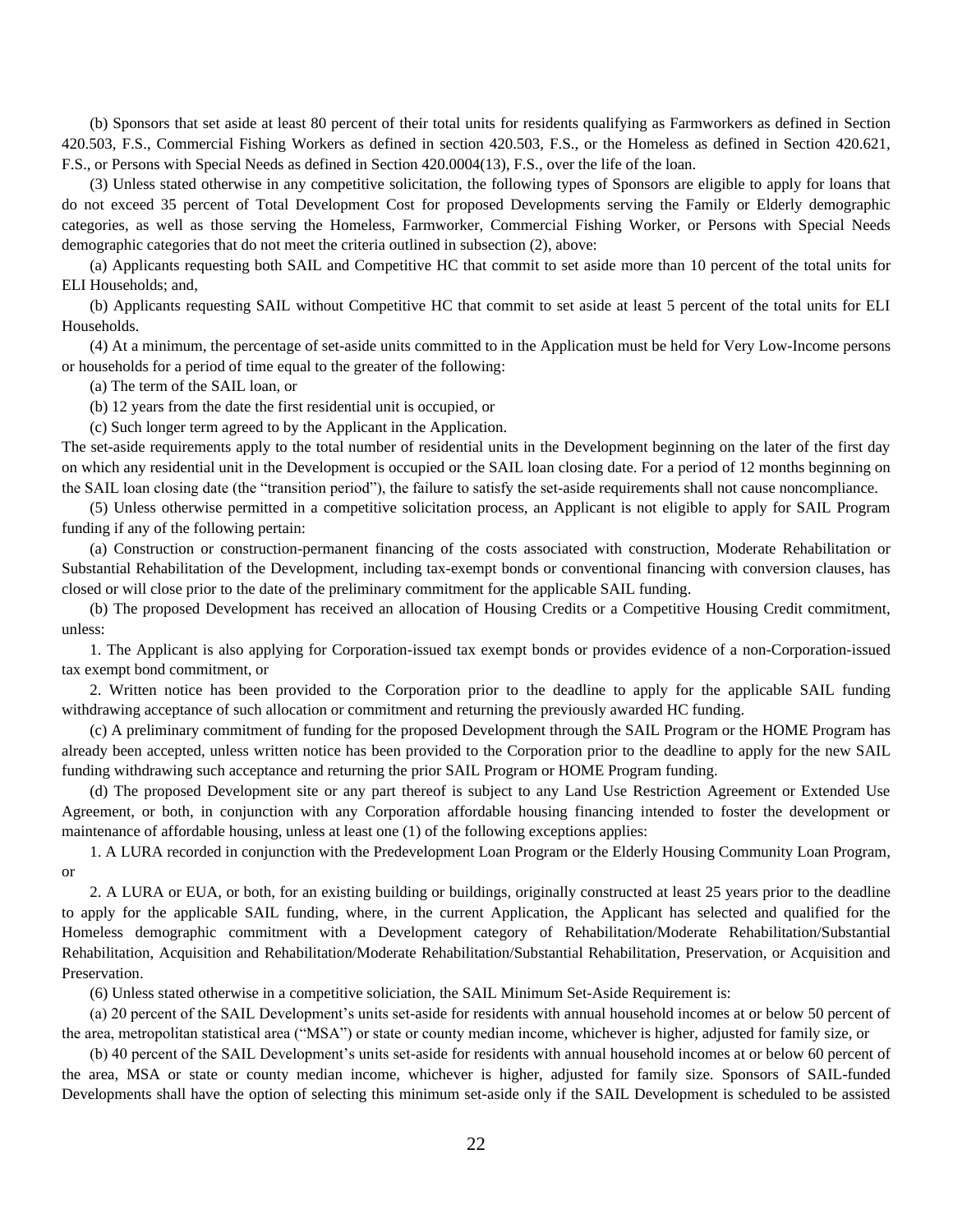with Housing Credits, in addition to the SAIL loan.

*Rulemaking Authority 420.507, 420.508 FS. Law Implemented 420.5087 FS. History–New 7-22-96, Amended 12-23-96, 7-10-97, 1-6-98, Formerly 9I-48.009, Amended 11-9-98, 2-24-00, 2-22-01, 3-17-02, 4-6-03, 3-21-04, 2-7-05, 1-29-06, 4-1-07, 3-30-08, 8-6-09, 11-22-11, 10-9-13, 10-8-14, 9- 15-16, Repromulgated 5-24-17, Amended 7-8-18, Repromulgated 7-11-19, 6-23-20, 5-18-21.*

### **67-48.0095 Additional SAIL Selection Procedures.**

(1) Subject to the provisions of Section 420.507(48), F.S., during the first six (6) months following the publication date of the first Notice of Funding Availability published in any year within the state of Florida, SAIL funds shall be allocated in accordance with the ranking and selection process set forth in the applicable competitive solicitation and based upon the requirements specified in Section 420.5087(3), F.S., which specifies the required funding within the five (5) demographic categories of:

(a) Family;

(b) Elderly;

(c) Homeless;

- (d) Commercial Fishing Workers and Farmworkers; and,
- (e) Persons with Special Needs.

(2) 10 percent of the funds for Developments in the Elderly category shall be made available for the EHCL Program to provide loans to Sponsors of housing for the Elderly for the purpose of making life-safety or security-related repairs or improvements to such housing which are required by federal, state or local regulation, as further specified in Section 420.5087, F.S., and this rule chapter.

(3) The Corporation shall make available tentative loan amounts to Applicants in each demographic and geographic category, up to the total amount available.

(4) In the event that the 10 percent of program funds required to be allocated to counties with a population of 100,000 or less remains unallocated at the conclusion of a competitive solicitation, the unallocated funds shall be equitably distributed pursuant to Board approval.

(5) Selection for SAIL Program participation is contingent upon fund availability at the conclusion of the appeals process as set forth in Rule 67-60.009, F.A.C.

*Rulemaking Authority 420.507, 420.508 FS. Law Implemented 420.5087 FS. History–New 12-23-96, Amended 1-6-98, Formerly 9I-48.0095, Amended 11-9-98, 2-24-00, 2-22-01, 3-17-02, 4-6-03, 3-21-04, 2-7-05, 1-29-06, 4-1-07, Repromulgated 3-30-08, 8-6-09, 11-22-11, Amended 10-9- 13, 10-8-14, 9-15-16, Repromulgated 5-24-17, 7-8-18, 7-11-19, 6-23-20, 5-18-21.*

#### **67-48.010 Terms and Conditions of SAIL Loans.**

(1) The proceeds of all SAIL loans shall be used for new construction or rehabilitation which creates or preserves affordable, safe and sanitary multifamily rental housing units.

(2) The SAIL loan may be in a first, second, or other subordinated lien position. For purposes of this rule, mortgages securing a letter of credit as credit enhancement for the bonds financing the first mortgage shall be considered a contingent liability and part of the first mortgage lien, provided that the Applicant's counsel furnishes an opinion regarding the contingent nature of such mortgage satisfactory to the Corporation and its counsel.

(3) The loans shall be non-amortizing and shall have interest rates as provided in Section 420.507(22), F.S., and specified in an applicable competitive solicitation.

(4) Except as provided in Section 420.5087(5), F.S., the amount of any superior mortgages combined with the SAIL mortgage shall be less than the appraised value of the Development. Any debt service reserve requirement associated with a superior mortgage shall be excluded from the amount of the superior mortgage for purposes of this calculation.

(5) Payment on the loans shall be based upon the Development Cash Flow, as determined pursuant to the financial reporting requirements as provided in a competitive solicitation, or shall be due annually as determined by the Corporation's Board of Directors. Such determination by the Board shall be based upon a written recommendation by the Credit Underwriter which has considered the economic and financial viability of the Development as well as the protection of the Corporation's repayment of principal and interest. Any distribution or payment to the Principal(s) of the Applicant or Developer or any Affiliate of the Principal of the Applicant or Developer or any Affiliate of the Applicant or Developer, whether paid directly or indirectly, which was not expressly disclosed in determining the annual debt service coverage in the Board approved final credit underwriting report, with the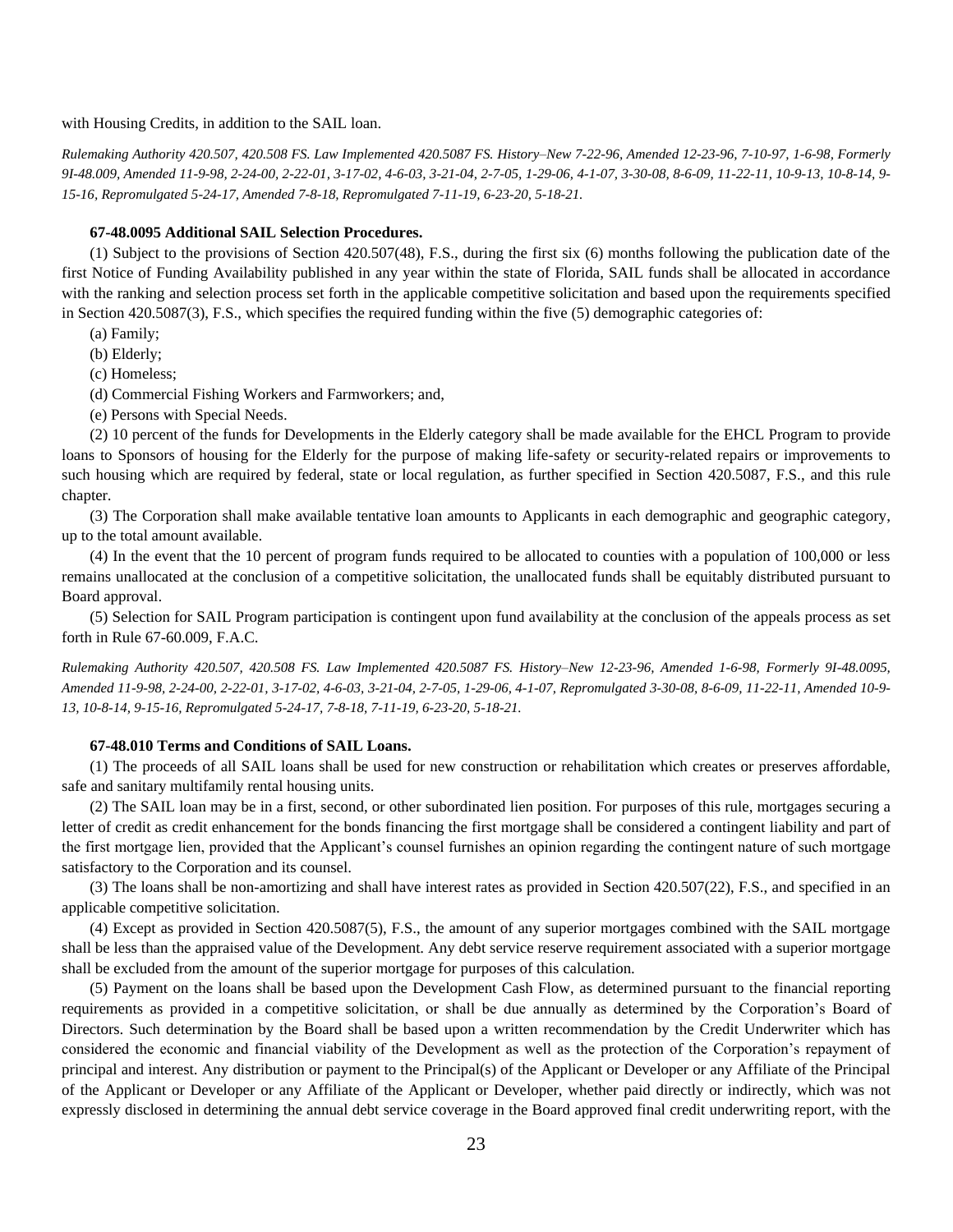exception of payment of the Developer Fee allowable to maximum of 20 percent per year, will be added back to the amount of cash available for the SAIL loan interest payment, pursuant to the financial reporting process, for the purpose of determining interest due. Interest may be deferred as set forth in subsection 67-48.010(8), F.A.C., without constituting a default on the loan.

(6) The loans described in subsection 67-48.010(3), F.A.C., above, shall be repaid from Development Cash Flow, and if the SAIL loan is not a first mortgage loan, each year, subject to the provisions of subsection 67-48.010(8), F.A.C., below, Development Cash Flow shall be applied to pay the following items in order of priority:

(a) All superior mortgage fees and debt service as calculated and disclosed in the Board approved final credit underwriting report;

(b) Development Expenses for the SAIL Development, plus up to 20 percent of total Developer Fees per year;

(c) Interest payment on SAIL loan balance equal to the percentage specified in the applicable competitive solicitation over the life of the SAIL loan;

(d) Interest payments on the SAIL loan deferred from previous years; and

(e) Mandatory payment on subordinate mortgages.

After the full SAIL loan interest has been paid, the Applicant shall retain all remaining monies, unless the Applicant chooses to prepay a portion of the loan balance.

(7) If the SAIL loan is secured by a first mortgage lien, each year, subject to the provisions of subsection 67-48.010(8), F.A.C., below, Development Cash Flow shall be applied to pay the following items in order of priority:

(a) First mortgage fees and interest payment on the SAIL loan balance equal to the percentage specified in the applicable competitive solicitation over the life of the SAIL loan;

(b) Development Expenses on the SAIL Development plus up to 20 percent of total Developer Fees per year;

(c) Interest payments on the SAIL loan deferred from previous years; and

(d) Mandatory payment on subordinate mortgages.

After the full SAIL loan interest has been paid, the Applicant shall retain all remaining monies, unless the Applicant chooses to prepay a portion of the loan balance.

(8) The determination of lien position, determination of Development Cash Flow, determination of payment priorities, and payment of interest on SAIL loans shall occur annually. A change in lien position from subordinate to first changes payment priorities. Any payments of accrued and unpaid interest due annually on SAIL loans shall be deferred to the extent that Development Cash Flow is insufficient to make said payments pursuant to the payment priority schedule established in this rule chapter. If Development Cash Flow is under-reported and such report causes a deferral of SAIL interest, such under-reporting shall constitute an event of default on the SAIL loan. A penalty of 5 percent of any required payment shall be assessed.

(a) By the date that is 151 Calendar Days after the Applicant's fiscal year end of each year of the SAIL loan term, the Applicant shall provide the Corporation's servicer with audited financial statements and a certification detailing the information needed to determine the annual payment to be made. However, this certification requirement will be waived until 151 Calendar Days after the Applicant's fiscal year end following the fiscal year within which the first unit is occupied. In the case where the SAIL Development contained occupied units at the time of acquisition, the initial submission will be due following the fiscal year within which the 12 month anniversary of the SAIL loan closing is observed. The certification shall require submission of audited financial statements, the fully completed and executed annual reporting form, Financial Reporting Form SR-1, (Rev. 01-21), and any other financial reporting requirements as provided in a competitive solicitation. The Form SR-1, which is incorporated by reference and available from [http://www.flrules.org/Gateway/reference.asp?No=Ref-13008,](http://www.flrules.org/Gateway/reference.asp?No=Ref-13008) shall be submitted to the Corporation's servicer in both PDF format and in electronic form as a Microsoft Excel spreadsheet. The audited financial statements are to be prepared in accordance with accounting principles generally accepted in the United States of America and audited in accordance with auditing standards generally accepted in the United States of America for the 12 month fiscal year period just ended and shall include:

1. Comparative Balance Sheet with prior year and current year balances,

2. Statement of revenue and expenses,

- 3. Statement of changes in fund balances or equity,
- 4. Statement of cash flows; and,
- 5. Notes to financial statements.

The financial statements referenced above should also be accompanied by a certification of the Applicant as to the accuracy of such financial statements. A late fee of \$500 will be assessed by the Corporation for failure to submit the required audited financial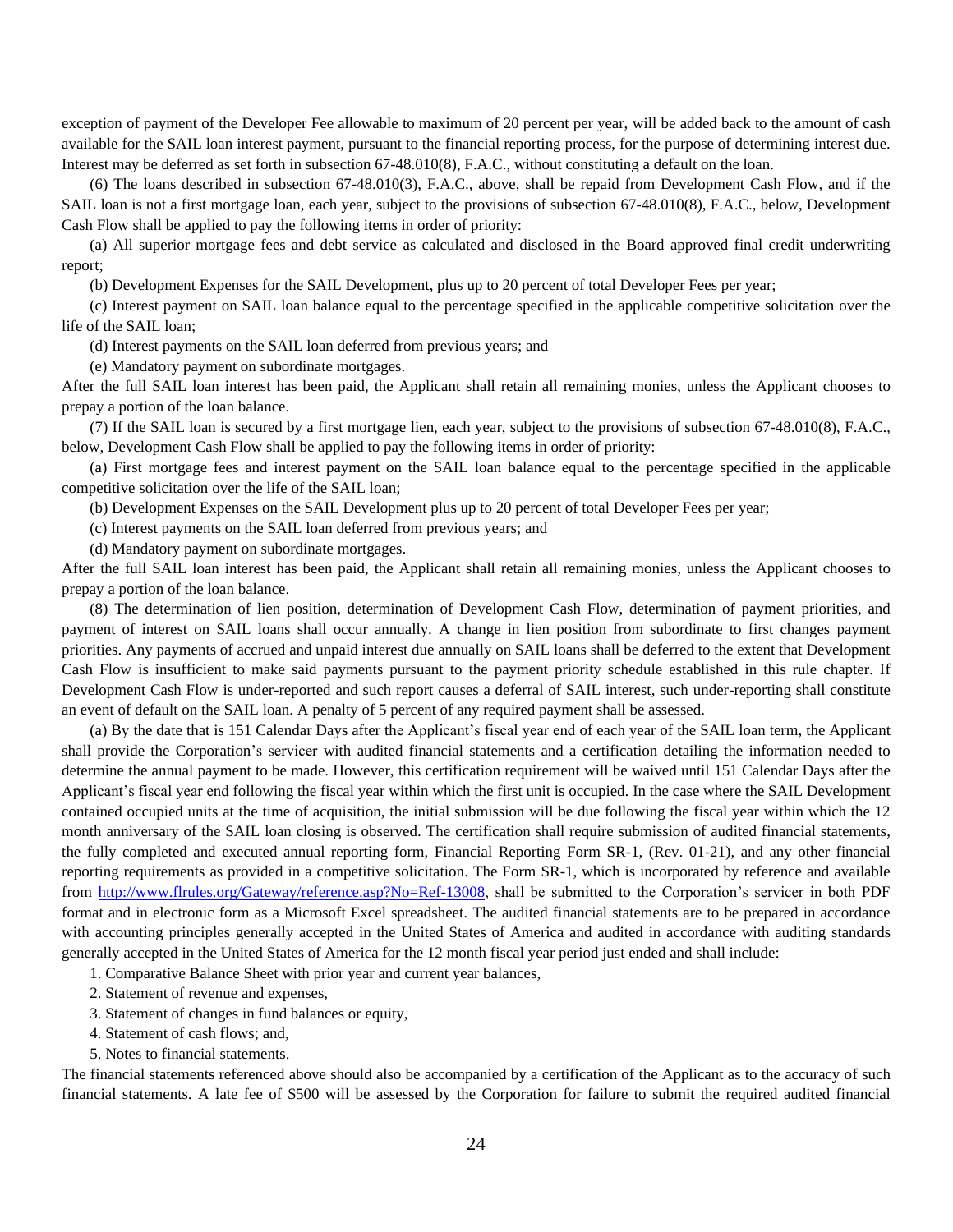statements and certification by 151 Calendar Days after the Applicant's fiscal year end of each year of the SAIL loan term. If the Applicant has not submitted the required audited financial statements, the Corporation servicer shall deem the Development Cash Flow sufficient and issue a billing for interest due on the SAIL loan for the Applicant's immediately preceding fiscal year by 212 Calendar Days after the Applicant's fiscal year end. After receipt of the audited financial statements, the Corporation servicer shall issue revised billing, if necessary. Failure to submit the required audited financial statements and certification by 151 Calendar Days after the Applicant's fiscal year end of each year of the SAIL loan term shall constitute an event of default on the SAIL loan. The Applicant shall furnish to the Corporation or its servicer, unaudited statements, certified by the Applicant's principal financial or accounting officer, covering such financial matters as the Corporation or its servicer may reasonably request, including without limitation, monthly statements with respect to the Development.

For SAIL loans applied for prior to February 22, 2001, the Corporation will extend the annual filing deadline for submission of the audited financial statements and certification detailing the information needed to determine the annual payment to be made, pursuant to subsection 67-48.010(8), F.A.C., to May 31 of each year of the SAIL loan term. The Corporation servicer shall issue a billing for interest due on the SAIL loan for the immediately preceding calendar year by July 31 of each calendar year of the SAIL loan. In addition, for SAIL loans applied for prior to December 23, 1996, so long as the executed loan agreements contain a provision to assess a late fee for failure to provide the audited financial statement and certification detailing the information needed to determine the annual payment due, such fee will be assessed by the Corporation as outlined above.

(b) The Corporation servicer shall issue a billing for interest due on the SAIL loan for the Applicant's immediately preceding fiscal year by 212 Calendar Days after the Applicant's fiscal year end of each year of the SAIL loan term.

(c) The Applicant shall remit the interest due to the Corporation servicer no later than 243 Calendar Days after the Applicant's fiscal year end of each year of the SAIL loan term. The first payment of SAIL interest will be due no later than 243 Calendar Days after the Applicant's fiscal year end following the fiscal year within which the first unit is occupied. The first payment of interest shall include all interest for the period which begins accruing on the date of the first Draw and ends on the date of the Applicant's fiscal year end of the fiscal year during which the first unit is occupied.

(9) After maturity or acceleration, the Note shall bear interest at its default interest rate, as provided therein, from the due date until paid. Unless the Corporation has accelerated the SAIL loan, the Applicant shall pay the Corporation a late charge of 5 percent of any required payment that is not received by the Corporation within 15 days of the due date.

(10) The final billing for the purpose of payoff of the SAIL loan shall also include a billing for compliance fees to cover monitoring of SAIL Program requirements beyond the maturity date of the Note. Such fees shall be computed by determining the present value of the annual compliance monitoring fee for the number of years for which the Development will have a set-aside for Very Low-Income persons or households beyond the repayment date. The applicable present value discount rate will be determined by the rule in effect at the time of the SAIL loan payoff. Such amount shall be reduced by the amount of any compliance monitoring fees for other programs collected by the Corporation for the Development for the period, provided:

(a) The compliance monitoring fee covers some or all of the period following the anticipated SAIL loan repayment date; and

(b) The Development has substantially equivalent set-asides for Very Low-Income persons or households mandated through another Corporation program for which the compliance monitoring fee was collected.

(11) The SAIL loans shall be serviced either directly by the Corporation or by the servicer on behalf of the Corporation.

(12) The Corporation shall monitor compliance of all terms and conditions of the SAIL loan and shall require that certain terms and conditions be embodied in the Land Use Restriction Agreement and recorded in the public records of the county wherein the Development is located. Violation of any material term or condition of the documents evidencing or securing the SAIL loan shall constitute a default during the term of the SAIL loan. The Corporation shall take appropriate legal action to effect compliance if a violation of any material term or condition relative to the set-asides of units for Very Low-Income persons or households is discovered during the course of compliance monitoring or by any other means.

(13) The Corporation shall require adequate insurance to be maintained on the Development as determined by the first mortgage lender, the Corporation, or the Corporation's servicer, but which shall, in any case, include fire, hazard and other insurance as required by the terms and conditions outlined in a competitive solicitation.

(14) The SAIL loan term shall be for a period of not more than 15 years. However, if both a SAIL loan and federal Housing Credits are to be used to assist a Development, the Corporation may set the SAIL loan term for a period commensurate with the investment requirements associated with the Housing Credit syndication. The term of the loan may also exceed 15 years if the lien of the Corporation's encumbrance is subordinate to the lien of another mortgagee, in which case the term may be made coterminous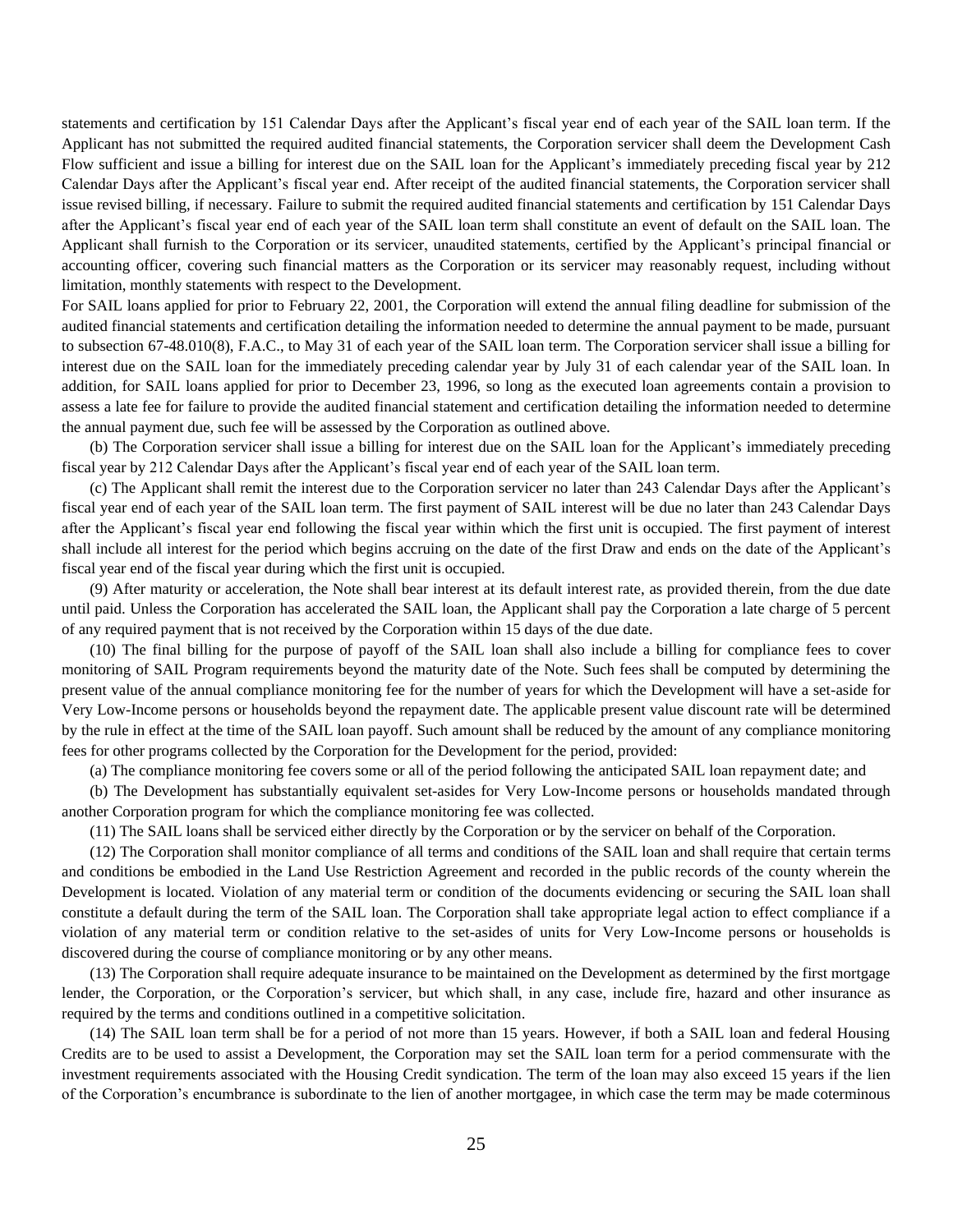with the longest term of the superior loan.

(15) After accepting a preliminary commitment, the Applicant shall not refinance, increase the principal amount, or alter any terms or conditions of any mortgage superior or inferior to the SAIL mortgage without prior approval of the Corporation's Board of Directors. However, an Applicant may reduce the interest rate on any superior or inferior mortgage loan without the Board's permission, provided that no other terms of the loan are changed. The Corporation must be notified in writing of any such change.

Following construction completion, the Corporation will recommend that the Board deny any requests to increase the amount of any superior mortgage, unless the criteria outlined in subsection 67-48.0105(5), F.A.C., are met, the original combined loan to value ratio for the superior mortgage and the SAIL mortgage is maintained or improved, and a proportionate amount of the increase in the superior mortgage is used to reduce the outstanding SAIL loan balance. To calculate the proportionate amount of the increase in the superior mortgage which must be paid toward the reduction of the SAIL loan balance, the following calculation shall be used: divide the amount of the original SAIL mortgage by the combined amount of the original SAIL mortgage and the original superior mortgage; then multiply the quotient by the amount of the increase in the superior mortgage from the current balance. For example, if the amount of the original SAIL mortgage is \$2,000,000, the original superior mortgage is \$4,400,000, with a current balance of \$3,000,000, a proposed new superior mortgage of \$5,000,000, then the amount of the increase in the superior mortgage would be \$2,000,000, and the proportionate amount of the increase in the superior mortgage which must be paid toward the reduction of the SAIL loan balance would be \$625,000. This \$625,000 would be applied first to accrued interest and then to principal.

(16) All SAIL loans shall be in conformance with applicable federal and state statutes. The Corporation shall allow units dedicated to occupancy by the Elderly in a Development designed for occupancy by elderly households pursuant to authorization by HUD under the Fair Housing Amendments of 1988 as implemented by 24 CFR Part 100.

(17) Rent controls are determined in a manner consistent with Section  $42(g)(2)$  of the IRC. The gross monthly rent shall not exceed 30 percent of the imputed income limitation applicable to such unit as committed to by the Applicant in its Application.

(18) The documents creating, evidencing or securing each SAIL loan must provide that any violation of the terms and conditions described in rule Chapter 67-48, F.A.C., any competitive solicitation, or both, constitutes a default under the SAIL loan documents allowing the Corporation to accelerate its loan and to seek foreclosure as well as any other remedies legally available to it.

(19) A failure to pay any principal or interest due under the terms of this section shall constitute a default on the SAIL loan.

(20) If, after a four-month rent-up period commencing after issuance of the last certificate of occupancy on the units, an Applicant is unable to meet the agreed-upon demographic commitment for Elderly, Homeless, Persons with Special Needs, Farmworker or Commercial Fishing Worker, the Applicant may request to rent such units to Very Low-Income persons or households without demographic restriction.

(a) The written request must provide documentation of marketing efforts implemented over the past four-month period which demonstrate the inclusion of sources of potential residents, advertising to be used, other means of encouraging residents to rent at the Development, and priority to the original targeted group of residents. If the Corporation determines that prior marketing efforts were insufficient, a revised plan which is satisfactory to the Corporation must be submitted and implemented for a four-month period prior to reconsideration.

(b) The Corporation will recommend that the Board require that Applicants provide additional amenities or resident programs suitable for the proposed resident population.

(c) The Corporation will recommend that the Board require that Applicants to modify loan documents to conform to the terms and conditions, including the interest rate, as outlined in the competitive solicitation, or to accelerate payments of SAIL loan principal or interest.

(21) Failure to provide the Corporation and its servicer with any financial reporting required in a competitive solicitation detailing the information needed to determine the annual payment to be made pursuant to this rule chapter shall constitute a default on the SAIL loan.

(22) For SAIL loans applied for prior to March 17, 2002, at the borrower's request, the Corporation will include up to 20 percent of total Developer Fees per year as a Development Expense when calculating the interest due on the SAIL loan for the 2003 calendar year for the billing issued in 2004 and for the billing for interest due each calendar year thereafter. Development Expense will not include Developer Fees for determination of payment of interest on SAIL loans applied for prior to March 17, 2002 for the 2002 calendar year or any previous calendar year. For purposes in this paragraph, Development Expense has the same meaning as Project Expense and Eligible Project Expense as those terms are used in SAIL loans applied for prior to March 17, 2002.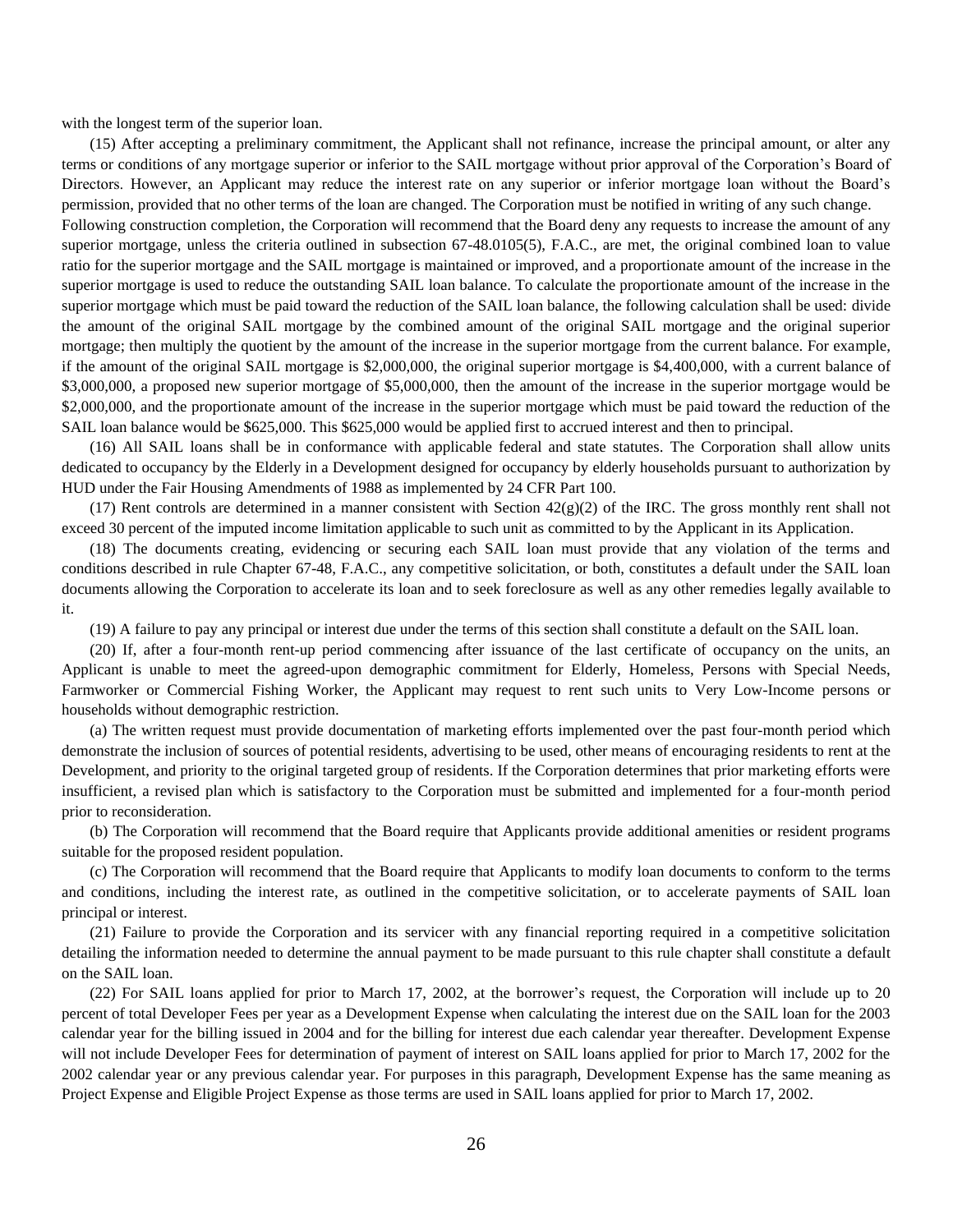(23) The Compliance Period for a SAIL Development shall be, at a minimum, a period of time equal to the greater of:

(a) The term of the loan,

(b) 12 years from the date the first residential unit is occupied, or

(c) Such longer period agreed to by the Applicant in the Application.

The set-aside requirements apply to the total number of residential units in the Development beginning on the later of the first day on which any residential unit in the Development is occupied or the SAIL loan closing date. For a period of 12 months beginning on the SAIL loan closing date (the "transition period"), the failure to satisfy the set-aside requirements shall not cause noncompliance.

(24) Unless and until a guarantor's obligations for a SAIL loan are terminated as approved in writing by the Corporation or its servicer, each guarantor shall furnish to the Corporation or its servicer financial statements as provided in paragraphs (a) through (c), below, as the Corporation or its servicer may reasonably request.

(a) The audited financial statements are to be prepared in accordance with accounting principles generally accepted in the United States of America and audited in accordance with auditing standards generally accepted in the United States of America for the 12 month fiscal year period just ended and shall include:

1. Comparative Balance Sheet with prior year and current year balances,

2. Statement of revenue and expenses,

3. Statement of changes in fund balances or equity,

- 4. Statement of cash flows; and,
- 5. Notes to financial statements.

The financial statements referenced above should also be accompanied by a certification of the guarantor(s) as to the accuracy of such financial statements; or

(b) If an audited financial statement has not been prepared, a federal income tax return filed for the most recently completed year, or

(c) For individual guarantors, if an audited financial statement is not available a financial statement certified as true and complete without qualification by such guarantor and a copy of the most recently filed individual federal income tax return.

(25) Any SAIL Applicant from SAIL Application cycles with non-amortizing loans at 9 percent simple interest per annum with payments based on Development Cash Flow pursuant to the applicable cycle rule, may submit a written renegotiation request to the Corporation to modify their SAIL loan interest rate going forward from 9 percent simple interest per annum to 3 percent simple interest per annum with payments based on Development Cash Flow pursuant to subsections 67-48.010(5)-(10), F.A.C., in exchange for providing a payment to the Corporation of the deferred interest based on an accrual rate of 3 percent simple interest per annum in no more than five (5) equal annual installments but in no event shall it be later than the maturity date of the loan. Payments made from Development Cash Flow, shall be included as Development Expenses as stated in paragraph 67-48.010(6)(b), F.A.C. All loan renegotiation requests must be submitted in writing to the Director of Special Assets. In addition to any related professional fees, the Corporation shall charge a non-refundable renegotiation fee as outlined in the most current competitive solicitation. The Corporation shall not proceed with the request until the Applicant or Developer has satisfied any financial obligations for which the Applicant or Developer, or Principal, Affiliate or Financial Beneficiary of the Applicant or Developer is in arrears to the Corporation or any agent or assignee of the Corporation.

*Rulemaking Authority 420.507, 420.508 FS. Law Implemented 420.5087 FS. History–New 7-22-96, Amended 12-23-96, 7-10-97, 1-6-98, Formerly 9I-48.010, Amended 11-9-98, 2-24-00, 2-22-01, 3-17-02, 4-6-03, 3-21-04, 2-7-05, 1-29-06, 4-1-07, 3-30-08, 8-6-09, 11-22-11, 10-9-13, 10-8-14, 9- 15-16, 5-24-17, 7-8-18, 7-11-19, Repromulgated 6-23-20Amended 5-18-21.*

## **67-48.0105 Sale, Transfer or Refinancing of a SAIL Development.**

(1) Any sale, conveyance, assignment, or other transfer of interest or the grant of a security interest in all or any part of the title to the Development other than a superior mortgage shall be subject to the Corporation's prior written approval. The Board shall consider the facts and circumstances of each Applicant's request and any credit underwriting report, if available, prior to determining whether to grant such request.

(2) The SAIL loan shall be assumable upon sale or transfer of the Development if the following conditions are met:

(a) The proposed transferee meets all specific Applicant identity criteria which were required as conditions of the original loan;

(b) The proposed transferee agrees to maintain all set-asides and other requirements of the SAIL loan for the period originally specified or longer; and,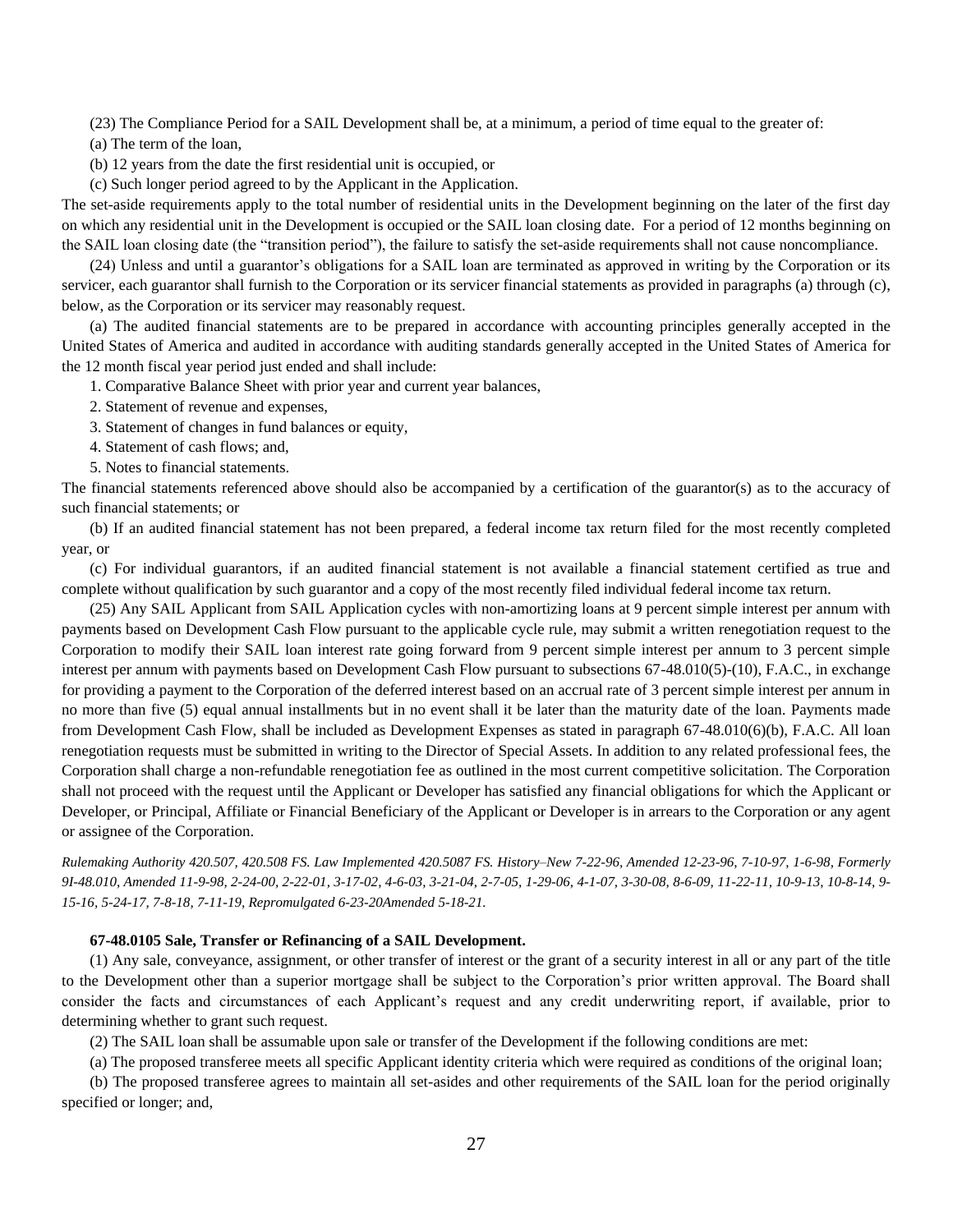(c) The proposed transferee and release of transferor receives a favorable recommendation from the Credit Underwriter and approval by the Board of Directors of the Corporation.

All assumption requests must be submitted in writing to the Director of Special Assets and contain the specific details of the transfer and assumption. In addition to any related professional fees, the Corporation shall charge a non-refundable assumption fee of onetenth of one percent of the SAIL loan principal amount. The applicable fee will be determined by the rule in effect at the time of the assumption request.

(3) If the SAIL loan is not assumed since the buyer does not meet the criteria for assumption of the SAIL loan, the SAIL loan (principal and any outstanding interest) shall be repaid from the proceeds of the sale in the following order of priority:

(a) First mortgage debt service, first mortgage fees;

(b) SAIL compliance and loan servicing fees;

(c) An amount equal to the present value of the compliance monitoring fee for the periods for which the Development will have a set-aside for Very Low-Income persons or households beyond the repayment date. Such amount shall be reduced by the amount of any compliance monitoring fees collected by the Corporation for the Development for that period, provided:

1. The compliance monitoring fee covers some or all of the period following the anticipated SAIL repayment date; and,

2. The Development has substantially equivalent set-asides for Very Low-Income persons or households mandated through another program of the Corporation for which the compliance monitoring fee was collected.

(d) Unpaid principal balance of the SAIL loan;

(e) Any interest due on the SAIL loan;

(f) Expenses of the sale;

(g) If there will be insufficient funds available from the proposed sale of the Development to satisfy paragraphs  $(3)(a)-(f)$ , above, the SAIL loan shall not be satisfied until the Corporation has received:

1. An appraisal prepared by an appraiser selected by the Corporation or the Credit Underwriter indicating that the purchase price for the Development is reasonable and consistent with existing market conditions,

2. A certification from the Applicant that the purchase price reported is the actual price paid for the Development, as supported by a copy of the final executed purchase and sale agreement, and that no other consideration passed between the parties, as supported by a draft and final closing statement, and that the Development Cash Flow reported to the Corporation during the term of the SAIL loan was true and accurate,

3. A certification from the Applicant that there are no Development funds available to repay the SAIL loan, including any interest due, and the Applicant knows of no source from which funds could or would be forthcoming to pay the SAIL loan; and,

4. A certification from the Applicant detailing the information needed to determine the final billing for SAIL loan interest. Such certification shall require submission of financial statements and other documents that may be required by the Corporation and its servicer.

(4) The Corporation may renegotiate and extend the loan in order to extend or retain the availability of housing for the target population. Such renegotiations shall be based upon:

(a) Performance of the Applicant during the SAIL loan term;

(b) Availability of similar housing stock for the target population in the area;

(c) Documentation and certification by the Applicant that funds are not available to repay the Note upon maturity;

(d) A plan for the repayment of the loan at the new maturity date;

(e) Assurance that the security interest of the Corporation will not be jeopardized by the new term(s); and,

(f) Industry standard terms which may include amortizing loans requiring regularly scheduled payments of principal and interest.

All loan renegotiation requests must be submitted in writing to the Director of Special Assets and contain the specific details of the renegotiation. In addition to any related professional fees, the Corporation shall charge a non-refundable renegotiation fee of onehalf of one percent of the SAIL loan principal amount. The applicable fee will be determined by the rule in effect at the time of the renegotiation request. All loan extension requests must be submitted in writing to the Director of Special Assets and contain the specific details of the extension. In addition to any related professional fees, the Corporation shall charge a non-refundable extension fee of one-tenth of one percent of the SAIL loan principal amount. The applicable fee will be determined by the rule in effect at the time of the extension request.

(5) The Corporation will recommend that the Board approve requests for mortgage loan refinancing only if Development Cash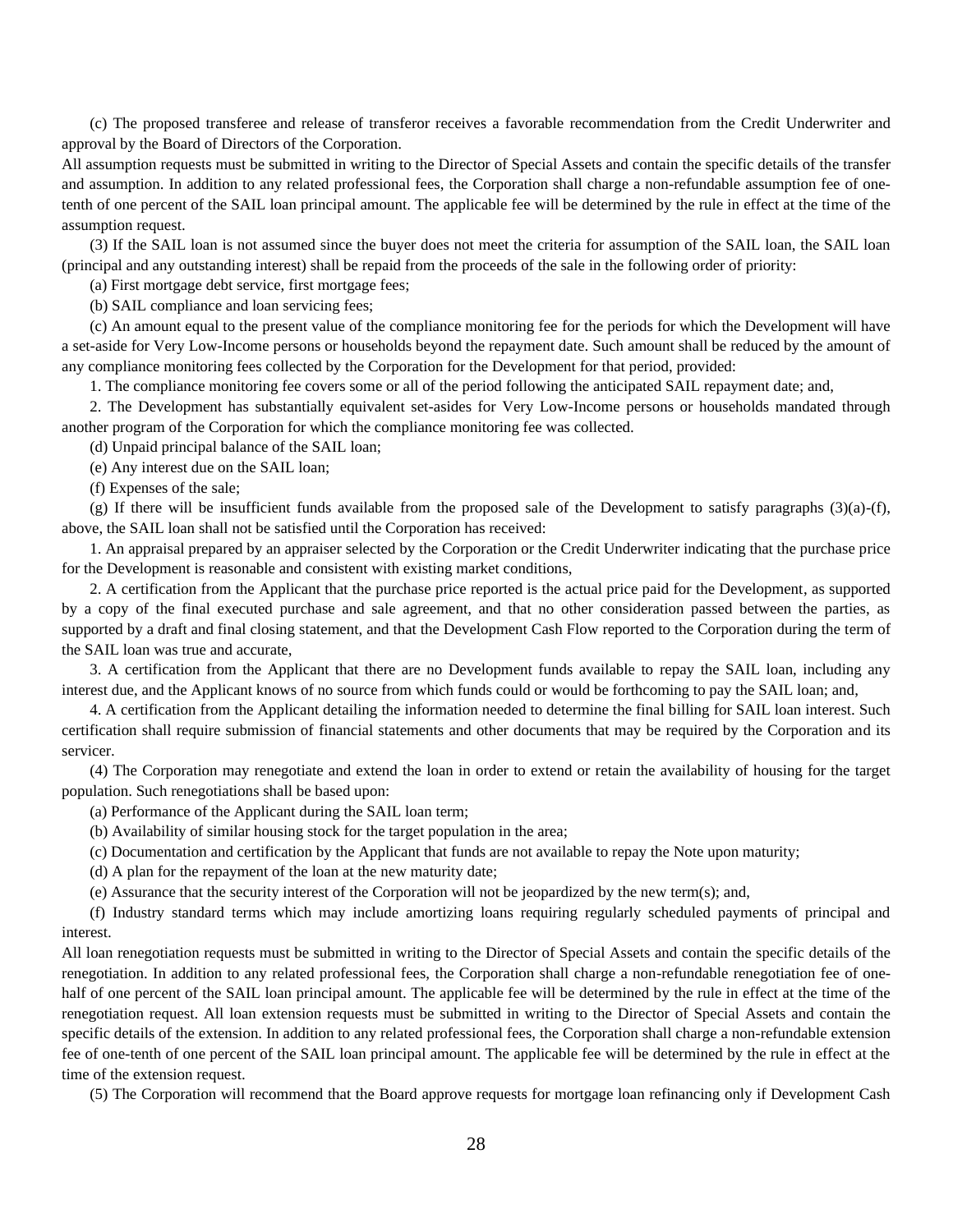Flow is improved, the Development's economic viability is maintained, the security interest of the Corporation is not adversely affected, and the Credit Underwriter provides a positive recommendation.

(6) The Corporation will recommend that the Board deny any requests for mortgage loan refinancing which require extension of the SAIL loan term or otherwise adversely affect the security interest of the Corporation, unless the criteria outlined in subsection 67-48.0105(5), F.A.C., are met, the Credit Underwriter recommends that the approval of such a request is crucial to the economic survival of the Development, or unless the Board determines that public policy will be better served by the extension as a result of the Applicant agreeing to further extend the Compliance Period or provide additional amenities or resident programs suitable for the resident population. Further, the Corporation will recommend that the Board limit any approved extension to a minimum term which makes the Development feasible and which does not exceed an industry standard term.

The Corporation will recommend that the Board deny any requests to increase the amount of any superior mortgage, unless the criteria outlined in subsection 67-48.010(15), F.A.C., are met, the original combined loan to value ratio for the superior mortgage and the SAIL mortgage is maintained or improved, and a proportionate amount of the increase in the superior mortgage is used to reduce the outstanding SAIL loan balance.

All requests which only require subordination of the regulatory agreements must be submitted in writing to the Director of Special Assets and contain the specific details of the subordination. In addition to any related professional fees, the Corporation shall charge a non-refundable subordination fee of \$1,000 for each regulatory agreement to be subordinated. The applicable fee will be determined by the rule in effect at the time of the subordination request.

All requests which only require extension of the affordability period under the regulatory agreements must be submitted in writing to the Director of Special Assets and contain the specific details of the extension. In addition to any related professional fees, the Corporation shall charge a non-refundable extension fee of \$1,000 for each extension of the regulatory agreement. The applicable fee will be determined by the rule in effect at the time of the extension request.

*Rulemaking Authority 420.507, 420.508 FS. Law Implemented 420.5087 FS. History–New 12-23-96, Amended 1-6-98, Formerly 9I-48.0105, Amended 11-9-98, Repromulgated 2-24-00, Amended 2-22-01, 3-17-02, Repromulgated 4-6-03, Amended 3-21-04, Repromulgated 2-7-05, Amended 1-29-06, 4-1-07, Repromulgated 3-30-08, Amended 8-6-09, Repromulgated 11-22-11, Amended 10-9-13, 10-8-14, 9-15-16, Repromulgated 5-24-17, Amended 7-8-18, Repromulgated 7-11-19, 6-23-20, 5-18-21.*

## **67-48.013 SAIL Construction Disbursements and Permanent Loan Servicing.**

(1) SAIL loan proceeds shall be disbursed during the construction phase in an amount per Draw which does not exceed the ratio of the SAIL loan to the Total Development Cost, unless approved by the Corporation and the Credit Underwriter.

(2) Ten (10) business days prior to each Draw, the Applicant shall supply the Corporation's servicer, as agent for the Corporation, with a written request executed by the Applicant for a Draw. The request shall set forth the amount to be paid and shall be accompanied by documentation specified by the Corporation's servicer including claims for labor and materials to date of the last inspection.

(3) The Corporation and its servicer shall review the request for a Draw, and the servicer shall provide the Corporation with approval of the request or an alternative recommendation, after the title insurer provides an endorsement to the policy of title insurance updating the policy to the date of the current Draw and increasing the insurance coverage to an amount equal to the sum of all prior Draws and the current Draw.

(4) The Corporation shall disburse construction Draws through Automated Clearing House (ACH). The Applicant may request disbursement of construction Draws via a wire transfer. The Applicant will be charged a fee of \$10 for each wire transfer requested. This charge will be netted against the Draw amount.

(5) The Corporation shall elect to withhold any Draw or portion of any Draw, notwithstanding any documentation submitted by the Applicant in connection with the request for a Draw, if:

(a) The Corporation or the Corporation's servicer determines at any time that the actual cost budget or progress of construction differs from that as shown on the loan documents, or

(b) The percentage of progress of construction of the improvements differs from that shown on the request for a Draw.

(6) The servicer may request submission of revised construction budgets.

(7) Based on the Applicant's progress of construction, if the Corporation determines that further analysis by the Credit Underwriter is required prior to the release of the final Draw, the Applicant shall pay to the Credit Underwriter a fee based on an hourly rate determined pursuant to the contract between the Corporation and the Credit Underwriter.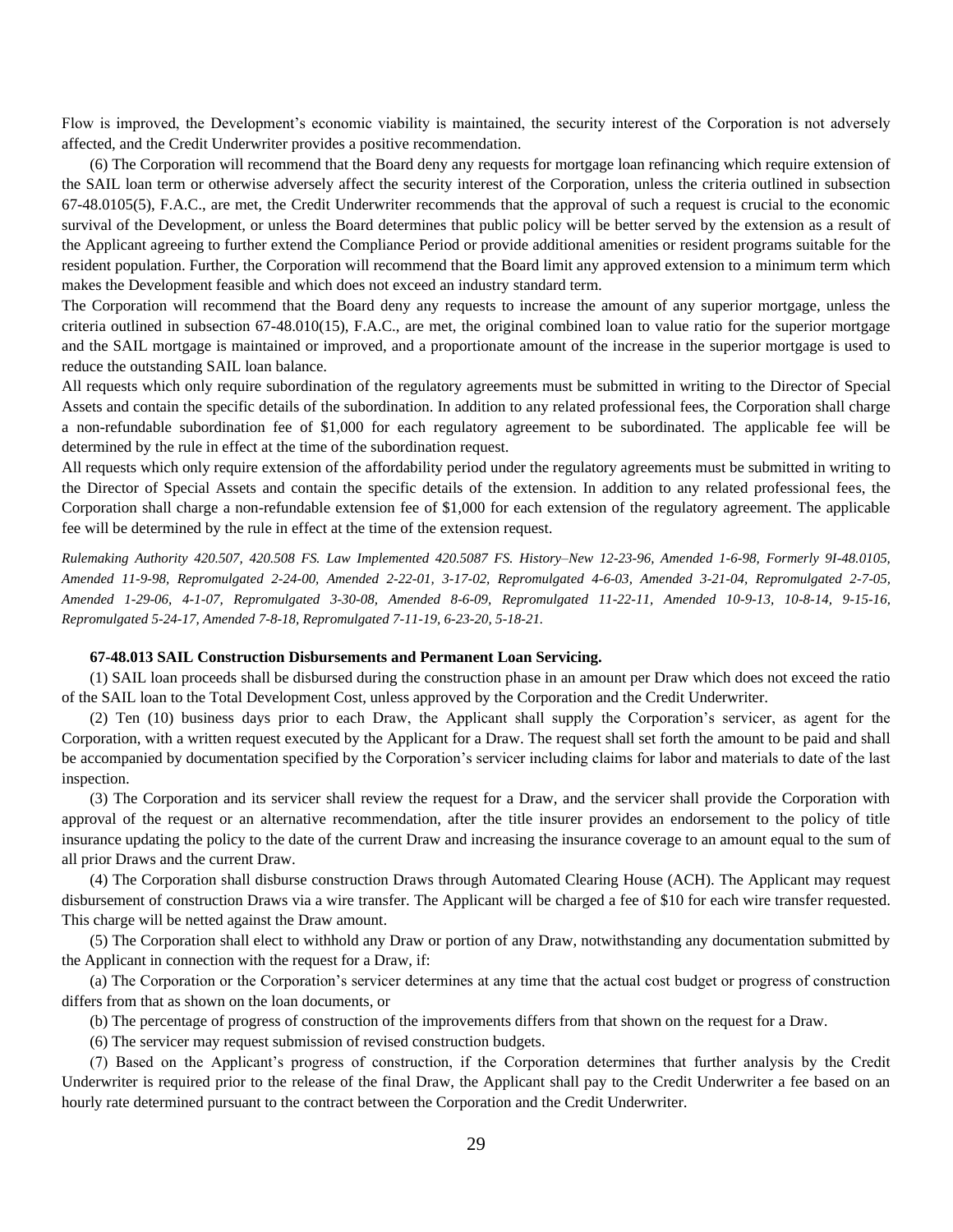(8) Retainage in the amount of 10 percent per Draw shall be held by the servicer during construction until the Development is 50 percent complete. At 50 percent completion, no additional retainage shall be held from the remaining Draws. Release of funds held by the Corporation's servicer as retainage shall occur pursuant to the SAIL loan agreement.

*Rulemaking Authority 420.507, 420.508 FS. Law Implemented 420.5087 FS. History–New 7-22-96, Amended 12-23-96, 7-10-97, 1-6-98, Formerly 9I-48.013, Amended 11-9-98, 2-24-00, 2-22-01, 3-17-02, Repromulgated 4-6-03, 3-21-04, 2-7-05, 1-29-06, Amended 4-1-07, Repromulgated 3-30- 08, 8-6-09, 11-22-11, Amended 10-9-13, Repromulgated 10-8-14, Amended 9-15-16, Repromulgated 5-24-17, 7-8-18, 7-11-19, 6-23-20, 5-18-21.*

## **PART III HOME INVESTMENT PARTNERSHIPS PROGRAM**

### **67-48.014 HOME General Program Procedures and Restrictions.**

(1) Unless otherwise provided in a competitive solicitation, the Corporation shall utilize up to 10 percent of the HOME allocation for administrative costs pursuant to 24 CFR Part 92.

(2) The Corporation shall utilize at least 15 percent of the HOME allocation for CHDOs pursuant to 24 CFR Part 92. In order to apply under the CHDO set-aside, the CHDO must meet all CHDO requirements as defined by HUD in 24 CFR Part 92 and other Corporation requirements identified in a competitive solicitation.

(3) For any rental funding administered pursuant to rule Chapter 67-48, F.A.C., the Corporation will distribute funds as provided in the applicable competitive solicitation.

(4) The maximum per-unit subsidy amount of HOME funds that the Corporation shall invest on a per-unit basis in affordable housing shall not exceed the per-unit dollar limits established by the Corporation as identified in the applicable competitive solicitation.

(5) The minimum amount of HOME funds that must be invested in a Rental Development is \$1,000 times the number of HOME-Assisted Units in the Development.

(6) A Development qualifies as affordable housing and for HOME funds if, with respect to income and occupancy:

(a) 80 percent of the HOME-Assisted Units are occupied by families whose annual income does not exceed 60 percent of the median family income for the area, as determined by HUD, with adjustments for family size; and,

(b) 20 percent of the HOME-Assisted Units are occupied by families whose annual income does not exceed 50 percent of the median family income for the area, as determined by HUD, with adjustments for family size.

(c) When the income of a resident increases above 80 percent of area median income, the next unit that becomes available in the Development must be rented to a HOME income-eligible resident. If the income of a Very Low-Income household increases above the limits for a Very Low-Income household, then the Developer must rent the next available unit to a Very Low-Income household. The amount of rent the resident whose income has increased must pay is the lesser of the amount payable by resident under state or local law or 30 percent of the adjusted monthly income for rent and utilities.

(d) High HOME rent means 80 percent of the HOME-Assisted Units in a Development must have rents set at no more than the lesser of the Section 8 Fair Market Rent (FMRs) or rents that are 30 percent of the gross income of a Family at 65 percent of median income limit, minus utility allowance. Low HOME rent means 20 percent of the HOME-Assisted Units in a Development must have rents set at no more than the lesser of the Section 8 Fair Market Rent (FMRs), or 30 percent of the gross income of a Family at 50 percent of the area median income, minus utility allowance. The rent limits for a HOME Rent-Restricted Unit is the maximum gross rent that can be charged for a HOME Rent-Restricted Unit (FMRs, 30 percent of the gross income of a family at 65 percent of median income, or 30 percent of the gross income of a family at 50 percent of the area median income), less the applicable utility allowance. These rent limits are published in HUD periodically, HOME-Assisted Units with Section 8 subsidy must compare the Section 8 gross rent (resident rent, subsidy amount, and utility allowance) to the maximum applicable HOME high or low rent limit minus utilities. However, Developments with project-based rental assistance may utilize the project-based rents as compared to the HOME High and Low rents. Compliance with the HOME rent restrictions will take precedence over the Developer's acceptance of a full Section 8 (resident-based) subsidy for the HOME-Assisted Units. However, if a HOME Rent-Restricted Unit receives federal or state project-based rental subsidy and the Family's contribution toward rent does not exceed 30 percent of the Family's adjusted income, then the maximum rent (i.e., tenant contribution plus project-based rental subsidy) is the rent allowable under the federal or state project-based rental subsidy program.

(e) The minimum Compliance Period for Rehabilitation Developments is 15 years from Project Completion as defined in 24 CFR §92.2.

The set-aside requirements apply beginning on the later of the first day on which any residential unit in the Development is occupied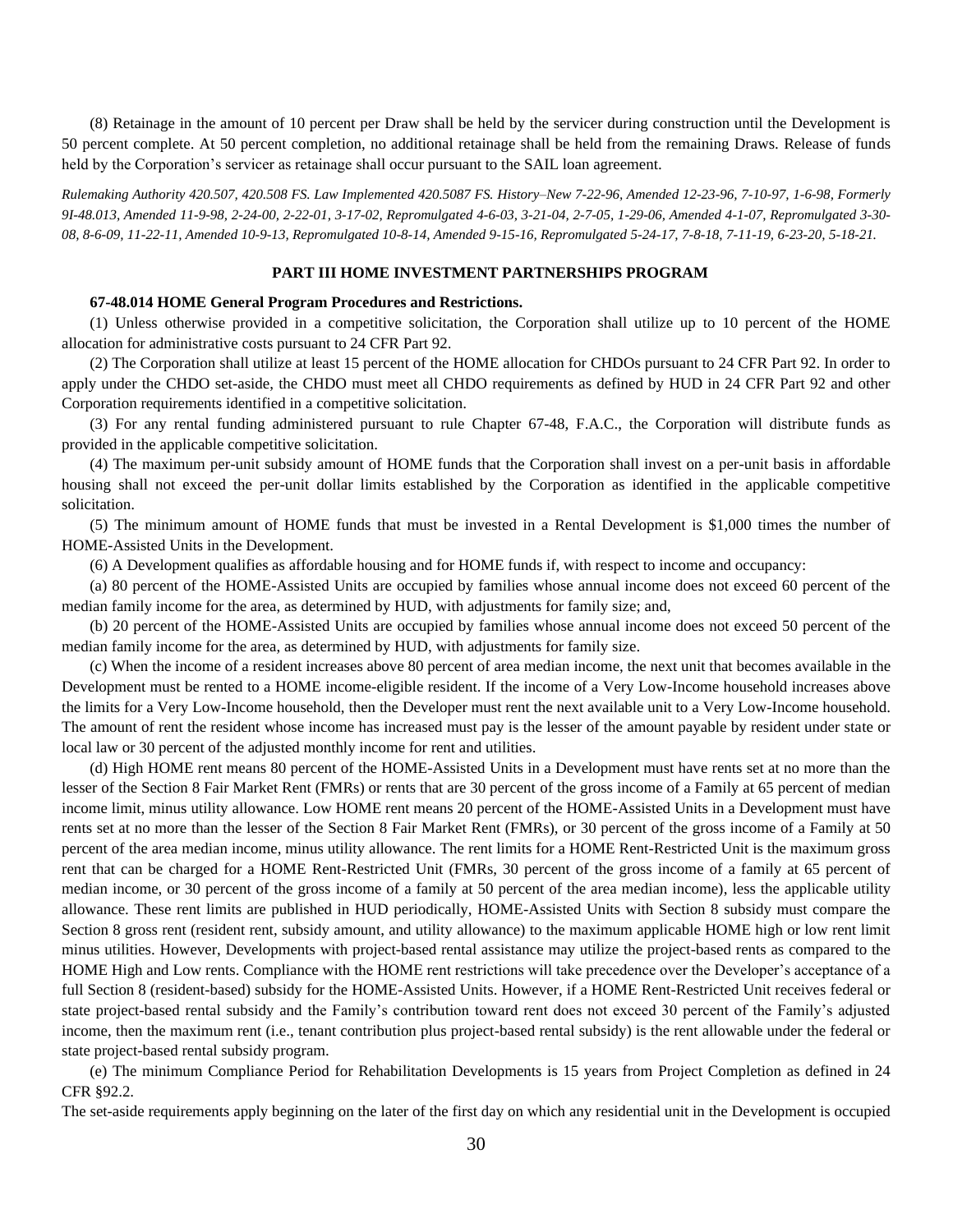or the HOME loan closing date. The Compliance Period will be extended until the later of such longer term agreed to by the Applicant in its Application or the loan is repaid as enumerated in subsection 67-48.020(1), F.A.C.

(f) The minimum Compliance Period for newly-constructed rental housing is 20 years from Project Completion as defined in 24 CFR §92.2. The set-aside requirements apply beginning on the later of the first day on which any residential unit in the Development is occupied or the HOME loan closing date. The Compliance Period will be extended until the later of such longer term agreed to by the Applicant in its Application or the loan is repaid as enumerated in subsection 67-48.020(1), F.A.C.

(g) The minimum percentage of HOME-Assisted Units within a Development must be at least equal to the percentage (ratio) calculated by dividing the HOME loan amount by the Total Development Cost. This percentage will be utilized to determine the minimum number of HOME-Assisted Units required within a Development. HOME-Assisted Units must be identified at the time of Application. For purposes of meeting affordable housing requirements for a Development, the HOME-Assisted Units counted may be changed over the Compliance Period, so long as the total number of HOME-Assisted Units remains the same, and the substituted units are, at a minimum, comparable in terms of size, features, and number of bedrooms to the original HOME-Assisted Units.

(h) The Development will remain affordable, pursuant to commitments documented within the executed Land Use Restriction Agreement without regard to the term of the mortgage or to transfer of ownership.

(7) The Development must comply with all applicable provisions of 24 CFR Part 92, rule Chapter 67-48, F.A.C., and any competitive solicitation process.

(8) A Development that is under construction may be eligible to apply for HOME funds only if the final building permit is dated no earlier than six (6) months prior to the submission deadline for the applicable competitive solicitation, the Development is able to provide evidence of compliance with federal labor standards (if 12 or more units are developed under a single contract) for any work already completed, and the Development is able to provide evidence of compliance with HUD environmental requirements as well as all other federal HOME regulations as listed in Rule 67-48.014, F.A.C., and 24 CFR Part 92. The federal requirements may require completion of activities prior to submission of an Application for HOME funding.

(9) Any single contract for the development (rehabilitation or new construction) of affordable housing with 12 or more units under the HOME Program must contain a provision requiring that not less than the wages prevailing in the locality, as predetermined by the United States Secretary of Labor pursuant to the Davis-Bacon Act, 40 U.S.C. §§3142 – 3144, 3146 and 3147 (2002), 24 CFR §92.354, 24 CFR Part 70 (volunteers), and 40 U.S.C. §3145 (2002), will be paid to all laborers and mechanics employed for the construction or rehabilitation of the Development, and such contracts must also be subject to the overtime provisions of the Contract Work Hours and Safety Standards Act, 40 U.S.C. §§3701 – 3706 and 3708 (2002), the Copeland Act (Anti-Kickback Act), 40 U.S.C. §3145 (2002), and the Fair Labor Standards Act of 1938, as amended (29 U.S.C. §201 et seq.).

(10) All HOME Developments must conform to the following federal requirements:

(a) Equal Opportunity and Fair Housing as enumerated in 24 CFR §92.202 and 92.251, Title VI of the Civil Rights Act of 1964 (42 U.S.C. §2000d et seq.), Fair Housing Act (42 U.S.C. §§3601-3619), Age Discrimination Act of 1975, as amended (42 U.S.C. §6101), Executive Order 11063 (amended by Executive Order 12259), and 24 CFR §5.105(a).

(b) Affirmative Marketing as enumerated in 24 CFR §92.351.

(c) Environmental Review as enumerated in 24 CFR §92.352, 24 CFR Part 58 and National Environmental Policy Act of 1969.

(d) Displacement, Relocation, and Acquisition as enumerated in 24 CFR §92.353, Uniform Relocation Assistance and Real Property Acquisition Policies Act of 1970 (42 U.S.C. §§4201-4655), 49 CFR Part 24, 24 CFR Part 42 (Subpart C), and Section 104(d) "Barney Frank Amendments."

(e) Lead-based Paint as enumerated in 24 CFR §92.355 and 24 CFR Part 35.

(f) Conflict of Interest as enumerated in 24 CFR §92.356, 2 CFR §200.317 and 2 CFR §200.318.

(g) Debarment and Suspension as enumerated in 24 CFR Part 24.

(h) Handicapped Accessibility as enumerated in Section 504 of the Rehabilitation Act of 1973 (implemented in 24 CFR Part 8) and 24 CFR §100.205.

(i) Americans with Disabilities Act as enumerated in 42 U.S.C. §12131; and 47 U.S.C. §§155, 201, 218 and 225.

(j) Equal Opportunity Employment as enumerated in Executive Order 11246 (implemented in 41 CFR Part 60).

(k) Economic Opportunity for Low- and Very Low-Income Persons as implemented in 24 CFR Part 135.

(l) Minority/Women Employment as enumerated in 2 CFR §200.321 and Executive Orders 11625, 12432, and 12138.

(m) Site and Neighborhood Standards as enumerated in 24 CFR §92.202.

*Rulemaking Authority 420.507, 420.508 FS. Law Implemented 420.5089(2) FS. History–New 7-22-96, Amended 12-23-96, 1-6-98, Formerly 9I-*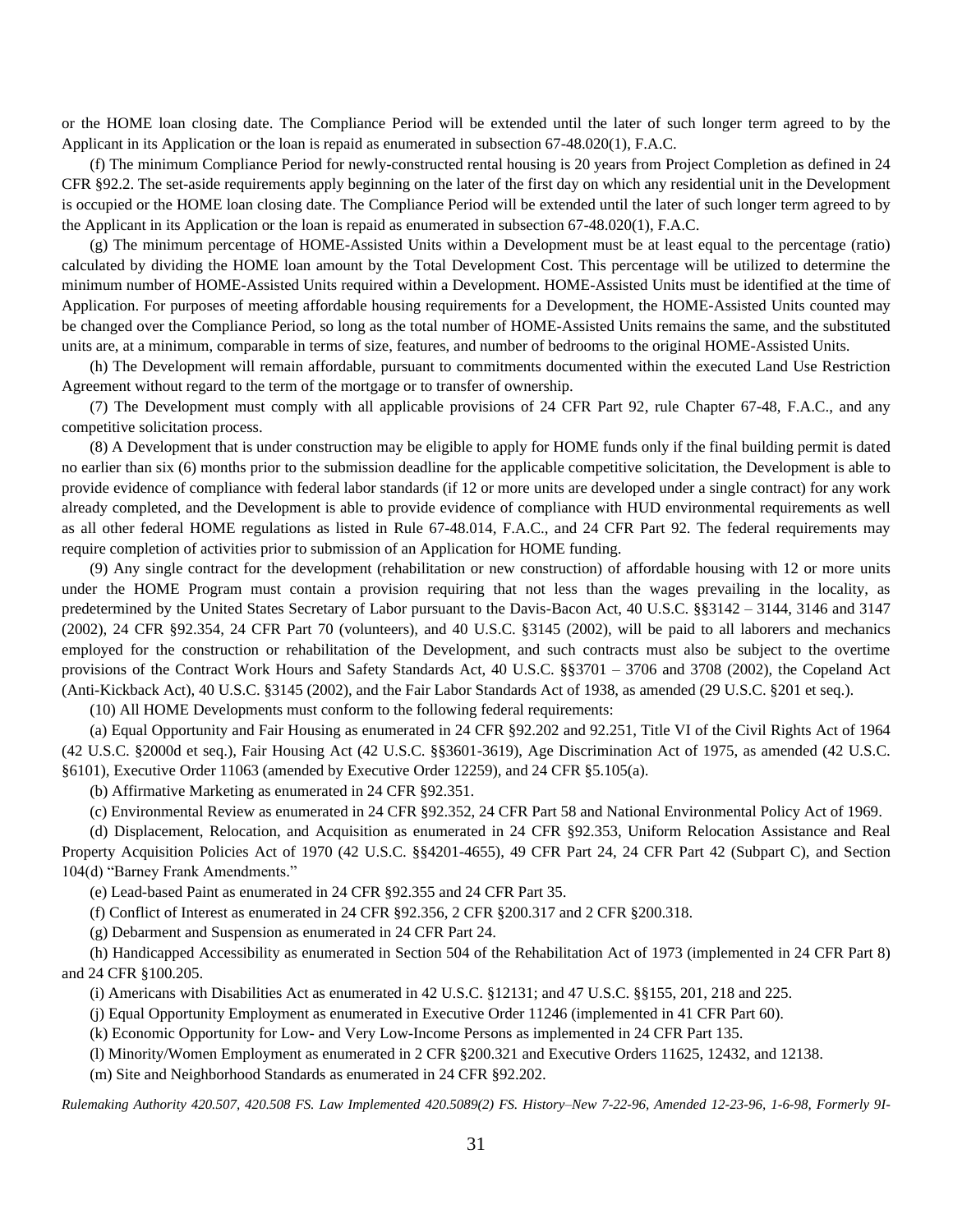*48.014, Amended 11-9-98, Repromulgated 2-24-00, Amended 2-22-01, 3-17-02, 4-6-03, 3-21-04, 2-7-05, 1-29-06, 4-1-07, 3-30-08, 8-6-09, 11-22- 11, 10-9-13, 10-8-14, 9-15-16, Repromulgated 5-24-17, 7-8-18, 7-11-19, 6-23-20, 5-18-21.*

#### **67-48.015 Match Contribution Requirement for HOME Allocation.**

(1) The Corporation is required by HUD to match non-federal funds to the HOME allocation as specified in 24 CFR Part 92.

(2) A Match Credit Fund funded by the state of Florida has been appropriated to the Corporation. The funds are to be used for demonstration Developments, pilot programs, or other Developments selected and approved by the Corporation's Board of Directors. Such pilot programs or Developments shall be counted as the Corporation's required match for HUD purposes and may be any eligible activity acceptable to 24 CFR Part 92 and approved by the Corporation's Board of Directors.

*Rulemaking Authority 420.507, 420.508 FS. Law Implemented 420.5089(4) FS. History–New 7-22-96, Amended 12-23-96, 1-6-98, Formerly 9I-48.015, Amended 11-9-98, Repromulgated 2-24-00, Amended 2-22-01, 3-17-02, 4-6-03, Repromulgated 3-21-04, Amended 2-7-05, Repromulgated 1-29-06, 4-1-07, 3-30-08, 8-6-09, 11-22-11, 10-9-13, 10-8-14, 9-15-16, 5-24-17, 7-8-18, 7-11-19, 6-23-20, 5-18-21.*

#### **67-48.017 Eligible HOME Activities.**

HOME funds may be used for acquisition (must include new construction and/or Rehabilitation), new construction, reconstruction, or moderate or substantial rehabilitation of non-luxury housing with suitable amenities or for tenant based rental assistance pursuant to 24 CFR Part 92.

*Rulemaking Authority 420.507, 420.508 FS. Law Implemented 420.5089(3) FS. History–New 7-22-96, Repromulgated 12-23-96, 1-6-98, Formerly 9I-48.017, Amended 11-9-98, Repromulgated 2-24-00, 2-22-01, 3-17-02, Amended 4-6-03, Repromulgated 3-21-04, Amended 2-7-05, Repromulgated 1-29-06, 4-1-07, 3-30-08, 8-6-09, 11-22-11, 10-9-13, 10-8-14, 9-15-16, 5-24-17, 7-8-18, 7-11-19, 6-23-20, 5-18-21.*

## **67-48.018 Eligible HOME Applicants.**

(1) Unless otherwise permitted in a competitive solicitation process, an Applicant is not eligible to apply for HOME Program funding if any of the following pertain to the proposed Development:

(a) The proposed Development has received an allocation of Housing Credits or a Competitive Housing Credit commitment, unless written notice has been provided to the Corporation prior to the deadline to apply for the applicable HOME funding withdrawing acceptance of such allocation or commitment and returning the previously awarded HC funding;

(b) A preliminary commitment of funding for the proposed Development through the HOME Program or the SAIL Program has already been accepted, unless written notice has been provided to the Corporation prior to the deadline to apply for the new HOME funding withdrawing such acceptance and returning the prior HOME Program or SAIL Program funding; or

(c) The proposed Development site or any part thereof is subject to any Land Use Restriction Agreement or Extended Use Agreement, or both, in conjunction with any Corporation affordable housing financing intended to foster the development or maintenance of affordable housing, unless at least one (1) of the following applies:

1. A LURA recorded in conjunction with the Predevelopment Loan Program or the Elderly Housing Community Loan Program, or

2. A LURA or EUA, or both, for an existing building or buildings, originally constructed at least 25 years prior to the deadline to apply for the applicable HOME funding, where, in the current Application, the Applicant has selected and qualified for the Homeless demographic commitment with a Development category of Rehabilitation, Acquisition and Rehabilitation, Preservation or Acquisition and Preservation.

(2) Applicants for HOME loans may include CHDOs, Public Housing Authorities, Local Governments, Non-Profit organizations, and private for-profit organizations. The Applicant must be a legally-formed, existing entity at the time of Application. Pursuant to 24 CFR Part 92, Applicants may not request additional HOME funding during the period of affordability.

(3) For tenant based rental assistance, eligible Public Housing Authorities or their designees, who are Section Eight administrators, shall be limited to those Public Housing Authorities that provide a copy of their most recent Section Eight Management Assessment Program (SEMAP) and can demonstrate compliance with 24 CFR §982.401.

*Rulemaking Authority 420.507, 420.508 FS. Law Implemented 420.5089(3) FS. History–New 7-22-96, Amended 12-23-96, 1-6-98, Formerly 9I-48.018, Amended 11-9-98, Repromulgated 2-24-00, 2-22-01, Amended 3-17-02, 4-6-03, Repromulgated 3-21-04, Amended 2-7-05, 1-29-06, 4-1- 07, 3-30-08, 8-6-09, 11-22-11, 10-9-13, 10-8-14, Repromulgated 9-15-16, Amended 5-24-17, Repromulgated 7-8-18, Amended 7-11-19,*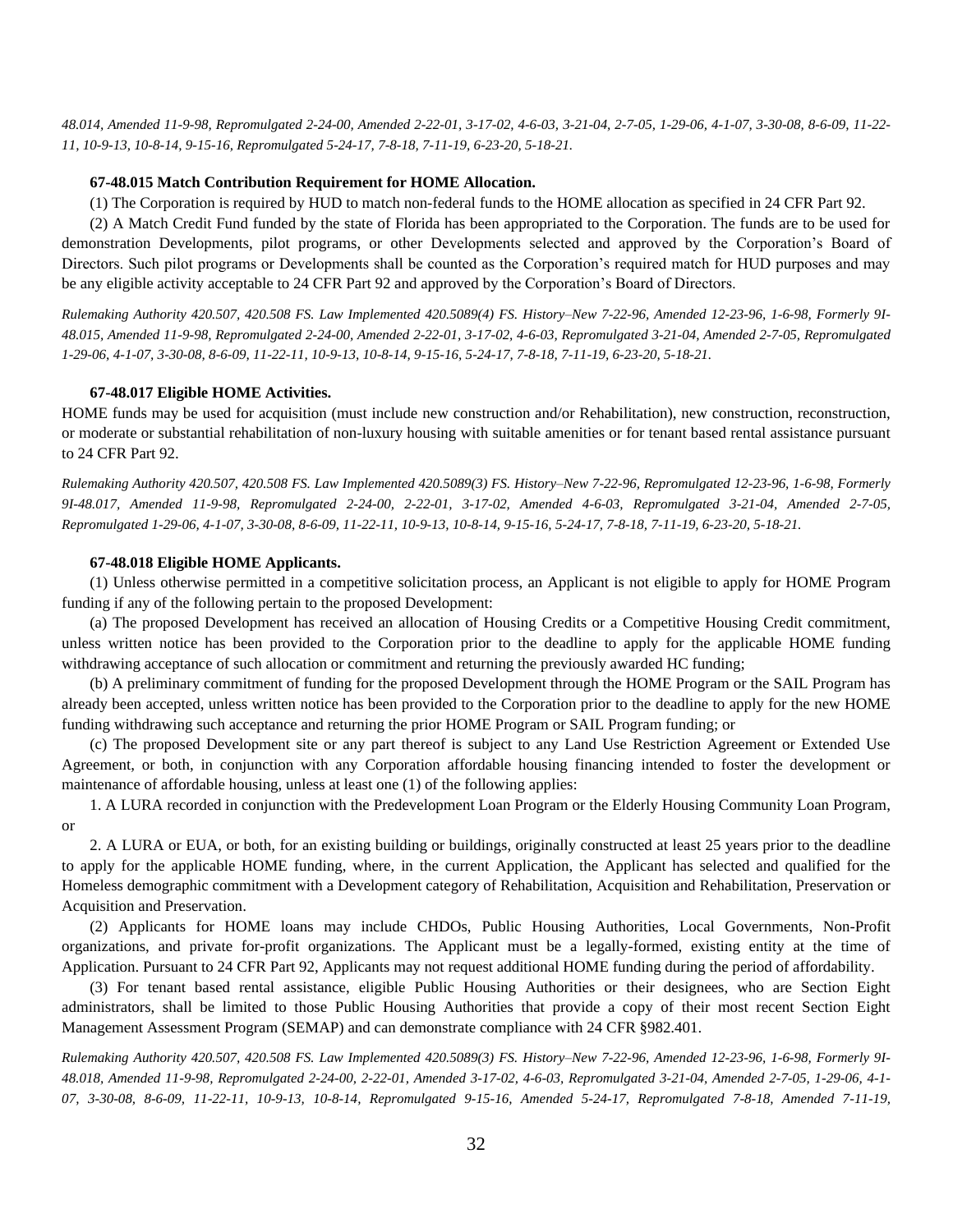*Repromulgated 6-23-20, 5-18-21.*

## **67-48.019 Eligible and Ineligible HOME Development Costs.**

(1) HOME funds may be used to pay for the following eligible costs as enumerated in 24 CFR Part 92:

(a) Development hard costs as they directly relate to the identified HOME-Assisted Units only for:

1. New construction, the costs necessary to meet all applicable local and state codes, ordinances, and zoning requirements. Note that 24 CFR §92.251 requires that HOME-Assisted new construction projects must meet state or local residential and building codes, as applicable or, in the absence of a state or local building code, the International Residential Code or International Building Code (as applicable to the type of housing) of the International Code Council,

2. Rehabilitation, the costs necessary to meet all applicable local and state codes, ordinances, and requirements or, in the absence of a state or local building code, the International Existing Building Code of the International Code Council and Uniform Physical Condition Standards pursuant to 24 CFR 5.705,

3. Both new construction and rehabilitation, costs to demolish existing structures, improvements to the Development site and utility connections;

(b) The cost of acquiring improved or unimproved real property. A HOME Development and HOME loan that involves acquisition must include Rehabilitation or new construction in order to be an eligible Development.

(c) Soft costs as they relate to the identified HOME-Assisted Units. The costs must be reasonable, as determined by the Corporation and the Credit Underwriter, and associated with the financing, development, or both. These costs may include:

1. Architectural, engineering or related professional services required to prepare plans, drawings, specifications or work writeups,

2. Costs to process and settle the HOME financing for a Development, such as credit reports, fees for evidence of title, recordation, building permits, attorney fees, cost certifications, and estimates,

3. Developer's and General Contractor's fees as described in Rule 67-48.0072, F.A.C.,

4. Impact fees,

5. Costs of Development audits required by the Corporation,

6. Affirmative marketing and fair housing costs,

7. Temporary relocation costs as required under 24 CFR Part 92.

(2) HOME funds shall not be used to pay for the following ineligible costs:

(a) Development reserve accounts for replacements, unanticipated increases in operating costs, or operating subsidies, except as described in 24 CFR §92.206(d)(5);

(b) Public housing;

(c) Administrative costs, or

(d) Any other expenses not allowed under 24 CFR Part 92.

*Rulemaking Authority 420.507, 420.508 FS. Law Implemented 420.5089(3) FS. History–New 7-22-96, Amended 12-23-96, 7-10-97, 1-6-98, Formerly 9I-48.019, Amended 11-9-98, 2-24-00, Repromulgated 2-22-01, Amended 3-17-02, 4-6-03, Repromulgated 3-21-04, Amended 2-7-05, Repromulgated 1-29-06, 4-1-07, 3-30-08, 8-6-09, 11-22-11, 10-9-13, Amended 10-8-14, 9-15-16, Repromulgated 5-24-17, 7-8-18, 7-11-19, 6-23- 20, 5-18-21.*

#### **67-48.020 Terms and Conditions of Loans for HOME Rental Developments.**

All HOME Rental Development loans shall be in compliance with the Act, 24 CFR Part 92 and, at a minimum, contain the following terms and conditions:

(1) The HOME loan may be in a first, second, or subordinated lien position. The term of the loan shall be for a minimum period of 15 years for Rehabilitation Developments and 20 years for new construction Developments. The term of the HOME loan may be extended upon the recommendation of the Credit Underwriter and approval by the Corporation. With regard to said approval, the Corporation shall consider the facts and circumstances, inclusive of the financial feasibility of the Development.

(2) The annual interest rate will be determined by the following:

(a) All for-profit Applicants that own 100 percent of the ownership interest in the Development held by the general partner or managing member entity will receive a 1.5 percent per annum interest rate loan.

(b) All qualified non-profit Applicants that own 100 percent of the ownership interest in the Development held by the general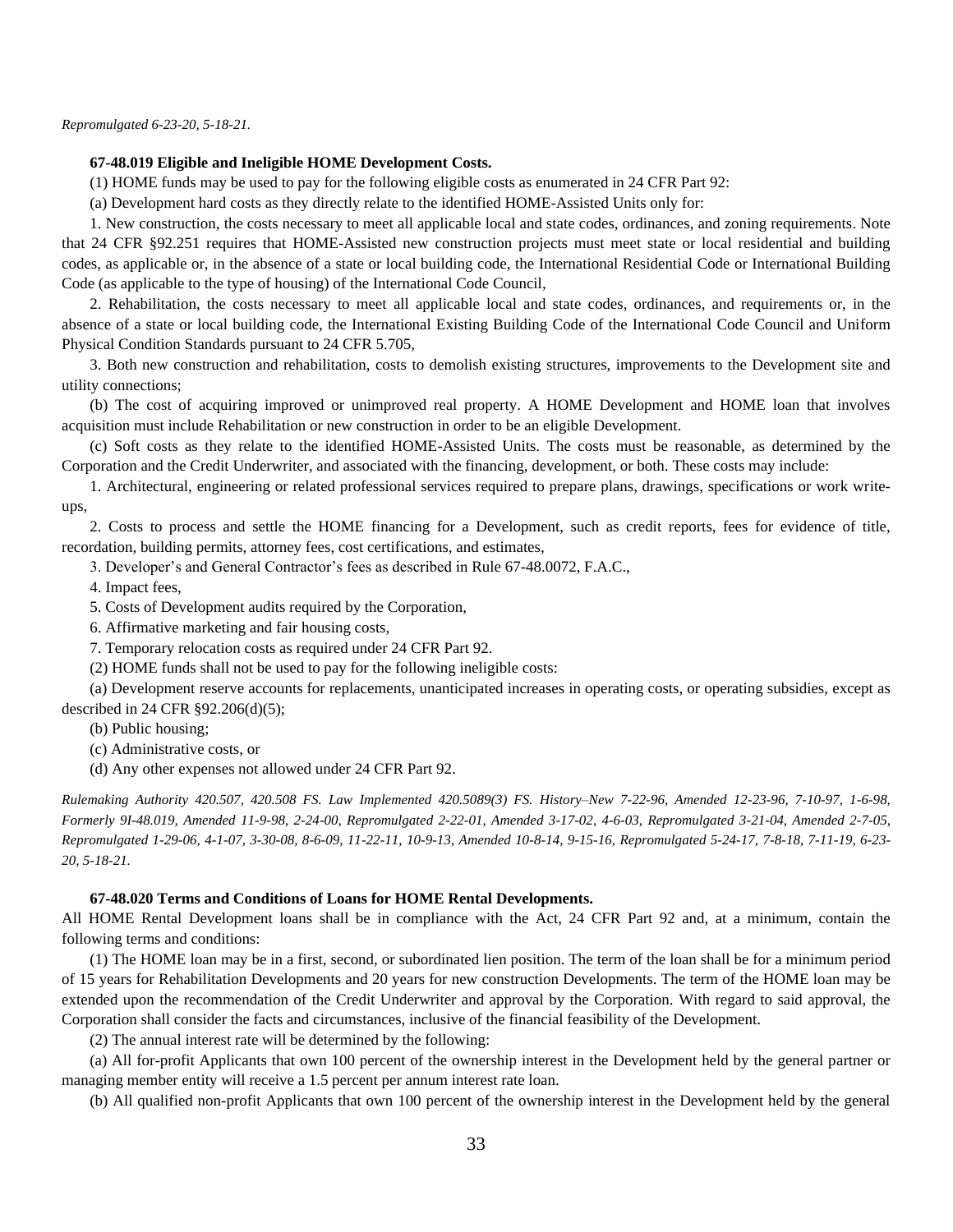partner or managing member entity will receive a 0 percent interest rate loan. For purposes of determining the annual HOME interest rate, the definition of Non-Profit found at Rules 67-48.002 and 67-48.0075, F.A.C., shall not apply; instead, qualified nonprofit Applicants shall be those entities defined in 24 CFR Part 92, Section  $42(h)(5)(c)$ , subsection  $501(c)(3)$  or  $501(c)(4)$  of the IRC and organized under Chapter 617, F.S., if a Florida corporation, or organized under similar state law if organized in a jurisdiction other than Florida.

(c) If the Applicant is a Public Housing Authority, or if the Applicant is an entity created by a Public Housing Authority under Section 421.08, F.S., and such Public Housing Authority owns 100 percent of the ownership interest in the Development held by the general partner or managing member of such Applicant entity, the loans funded after February 20, 2011 will receive a 0 percent interest rate.

(d) An Applicant owned in part by a qualified non-profit or a Public Housing Authority, but which does not meet the requirements of paragraph (b) or (c), above, will, for loans funded after February 20, 2011, receive a 0 percent interest rate loan on the portion of the loan amount equal to the qualified non-profit's or Public Housing Authority's ownership interest in the Development held by the general partner or managing member of such Applicant entity. A 1.5 percent interest rate shall be charged on the balance of the loan amount. The interest rate charged on the total loan amount shall be determined by blending the rates proportionately. After closing, should the Applicant sell any portion of the Development ownership, the loan interest rate ratio will be adjusted to conform to the new percentage of ownership.

(e) Notwithstanding the provisions of paragraphs (a) through (d), above, the annual interest rate for those HOME loans closed after February 20, 2011 where the HOME Developments are at least partially financed with a MMRB Loan (as defined in rule Chapter 67-21, F.A.C.) shall be as specified in an applicable competitive solicitation.

(3) The loans shall be non-amortizing and repayment of principal shall be deferred until maturity, unless otherwise recommended by the Credit Underwriter and approved by the Corporation. Unless otherwise provided in any competitive solicitation, the Corporation will consider the facts and circumstances, inclusive of the financial feasibility of the Development.

(a) For HOME Developments that are not at least partially financed with a MMRB Loan (as defined in rule Chapter 67-21, F.A.C.), interest payments on the loan shall be paid to the Corporation's servicer annually on the date specified in the Note.

(b) For HOME Developments that are at least partially financed with a MMRB Loan (as defined in rule Chapter 67-21, F.A.C.) where the HOME loan closed after February 20, 2011:

1. Payment on the loans shall be based upon the Development Cash Flow as determined pursuant to the financial reporting requirements as provided in a competitive solicitation, or shall be due annually as determined by the Corporation's Board of Directors. Such determination by the Board shall be based upon a written recommendation by the Credit Underwriter which has considered the economic and financial viability of the Development as well as the protection of the Corporation's repayment of principal and interest. Any distribution or payment to the Principal(s) of the Applicant or Developer or any Affiliate of the Principal of the Applicant or Developer or any Affiliate of the Applicant or Developer, whether paid directly or indirectly, which was not expressly disclosed in determining debt service coverage in the Board approved final credit underwriting report, with the exception of payment of the Developer Fee allowable to maximum of 20 percent per year, will be added back to the amount of cash available for the HOME loan interest payment, pursuant to the financial reporting process, for the purpose of determining interest due. Interest may be deferred as set forth in subparagraph 3. below, without constituting a default on the loan.

2. The HOME loans shall be repaid from all Development Cash Flow, and Development Cash Flow shall be applied to pay the following items in order of priority:

a. All superior mortgage fees and debt service,

b. Development Expenses for the HOME Development plus up to 20 percent of total Developer Fees per year,

c. Interest payment on HOME loan balance as stated in subsection 67-48.020(2), F.A.C., over the life of the HOME loan,

d. Interest payments on the HOME loan deferred from previous years,

e. Mandatory payment on subordinate mortgages.

After the full HOME loan interest has been paid, the Applicant shall retain all remaining monies, unless the Applicant chooses to prepay a portion of the loan balance.

3. The determination of Development Cash Flow, determination of payment priorities, and payment of interest on HOME loans shall occur annually. Any payments of accrued and unpaid interest due annually on HOME loans shall be deferred to the extent that Development Cash Flow is insufficient to make said payments pursuant to the payment priority schedule established in this rule chapter. If Development Cash Flow is under-reported and such report causes a deferral of HOME interest, such under-reporting shall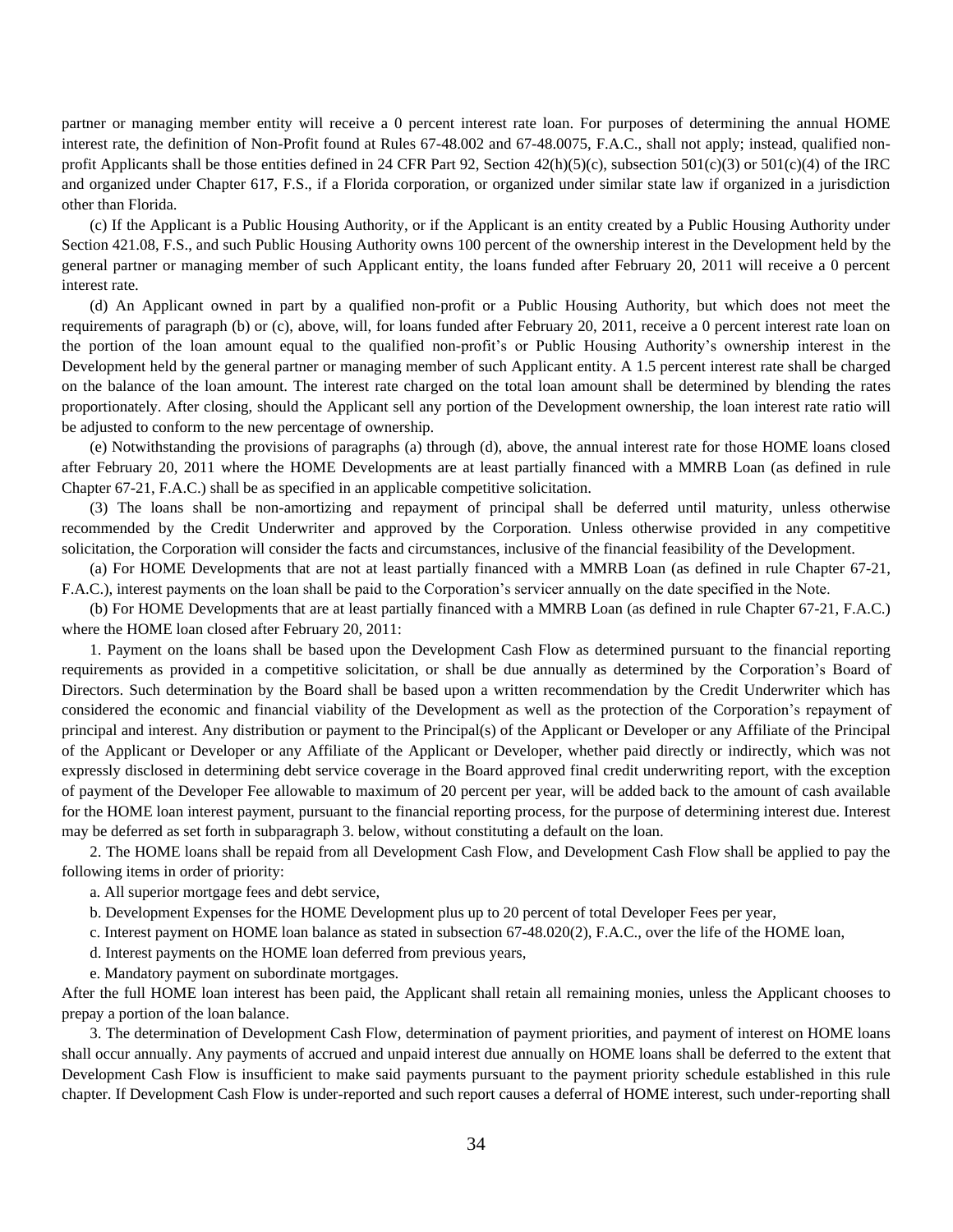constitute an event of default on the HOME loan. A penalty of 5 percent of any required payment shall be assessed.

(4) As approved by the Board of Directors, loans which finance demonstration Developments or Developments located in a state or federally declared disaster area may be provided with forgivable terms.

(5) The accumulation of all Development financing, including the HOME loan and all existing debt within a Development, may not exceed the Total Development Cost, as determined and certified by the Credit Underwriter.

(6) Before disbursing any HOME funds, there must be a written agreement with the Applicant ensuring compliance with the requirements of the HOME Program pursuant to this rule chapter and 24 CFR Part 92.

(7) A representative of the Applicant and the managing company of the Development must attend a Corporation-sponsored training session on income certification and compliance procedures.

(8) If the Development has 12 or more units to be developed under a single contract, the General Contractor and all available subcontractors shall attend a Corporation-sponsored preconstruction conference regarding federal labor standards provisions.

(9) The Corporation shall require adequate insurance to be maintained on the Development as determined by the first mortgage lender, the Corporation, or the Corporation's servicer, but which shall, in any case, include fire, hazard and other insurance as required by the terms and conditions outlined in a competitive solicitation.

(10) All loans must provide that any violation of the terms and conditions described in this rule chapter or 24 CFR Part 92 constitute a default under the HOME loan documents allowing the Corporation to accelerate its loan and seek foreclosure as well as any other remedies legally available to it.

(11) If a default on a HOME loan occurs, the Corporation will commence legal action to protect the interest of the Corporation. The Corporation shall acquire real and personal property or any interest in the Development if that acquisition is necessary to protect any HOME loan; sell, transfer, and convey any such property to a buyer without regard to the provisions of Chapters 253 and 270, F.S.; and, if that sale, transfer, or conveyance cannot be consummated within a reasonable time, lease the Development for occupancy by Eligible Persons.

(12) The Corporation or its servicer shall monitor the compliance of each Development with all terms and conditions of the HOME loan and shall require that such terms and conditions be recorded in the public records of the county where the Development is located. Violation of any term or condition shall constitute a default during the term of the HOME loan.

(13) The Applicant shall not refinance, increase the principal amount, or alter any terms or conditions of any mortgage superior or inferior to the HOME mortgage without prior approval of the Corporation's Board of Directors. However, an Applicant may reduce the interest rate on any superior or inferior mortgage loan without the Board's permission, provided that no other terms of the loan are changed. The Corporation must be notified of any such change.

Following construction completion, the Corporation will recommend that the Board deny any requests to increase the amount of any superior mortgage, unless the criteria outlined in subsection 67-48.0205(4), F.A.C., are met, the original combined loan to value ratio for the superior mortgage and the HOME mortgage is maintained or improved, and a proportionate amount of the increase in the superior mortgage is used to reduce the outstanding HOME loan balance. To calculate the proportionate amount of the increase in the superior mortgage which must be paid toward the reduction of the HOME loan balance, the following calculation shall be used: divide the amount of the original HOME mortgage by the combined amount of the original HOME mortgage and the original superior mortgage; then multiply the quotient by the amount of the increase in the superior mortgage from the current balance. For example, if the amount of the original HOME mortgage is \$2,000,000, the original superior mortgage is \$4,400,000, with a current balance of \$3,000,000, a proposed new superior mortgage of \$5,000,000, then the amount of the increase in the superior mortgage would be \$2,000,000, and the proportionate amount of the increase in the superior mortgage which must be paid toward the reduction of the HOME loan balance would be \$625,000. This \$625,000 would be applied first to accrued interest and then to principal.

(14) Annually, within 151 Calendar Days following the Applicant's fiscal year end, the Applicant shall provide an audited financial statement, the fully completed and executed annual reporting form, Financial Reporting Form SR-1, (Rev. 01-21), and any other financial reporting requirements as provided in a competitive solicitation. The Form SR-1, which is incorporated by reference and available from [http://www.flrules.org/Gateway/reference.asp?No=Ref-13009,](http://www.flrules.org/Gateway/reference.asp?No=Ref-13009) shall be submitted to the Corporation's servicer in both PDF format and in electronic form as a Microsoft Excel spreadsheet. The initial submission will be due following the fiscal year within which the first unit is occupied. In the case where the HOME Development contained occupied units at the time of acquisition, the initial submission will be due following the fiscal year within which the 12 month anniversary of the HOME loan closing is observed. The audited financial statement is to be prepared in accordance with accounting principles generally accepted in the United States of America and audited in accordance with auditing standards generally accepted in the United States of America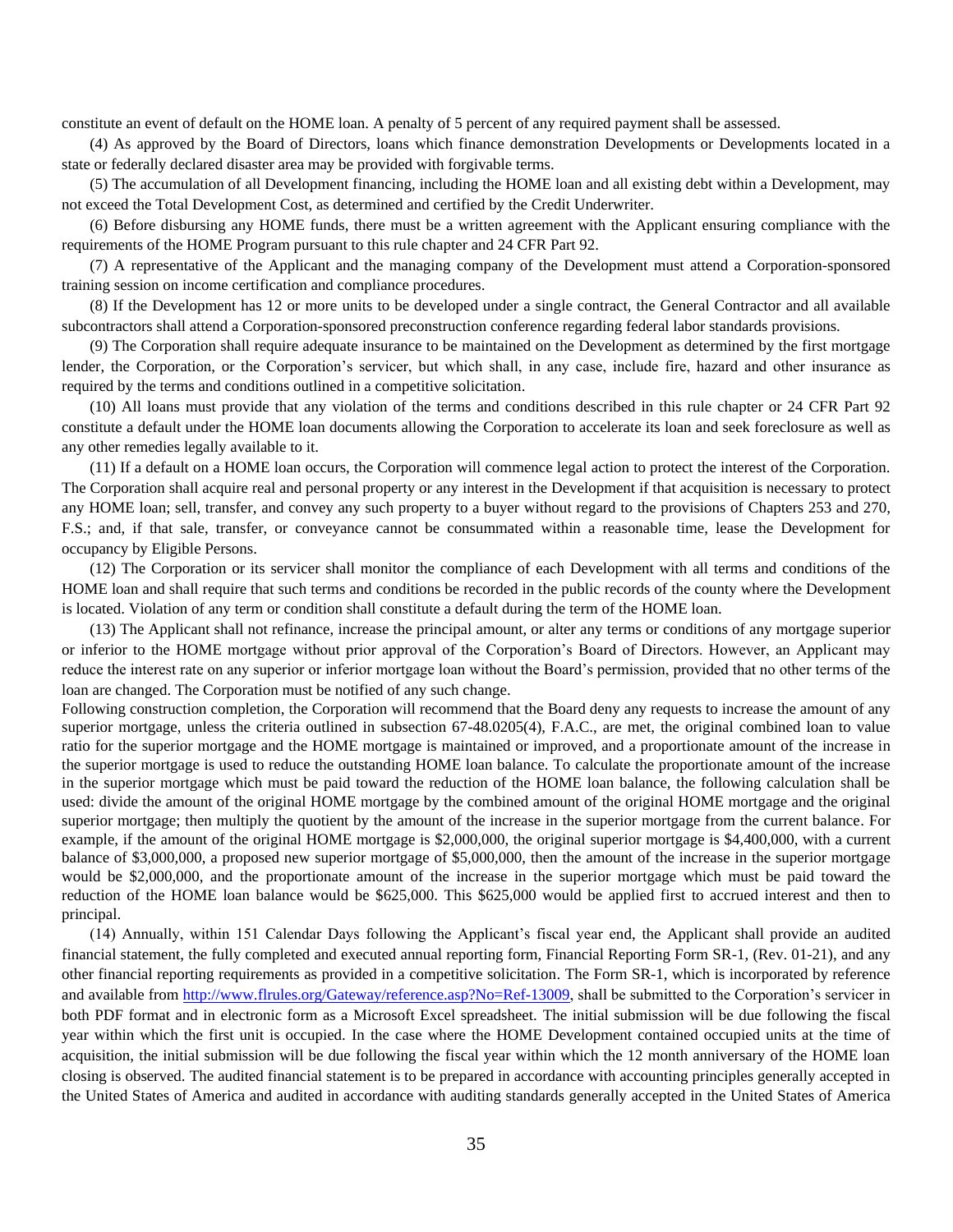for the 12 month fiscal year period just ended and shall include:

- (a) Comparative Balance Sheet with prior year and current year balances;
- (b) Statement of revenue and expenses;
- (c) Statement of changes in fund balances or equity;
- (d) Statement of cash flows; and
- (e) Notes to financial statements.

The financial statements referenced above should also be accompanied by a certification of the Applicant as to the accuracy of such financial statements. A late fee of \$500 will be assessed by the Corporation for failure to submit the above documents by the stated deadline.

(15) Unless and until a guarantor's obligations for a HOME loan are terminated as approved in writing by the Corporation or its servicer, each guarantor shall furnish to the Corporation or its servicer financial statements as provided in paragraphs (a) through (c), below, as the Corporation or its servicer may reasonably request.

(a) An audited financial statement to be prepared in accordance with accounting principles generally accepted in the United States of America and audited in accordance with auditing standards generally accepted in the United States of America for the 12 month fiscal year period just ended, which shall include:

1. Comparative Balance Sheet with prior year and current year balances,

- 2. Statement of revenue and expenses,
- 3. Statement of changes in fund balances or equity,
- 4. Statement of cash flows; and,
- 5. Notes to financial statements.

The financial statements referenced above should also be accompanied by a certification of the guarantor(s) as to the accuracy of such financial statements, or

(b) If an audited financial statement has not been prepared, a federal income tax return filed for the most recently completed year, or

(c) For individual guarantors, if an audited financial statement is not available a financial statement certified as true and complete without qualification by such guarantor and a copy of the most recently filed individual federal income tax return.

*Rulemaking Authority 420.507, 420.508 FS. Law Implemented 420.5089(7), (8), (9) FS. History–New 7-22-96, Amended 12-23-96, 7-10-97, 1-6- 98, Formerly 9I-48.020, Amended 11-9-98, 2-24-00, 2-22-01, 3-17-02, 4-6-03, 3-21-04, 2-7-05, 1-29-06, 4-1-07, 3-30-08, 8-6-09, 11-22-11, 10-9- 13, 10-8-14, 9-15-16, Repromulgated 5-24-17, 7-8-18, Amended 7-11-19, 6-23-20, 5-18-21.*

## **67-48.0205 Sale, Transfer or Refinancing of a HOME Development.**

(1) The HOME loan shall be assumable upon Development sale, transfer or refinancing if the following conditions are met:

(a) The proposed transferee meets all specific Applicant identity criteria which were required as conditions of the original loan;

(b) The proposed transferee agrees to maintain all set-asides and other requirements of the HOME loan for the period originally specified;

(c) The proposed transferee agrees to pay all loan servicing and compliance monitoring fees through the end of the HOME LURA; and,

(d) The proposed transferee and Application receives a favorable recommendation from the Credit Underwriter and approval by the Corporation's Board of Directors.

All assumption requests must be submitted in writing to the Director of Special Assets and contain the specific details of the transfer and assumption. In addition to any related professional fees, the Corporation shall charge a non-refundable assumption fee as of onetenth of one percent of the HOME loan principal amount. The applicable fee will be determined by the rule in effect at the time of the assumption request.

(2) If the Development is sold and the proposed transferee does not meet the criteria for assumption of the loan, the HOME loan shall be repaid from the proceeds of the sale. If there will be insufficient funds available from the proposed sale of the Development, the HOME loan shall not be satisfied until the Corporation has received:

(a) An appraisal prepared by an appraiser selected by the Corporation indicating that the purchase price for the Development is reasonable and consistent with existing market conditions;

(b) A certification from the Applicant that the purchase price reported is the actual price paid for the Development, as supported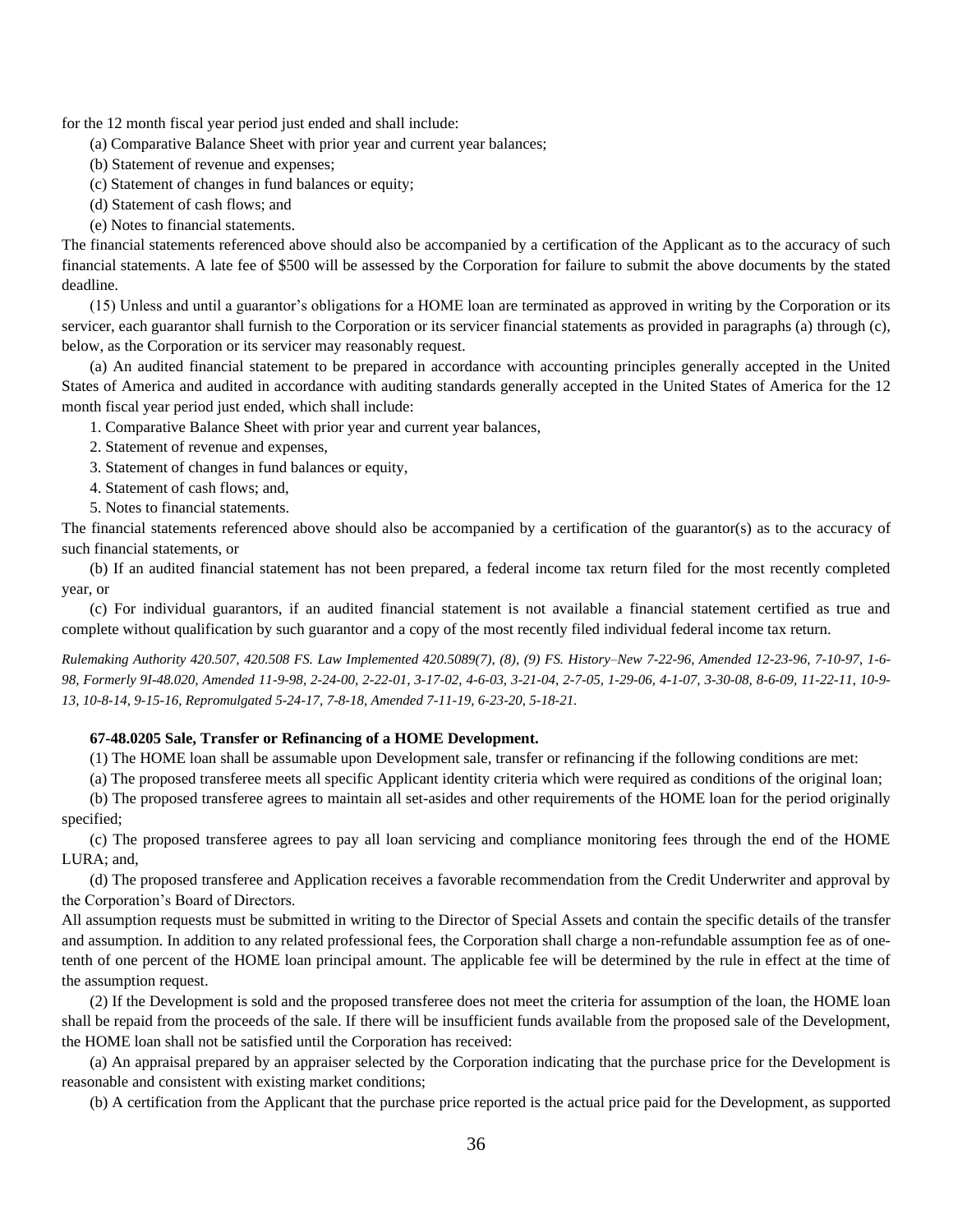by a copy of the final executive purchase and sale agreement, and that no other consideration passed between the parties, as supported by a draft and final closing statement, and that the income reported to the Corporation during the term of the loan was true and accurate; and,

(c) A certification from the Applicant that there are no Development funds available to repay the loan and the Applicant knows of no source from which funds could or would be forthcoming to pay the loan.

(d) The proposed transferee will pay an amount equal to the present value of the annual compliance monitoring fee for the years for which the Development will have a set-aside for Very Low-Income persons or households beyond the repayment date. Such amount shall be reduced by the amount of any compliance monitoring fees collected by the Corporation for the Development for that period, provided:

1. The compliance monitoring fee covers some or all of the period following the anticipated HOME repayment date; and,

2. The Development has substantially equivalent set-asides for Very Low-Income persons or households mandated through another program of the Corporation for which the compliance monitoring fee was collected.

(3) The Corporation may renegotiate and extend the loan in order to extend or retain the availability of housing for the target population. Such renegotiations shall be based upon:

(a) Performance of the Applicant during the HOME loan term;

(b) Availability of similar housing stock for the target population in the area;

(c) Documentation and certification by the Applicant that funds are not available to repay the Note upon maturity;

(d) A plan for the repayment of the loan at the new maturity date;

(e) Assurance that the security interest of the Corporation will not be jeopardized by the new term(s); and,

(f) Industry standard terms which may include amortizing loans requiring regularly scheduled payments of principal and interest. All loan renegotiation requests must be submitted in writing to the Director of Special Assets and contain the specific details of the renegotiation. In addition to any related professional fees, the Corporation shall charge a nonrefundable renegotiation fee of one-half of one percent of the HOME loan principal amount. The applicable fee will be determined by the rule in effect at the time of the renegotiation request.

All loan extension requests must be submitted in writing to the Director of Special Assets and contain the specific details of the extension. In addition to any related professional fees, the Corporation shall charge a non-refundable extension fee of one-tenth of one percent of the HOME loan principal amount. The applicable fee will be determined by the rule in effect at the time of the extension request.

(4) The Corporation will recommend that the Board approve requests for mortgage loan refinancing only if Development cash flow is improved, the Development's economic viability is maintained, the security interest of the Corporation is not adversely affected, and the Credit Underwriter provides a positive recommendation.

(5) The Corporation will recommend that the Board deny any requests for mortgage loan refinancing which require extension of the HOME loan term or otherwise adversely affect the security interest of the Corporation unless the criteria outlined in subsection 67-48.0205(3), F.A.C., are met, the Credit Underwriter recommends that the approval of such a request is crucial to the economic survival of the Development or unless the Board determines that public policy will be better served by the extension as a result of the Applicant agreeing to further extend the Compliance Period or provide additional amenities or resident programs suitable for the resident population. Further, the Corporation will recommend that the Board limit any approved extension to a minimum term which makes the Development feasible and which does not exceed an industry standard term.

All requests which only require subordination of the regulatory agreements must be submitted in writing to the Director of Special Assets and contain the specific details of the subordination. In addition to any related professional fees, the Corporation shall charge a non-refundable subordination fee of \$1,000 for each regulatory agreement to be subordinated. The applicable fee will be determined by the rule in effect at the time of the subordination request.

All requests which only require extension of the affordability period under the regulatory agreements must be submitted in writing to the Director of Special Assets and contain the specific details of the extension. In addition to any related professional fees, the Corporation shall charge a non-refundable extension fee of \$1,000 for each extension of the regulatory agreement. The applicable fee will be determined by the rule in effect at the time of the extension request.

*Rulemaking Authority 420.507, 420.508 FS. Law Implemented 420.5089(7), (8), (9) FS. History–New 12-23-96, Amended 1-6-98, Formerly 9I-48.0205, Amended 11-9-98, Repromulgated 2-24-00, Amended 2-22-01, Repromulgated 3-17-02, 4-6-03, 3-21-04, 2-7-05, 1-29-06, Amended 4-1- 07, Repromulgated 3-30-08, 8-6-09, 11-22-11, Amended 10-9-13, 10-8-14, 9-15-16, Repromulgated 5-24-17, Amended 7-8-18, Repromulgated 7-*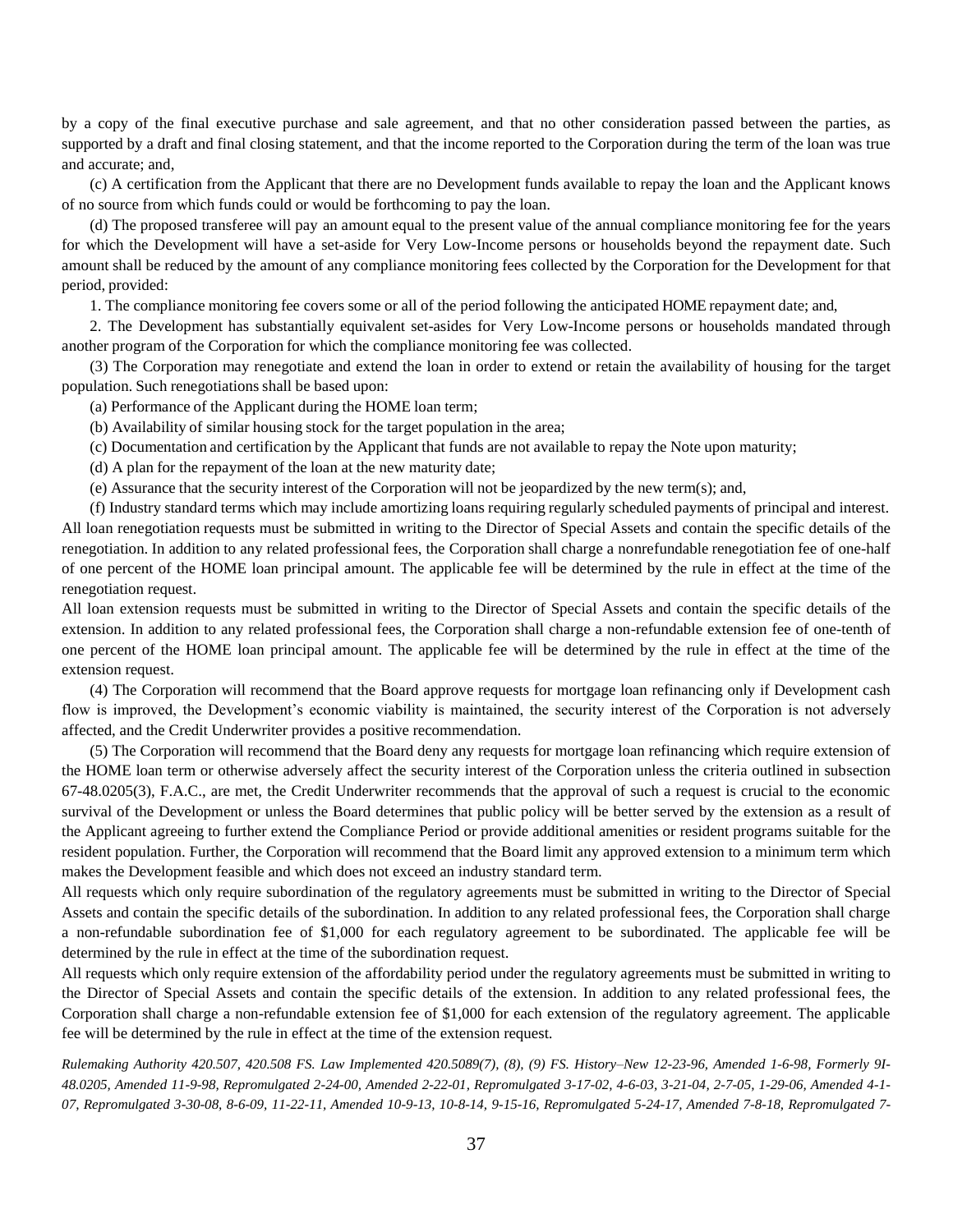*11-19, 6-23-20, 5-18-21.*

## **67-48.022 HOME Disbursements Procedures and Loan Servicing.**

(1) HOME loan proceeds shall be disbursed during the construction/rehabilitation phase in an amount per Draw on a pro-rata basis with the other financing unless otherwise approved by the Corporation or the Credit Underwriter.

(2) Ten (10) business days prior to each Draw, the Applicant shall supply the Corporation's servicer, as agent for the Corporation, with a written request executed by the Applicant for a Draw in a form and substance acceptable to the Corporation's servicer.

(3) The request shall set forth the amount to be paid and shall be accompanied by documentation as specified by the Corporation's servicer. Such documentation shall include invoices for labor and materials to date of the last inspection.

(4) The Corporation's servicer and the Corporation shall review the request for Draw and the Corporation's servicer shall provide the Corporation with approval of the request or an alternative recommendation of an amount to be paid after the title insurer provides an endorsement to the policy of title insurance updating the policy to the date of the current Draw and increasing the insurance coverage to an amount equal to the sum of all prior Draws and the current Draw, without additional exceptions, except those specifically approved in writing by the Corporation. For all Developments consisting of 12 or more units to be developed under a single contract, the borrower shall submit weekly payrolls of the General Contractor and subcontractors in accordance with Federal Labor Standards as enumerated in 24 CFR §92.354.

(5) Retainage in the amount of 10 percent per Draw shall be held by the servicer during construction until the Development is 50 percent complete. At 50 percent completion, no additional retainage shall be held from the remaining draws. Release of funds held as retainage shall occur in accordance with the HOME loan documents.

(6) The Corporation or its servicer shall elect to withhold any Draw or portion of any Draw, in addition to the retainage, notwithstanding any documentation submitted by the borrower in connection with a request for a Draw, if:

(a) The Corporation or the servicer determines at any time that the actual cost budget or progress of construction differs from that shown on the loan documents.

(b) The percentage of progress of construction of improvements differs from that shown on the request for a Draw.

(c) Developments subject to and not in compliance with Federal Labor Standards.

(7) To the extent excess HOME funds in the budget remain unused, the Corporation has the right to reduce the HOME loan by that amount.

(8) If 100 percent of the loan proceeds have not been expended within six (6) months prior to the HUD deadline pursuant to 24 CFR §92.500, the funds shall be recaptured by the Corporation.

(9) The request for final disbursement of HOME funds, excluding retainage, shall be submitted within 60 days of completion of construction as evidenced by certificates of occupancy.

*Rulemaking Authority 420.507, 420.508 FS. Law Implemented 420.5089(1) FS. History–New 7-22-96, Amended 12-23-96, 7-10-97, 1-6-98, Formerly 9I-48.022, Amended 11-9-98, 2-24-00, 2-22-01, 3-17-02, 4-6-03, Repromulgated 3-21-04, 2-7-05, 1-29-06, Amended 4-1-07, Repromulgated 3-30-08, 8-6-09, 11-22-11, Amended 10-9-13, Repromulgated 10-8-14, 9-15-16, 5-24-17, 7-8-18, 7-11-19, 6-23-20, 5-18-21.*

#### **PART IV HOUSING CREDIT PROGRAM**

### **67-48.023 Housing Credits General Program Procedures and Requirements.**

(1) Unless otherwise permitted in a competitive solicitation process, an Applicant is not eligible to apply for Competitive Housing Credits if any of the following pertain to the proposed Development:

(a) The proposed Development has received an allocation of Housing Credits or a Competitive Housing Credit commitment or has accepted an invitation to enter credit underwriting, unless written notice has been provided to the Corporation prior to the deadline to apply for the applicable new funding withdrawing acceptance of such allocation or commitment and returning the previously awarded HC funding;

(b) A preliminary commitment of funding for the proposed Development through the SAIL Program or the HOME Program has already been accepted, unless written notice has been provided to the Corporation prior to the deadline to apply for the applicable new funding withdrawing such acceptance and returning the prior SAIL Program or HOME Program funding; or

(c) The proposed Development site or any part thereof is subject to any Land Use Restriction Agreement or Extended Use Agreement, or both, in conjunction with any Corporation affordable housing financing intended to foster the development or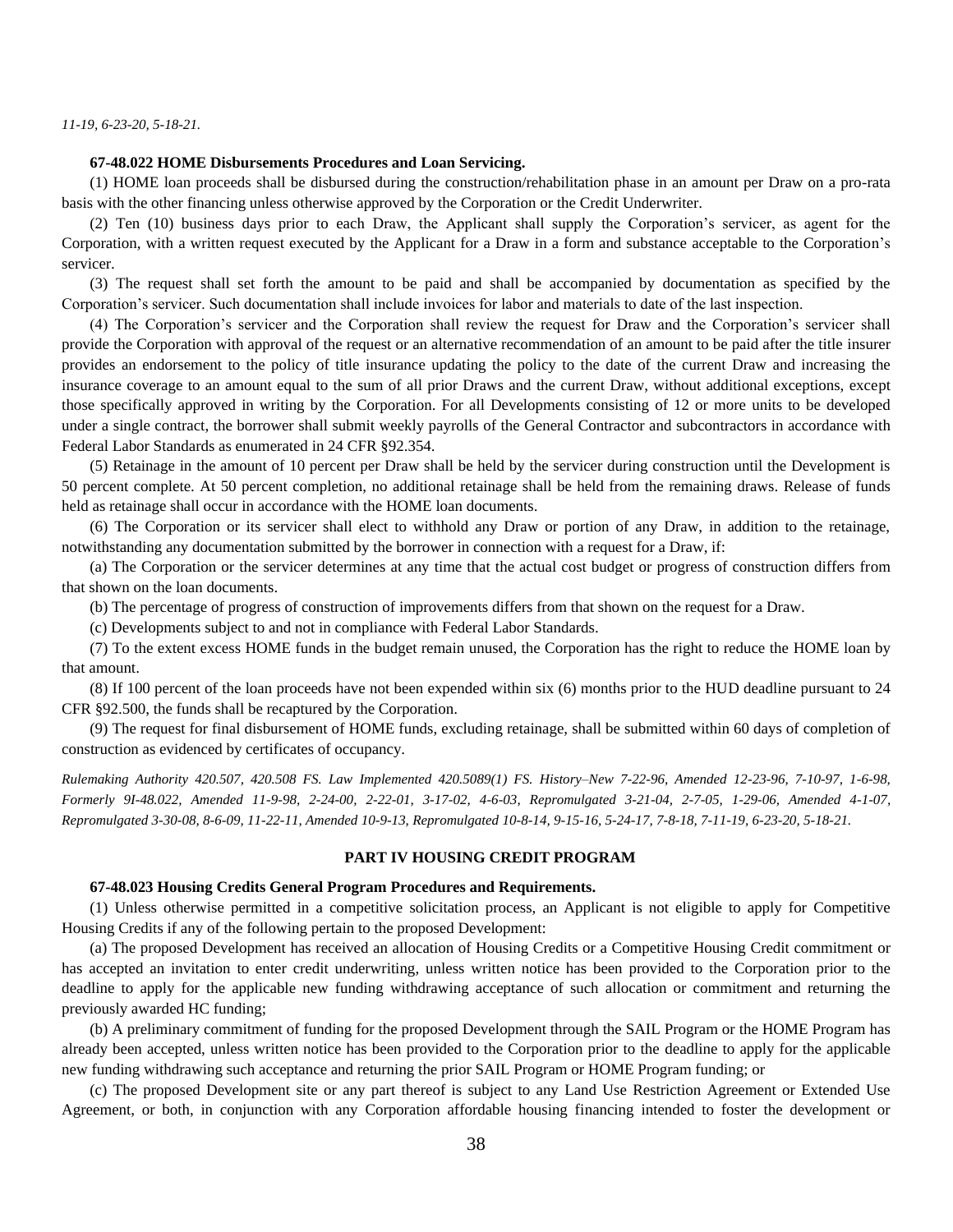maintenance of affordable housing, unless at least one (1) of the following exceptions applies:

1. A LURA recorded in conjunction with the Predevelopment Loan Program or the Elderly Housing Community Loan Program, or

2. A LURA or EUA, or both, for an existing building or buildings, originally constructed at least 25 years prior to the deadline to apply for the applicable Competitive Housing Credits, where, in the current Application, the Applicant has selected and qualified for the Homeless demographic commitment with a Development category of Rehabilitation, Acquisition and Rehabilitation, Preservation, or Acquisition and Preservation.

(2) Each Housing Credit Development shall comply with the minimum Housing Credit Set-Aside provisions, as specified in Section  $42(g)(1)$  of the IRC. Further, each Housing Credit Development shall comply with any additional Housing Credit Set-Aside committed to by the Applicant in the Application.

(3) The Development shall provide safe, sanitary and decent residential rental housing and shall be developed, constructed and operated in accordance with the commitments made and the facilities and services described in the Application at the time of submission to the Corporation or subsequently agreed to by the Corporation. Applications will not be considered approved to receive an allocation of Housing Credits until the Corporation issues a Preliminary Allocation to the Applicant and all contingencies of such documents are satisfied. Allocations are further contingent on the Applicant complying with its Application commitments, rule Chapter 67-48, F.A.C., and Section 42 of the IRC.

(4) All of the dwelling units within a Housing Credit Development shall be rented or available for rent on a continuous basis to members of the general public. The owner of the Housing Credit Development shall not give preference to any particular class or group in renting the dwelling units in the Housing Credit Development, except to the extent that dwelling units are required to be rented to Eligible Persons. All Housing Credit Developments must comply with the Fair Housing Act as implemented by 24 CFR Part 100 and Titles II and III of the Americans with Disabilities Act of 1990 as implemented by 28 CFR Part 35.

(5) Each Housing Credit Development shall complete the final cost certification process as required in a competitive solicitation.

(6) Prior to execution of the limited partnership agreement or limited liability company operating agreement between the Applicant and the limited partners/members, the Applicant must receive written approval from the Corporation or its Credit Underwriter that the Housing Credit Syndicator is in good standing with the Corporation. Proceeding with execution of a partnership agreement or operating agreement with a Housing Credit Syndicator that is not in good standing shall result in withdrawal of the Housing Credit Allocation.

(7) Final cost certification documentation shall be submitted by an Applicant to itemize all expenses incurred in association with construction or Rehabilitation of a Housing Credit Development, including Developer's and General Contractor's fees as described in Rule 67-48.0072, F.A.C., along with the executed Extended Use Agreement, IRS Tax Information Authorization Form 8821 for all Financial Beneficiaries if requested by the Corporation, a copy of the syndication agreement disclosing the rate and all terms, the required certified public accountant opinion letter, an unmodified audit report prepared by an independent certified public accountant, photographs of the completed Development, the monitoring fee, and documentation of the placed-in-service date as specified in the competitive solicitation. The Final Housing Credit Allocation will not be issued until such time as all items required by a competitive solicitation are received and processed by the Corporation.

(8) After the final evaluation and determination of the Housing Credit Allocation amount has been made by the Corporation and the Extended Use Agreement has been executed in accordance with Rule 67-48.029, F.A.C., the IRS Low-Income Housing Credit Allocation and Certification Forms 8609 are issued to the Applicant of the Housing Credit Development, as provided below. The Corporation will issue only one complete set of Forms 8609 per Development which will be no earlier than total Development completion, the Corporation's acceptance and approval of the Development's final cost certification documentation, and determination by the Corporation that all financial obligations for which an Applicant or Developer, or Principal, Affiliate or Financial Beneficiary of an Applicant or Developer is in arrears to the Corporation or any agent or assignee of the Corporation have been satisfied. At the time the Applicant's first tax return with which Form 8609-A is filed with the Internal Revenue Service, the Applicant must submit to the Corporation a copy of IRS Form 8609 with a completed Part II.

(9) Annually, within 151 Calendar Days following the Applicant's fiscal year end, the Applicant shall provide the Corporation with an audited financial statement, the fully completed and executed annual reporting form, Financial Reporting Form SR-1, (Rev. 01-21), and any other financial reporting requirements as provided in a competitive solicitation. The Form SR-1, which is incorporated by reference and available from [http://www.flrules.org/Gateway/reference.asp?No=Ref-13010,](http://www.flrules.org/Gateway/reference.asp?No=Ref-13010) shall be submitted to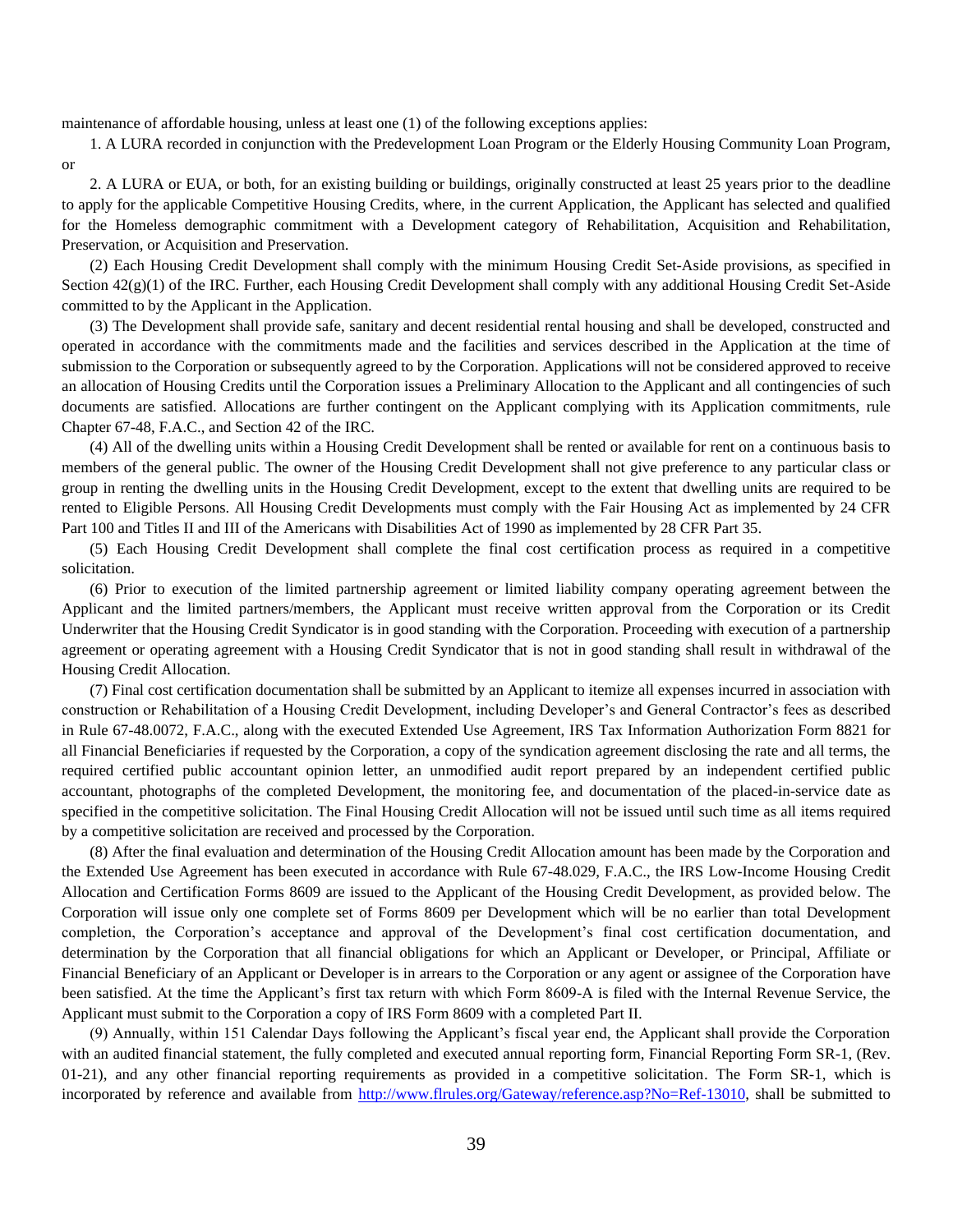the Corporation's servicer in both PDF format and in electronic form as a Microsoft Excel spreadsheet. The initial submission will be due following the fiscal year within which the first unit is occupied. The initial submission for Housing Credit Developments that contain occupied units at the time of acquisition will be due following the fiscal year within which the 12 month anniversary of the closing is observed of either the Housing Credit equity partnership agreement, or the acquisition of the development site, whichever comes first. The audited financial statement is to be prepared in accordance with accounting principles generally accepted in the United States of America and audited in accordance with auditing standards generally accepted in the United States of America for the 12 month fiscal year period just ended and shall include:

- (a) Comparative Balance Sheet with prior year and current year balances;
- (b) Statement of revenue and expenses;
- (c) Statement of changes in fund balances or equity;
- (d) Statement of cash flows; and,
- (e) Notes to financial statements.

The financial statements referenced above should also be accompanied by a certification of the Applicant as to the accuracy of such financial statements. A late fee of \$250 will be assessed by the Corporation for failure to submit the above documents by the stated deadline.

*Rulemaking Authority 420.507, 420.508 FS. Law Implemented 420.5099 FS. History–New 7-22-96, Amended 12-23-96, 7-10-97, 1-6-98, Formerly 9I-48.023, Amended 11-9-98, 2-24-00, 2-22-01, 3-17-02, Repromulgated 4-6-03, Amended 3-21-04, 2-7-05, 1-29-06, 4-1-07, 3-30-08, 8-6-09, 11- 22-11, 10-9-13, 10-8-14, Repromulgated 9-15-16, 5-24-17, Amended 7-8-18, 7-11-19, Repromulgated 6-23-20, Amended 5-18-21.*

#### **67-48.027 Tax-Exempt Bond-Financed Developments.**

Non-Competitive Housing Credits to be used with Tax-Exempt Bond-Financed Developments are available as outlined in rule Chapter 67-21, F.A.C.

*Rulemaking Authority 420.507, 420.508 FS. Law Implemented 420.5099 FS. History–New 7-22-96, Amended 12-23-96, 1-6-98, Formerly 9I-48.027, Amended 11-9-98, 2-24-00, 2-22-01, 3-17-02, Repromulgated 4-6-03, 3-21-04, Amended 2-7-05, Repromulgated 1-29-06, Amended 4-1- 07, 3-30-08, 8-6-09, 11-22-11, 10-9-13, Repromulgated 10-8-14, 9-15-16, 5-24-17, 7-8-18, 7-11-19, Repromulgated 6-23-20, 5-18-21.*

## **67-48.028 Carryover Allocation Provisions.**

(1) If an Applicant cannot complete its Development by the end of the year in which the Preliminary Allocation is issued, the Applicant must enter into a Carryover Allocation Agreement with the Corporation by December 31st of the year in which the Preliminary Allocation is issued. The Carryover Allocation allows the Applicant up to the end of the second year following the Carryover Allocation to have the Development placed-in-service.

(2) An Applicant shall have tax basis in the Housing Credit Development which is greater than 10 percent of the reasonably expected basis in the Housing Credit Development within six (6) months of the date the Corporation issues the Carryover Allocation Agreement, unless extended as provided in the Carryover Allocation Agreement, or the Housing Credits will be deemed to be returned to the Corporation. Certification that the Applicant has met the greater than 10 percent basis requirement shall be signed by the Applicant's attorney or certified public accountant.

(3) All supporting Carryover documentation and the signed certification evidencing the required basis must be submitted to the Corporation within six (6) months of the date the Corporation issues the Carryover Allocation Agreement, unless extended as provided in the Carryover Allocation Agreement, or the Housing Credits will be deemed to be returned.

(4) The Applicant for each Development for which a Carryover Allocation Agreement has been executed shall submit quarterly progress reports to the Corporation as outlined in the Carryover Allocation Agreement and the competitive solicitation. If the progress report does not demonstrate continuous and adequate development and construction progress, the Corporation will require monthly submission of progress reports until satisfactory progress is achieved, until the Development is placed in service, or until a determination is made by the Corporation that the Development cannot be placed in service by the Carryover deadline and the Housing Credits are returned to the Corporation in accordance with the terms of the Carryover Allocation Agreement. Each progress report shall include a written statement describing the current status of the Development; the financing, construction and syndication activity since the last report; the reasons for any changes to the anticipated placed-in-service date; and any other information relating to the status of the Development which the Corporation may request. The due date for the first report shall be as stated in the Carryover Allocation Agreement.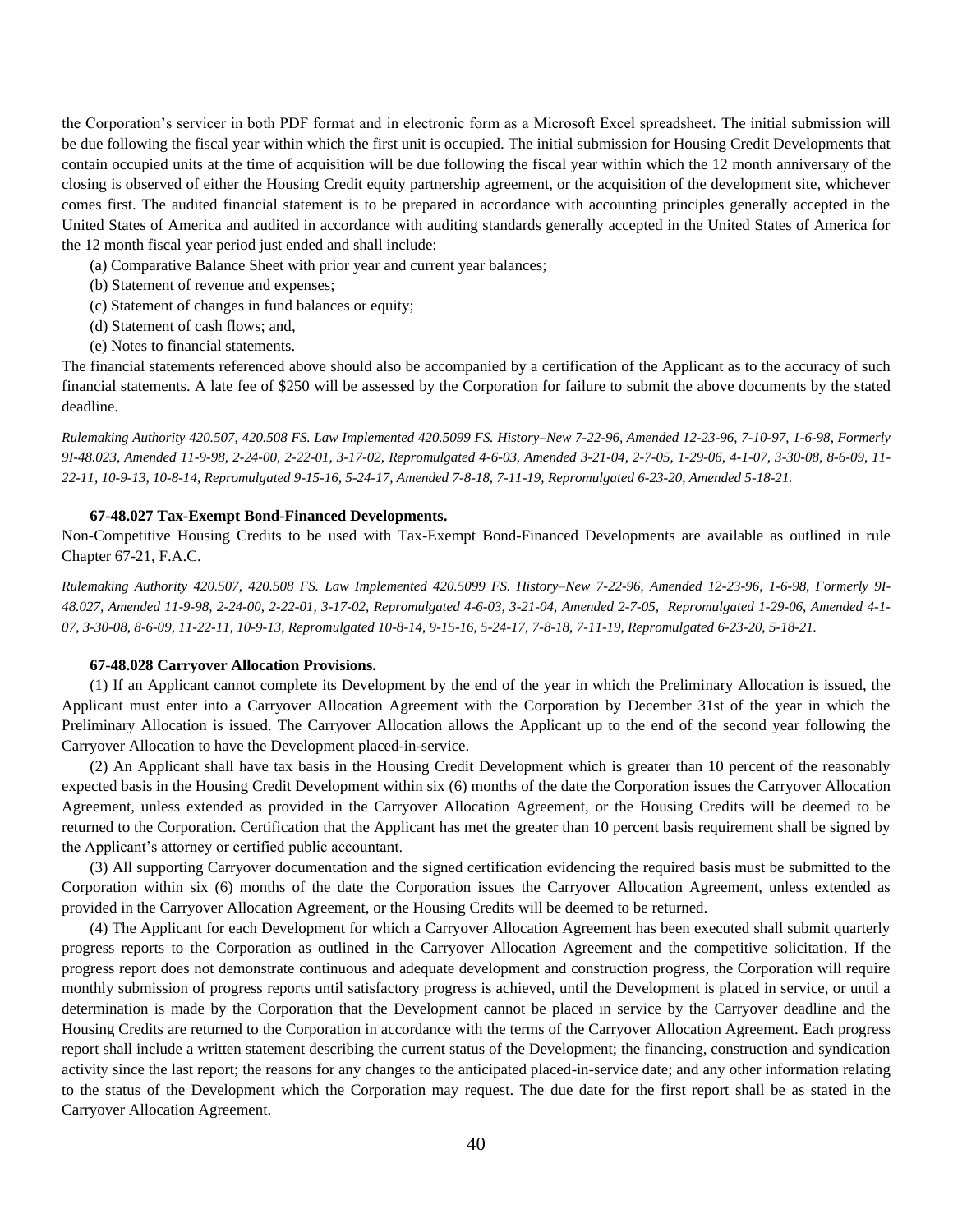*Rulemaking Authority 420.507, 420.508 FS. Law Implemented 420.5099 FS. History–New 7-22-96, Repromulgated 12-23-96, Amended 1-6-98, Formerly 9I-48.028, Amended 11-9-98, 2-24-00, 2-22-01, 3-17-02, 4-6-03, Repromulgated 3-21-04, Amended 2-7-05, Repromulgated 1-29-06, Amended 4-1-07, Repromulgated 3-30-08, Amended 8-6-09, 11-22-11, Repromulgated 10-9-13, Amended 10-8-14, Repromulgated 9-15-16, 5-24- 17, 7-8-18, 7-11-19, 6-23-20, 5-18-21.*

## **67-48.029 Extended Use Agreement.**

(1) Pursuant to Section 42(h)(6) of the IRC, the Applicant and the Corporation shall enter into an Extended Use Agreement. The purpose of the Extended Use Agreement is to set forth the Housing Credit Extended Use Period, the Compliance Period, and to evidence commitments made by the Applicant in the Application or subsequently agreed to by the Corporation.

(2) The following provisions shall be included in the Extended Use Agreement:

(a) The Applicable Fraction for Housing Credit Set-Aside units for each taxable year in the Housing Credit Extended Use Period shall not be less than the Applicable Fraction;

(b) Eligible Persons occupying set-aside units shall have the right to enforce in any state of Florida court the extended use requirement for set-aside units;

(c) The Extended Use Agreement shall be binding on all successors and assigns of the Applicant; and

(d) The Extended Use Agreement shall be executed prior to the issuance of a Final Housing Credit Allocation to an Applicant. Following execution, the Extended Use Agreement shall be recorded pursuant to Florida law as a restrictive covenant.

*Rulemaking Authority 420.507, 420.508 FS. Law Implemented 420.5099 FS. History–New 7-22-96, Repromulgated 12-23-96, 1-6-98, Formerly 9I-48.029, Amended 11-9-98, 2-24-00, Repromulgated 2-22-01, 3-17-02, 4-6-03, Amended 3-21-04, 2-7-05, Repromulgated 1-29-06, 4-1-07, 3-30-08, 8-6-09, 11-22-11, Amended 10-9-13, Repromulgated 10-8-14, 9-15-16, 5-24-17, 7-8-18, 7-11-19, 6-23-20, 5-18-21.*

## **67-48.030 Sale or Transfer of a Housing Credit Development.**

An owner of a Housing Credit Development, its successor or assigns which has been granted a Final Housing Credit Allocation shall not sell the Housing Credit Development without having first notified the Treasury of the impending sale and complying with the Treasury's procedure or procedures for completing the transfer of ownership and utilizing the Housing Credit Allocation. The owner of a Housing Credit Development shall notify the Corporation in writing of an impending sale and of compliance with any requirements by the Treasury for the transfer of the Housing Credit Development. The proposed transferee agrees to maintain all setasides and other requirements of the Extended Use Agreement for the period originally specified; pay any and all unpaid compliance monitoring fees through the end of the Extended Use Agreement; and execute any assignment and assumption documents the Corporation deems necessary to effectuate the ownership change. For those Developments that have not waived the right to submit a Qualified Contract, any transfer of that Development will require the transferee to agree to a waiver of the right to submit a Qualified Contract before approval of the transfer will be provided by the Corporation. All requests which only require subordination of the regulatory agreements must be submitted in writing to the Director of Special Assets and contain the specific details of the subordination. In addition to any related professional fees, the Corporation shall charge a non-refundable subordination fee of \$1,000 for each regulatory agreement to be subordinated. The applicable fee will be determined by the rule in effect at the time of the subordination request.

*Rulemaking Authority 420.507, 420.508 FS. Law Implemented 420.5099 FS. History–New 7-22-96, Repromulgated 12-23-96, Amended 1-6-98, Formerly 9I-48.030, Amended 11-9-98, Repromulgated 2-24-00, Amended 2-22-01, Repromulgated 3-17-02, 4-6-03, 3-21-04, 2-7-05, 1-29-06, 4- 1-07, 3-30-08, 8-6-09, 11-22-11, 10-9-13, 10-8-14, 9-15-16, 5-24-17, Amended 7-8-18, 7-11-19, Repromulgated 6-23-20, 5-18-21.*

#### **67-48.031 Qualified Contracts.**

(1) An owner's written request to the Corporation for a qualified contract (a "qualified contract request") shall be governed by 26 CFR 1.42-18 (the "qualified contract regulations"), Section 42 of the IRC, as applicable, and this rule section in effect at the time of the qualified contract request.

(2) In submitting a qualified contract request, and in keeping with the intent of this rule and the governing law, the owner of the Development is presumed to do so with good faith intent to sell the Development when presented with a qualified contract. While the qualified contract request may ultimately result in the termination of the Extended Use Agreement should the Corporation fail to present the owner with a qualified contract during the one-year period (as same may be suspended from time to time), that is the default position and not the intended purpose of a qualified contract request. To that end, for purposes of this rule and processing a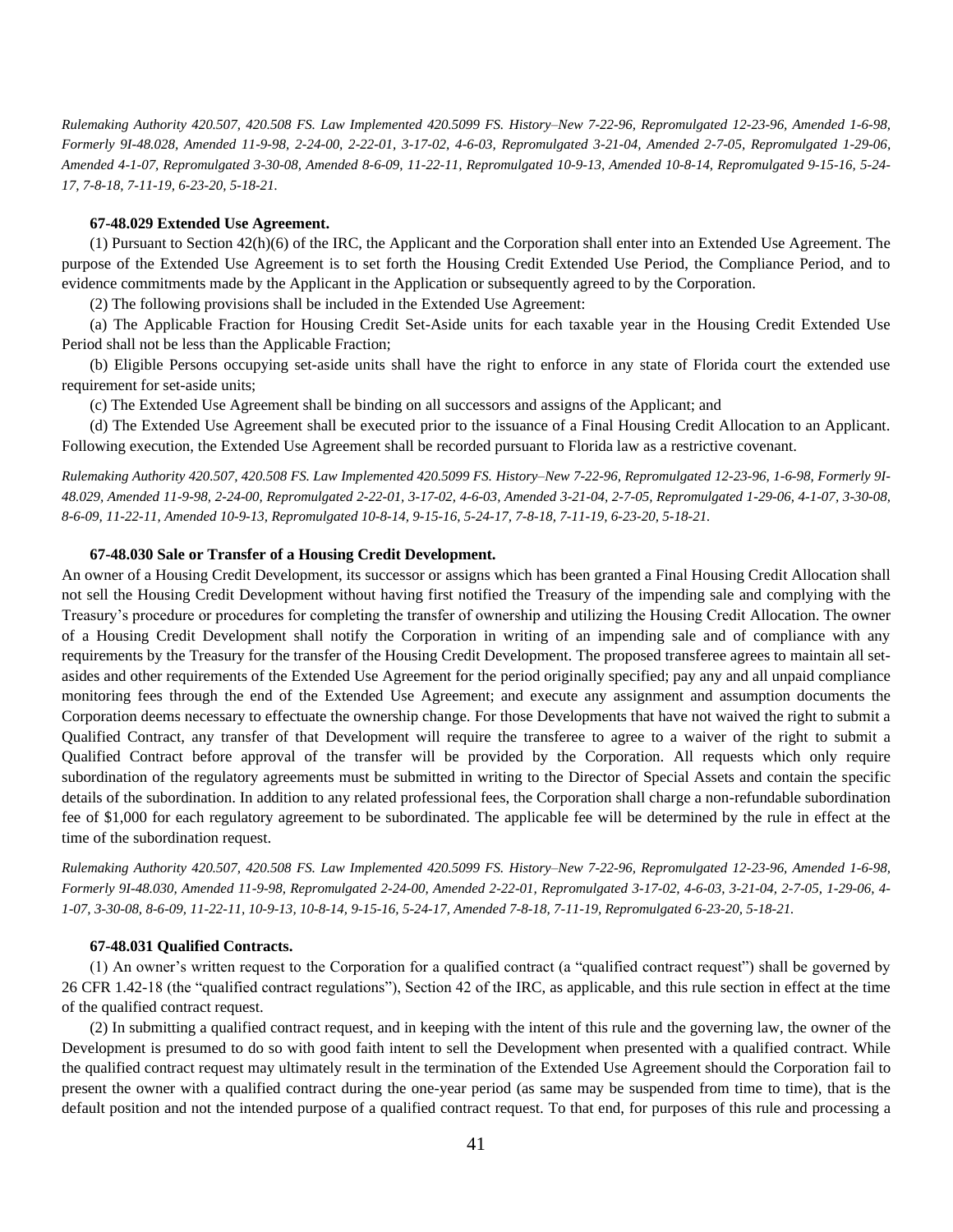qualified contract request, the Corporation shall be deemed to have fulfilled its responsibility to present the owner with a qualified contract by presenting the owner with a contract that meets the requirements of subsection (3), below. It shall be the owner's responsibility to negotiate with the purchaser, in good faith and with the intent to sell the development, the specific terms of the contract, and the owner's rejection of the contract or failure to act on the contract because of terms other than those required in subsection (3), below, shall in no way affect the status of the contract as a qualified contract. The Corporation shall have no duty and is not responsible to either the owner or the purchaser for negotiating the details of the contract following its submission to the owner.

(3) Qualified contract means a bona fide contract (as defined herein) to acquire the development (within a reasonable period after the contract is entered into) for the qualified contract amount (also referred to as the qualified contract price). Bona fide contract means a certain and unambiguous offer to purchase the Development for an amount which equals or exceeds the qualified contract amount (the qualified contract purchase price) made by a purchaser with the intent that such offer result in the execution of an enforceable, valid and binding contract to purchase. The bona fide contract shall be in the form of a contract for sale signed by the purchaser, which states that acceptance of the contract is contingent upon approval by the Corporation, and must provide for an initial earnest money deposit (the initial deposit) from the purchaser in the minimum amount of \$50,000 and obligate the purchaser to make a second earnest money deposit (the second deposit) (the initial and second deposits shall be refundable in the event of the seller's failure to deliver insurable title or in the event of seller's default, otherwise the deposits shall be non-refundable) equal to three (3) percent of the qualified contract price as follows: The initial deposit must be deposited with a nationally recognized title insurance company which offers escrow services ("escrow agent") designated by the owner at the time of submission of the qualified contract request, or if no such escrow agent is designated by the owner, with an escrow agent selected by the purchaser, contemporaneously with the submission of the contract to the owner; and, by its terms, the contract must obligate the purchaser to deposit the second deposit with the escrow agent within 15 business days following the end of the due diligence period (subject to any rights reserved by the purchaser to cancel or terminate the contract during such period) which period shall end no later than 90 Calendar Days following execution of the contract by the owner. A contract submitted to the owner which otherwise meets the requirements of this subsection (3), including the deposit of the initial deposit with the escrow agent, which is accepted by owner within 15 business days after its submission, shall be deemed a qualified contract for purposes of this rule and the qualified contract regulations at such time as the second deposit is deposited with the escrow agent in accordance with the terms of the contract, as same may be amended from time to time, unless waived in writing by the owner. And, in such event, the Corporation shall be deemed to have fulfilled its responsibility to present the owner with a qualified contract. A contract submitted to the owner which otherwise meets the requirements of this subsection (3), including the deposit of the initial deposit with the escrow agent, which is not accepted by owner within 15 business days after its submission, shall be deemed a qualified contract for purposes of this rule and the qualified contract regulations at such time as the 15-day period expires. And, in such event, the Corporation shall be deemed to have fulfilled its responsibility to present the owner with a qualified contract.

(4) After the fourteenth year of the Compliance Period, unless otherwise obligated under the Extended Use Agreement, or a Land Use Restriction Agreement under another Corporation program, and provided the right to request a qualified contract for the Development was not waived in exchange for or in connection with the award of Housing Credits, the owner of a Development may submit a qualified contract request to the Corporation. When submitting a qualified contract request, the owner shall utilize the Qualified Contract Package in effect at the time of the request and shall remit payment of the required Qualified Contract Package fee as provided therein. The Qualified Contract Package consists of the forms and instructions, obtained from the Corporation at 227 North Bronough Street, Suite 5000, Tallahassee, Florida 32301-1329, or on the Corporation's website under the Multifamily Programs link or from [http://www.flrules.org/Gateway/reference.asp?No=Ref-12013,](http://www.flrules.org/Gateway/reference.asp?No=Ref-12013) which shall be completed and submitted to the Corporation in order to request a qualified contract. The Qualified Contract Package, Rev. 03-2020, is adopted and incorporated herein by reference.

(5) All information contained in a Qualified Contract Package is subject to independent review, analysis and verification by the Corporation or its agents. The Corporation may request additional information to document the qualified contract amount calculated by the owner. The Corporation may also engage the services of its own certified public accountant (CPA) and real estate appraiser to assist in the review of a Qualified Contract Package. Real estate appraisers involved in the qualified contract process must be licensed by the state of Florida, be an MAI-designed general appraiser and be otherwise acceptable to the Corporation.

(6) The qualified contract regulations provide that the fair market value of the non-low-income portion of the building includes the fair market value of the underlying land and that the valuation of the underlying land must take into account the existing and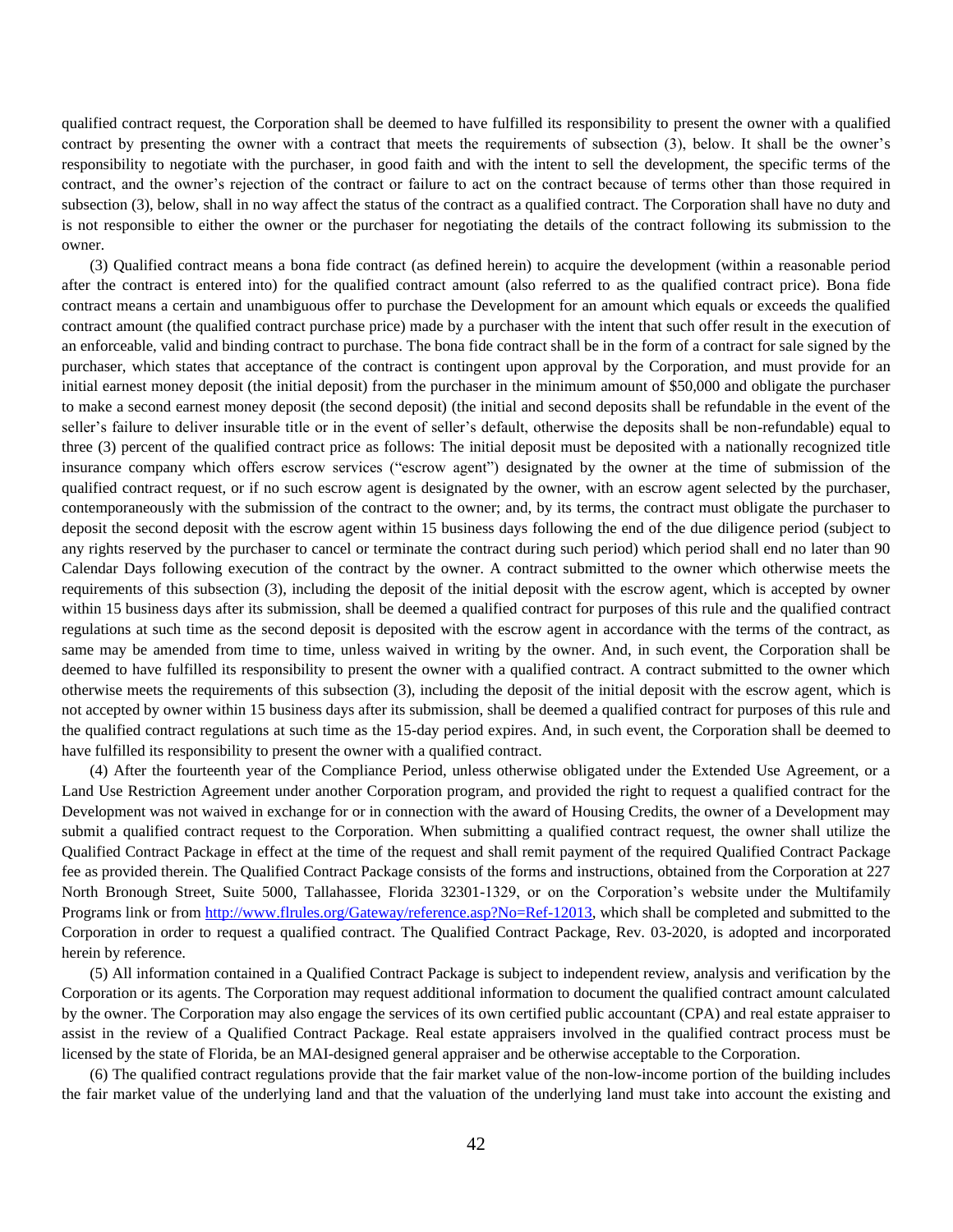continuing requirements contained in the Extended Use Agreement. Pursuant to Section 193.017, F.S., and the statutes cited therein, the Extended Use Agreement recorded in connection with a Housing Credit property is a land-use regulation and a limitation on the highest and best use of the property during the term of the agreement that must be considered by the county property appraiser in assessing the value of the property. Unless the owner elects otherwise as provided below, for purposes of a qualified contract request, the fair market value of the underlying land shall be the value attributed to the underlying land by the county property appraiser in the most recent year's assessed value of the Development provided that the county property appraiser's valuation of the land takes into account the existing and continuing requirements contained in the Extended Use Agreement. The county property appraiser's valuation methodology shall be verified upon submission of a qualified contract request in order to determine if the valuation of the land has taken into account the existing and continuing requirements contained in the Extended Use Agreement. If the owner is of the opinion that the county property appraiser's valuation does not represent the fair market value of the underlying land within the contemplation of the qualified contract regulations at the time of the qualified contract request, the owner may elect to submit with its qualified contract request a value (the "owner's appraised value") for the underlying land at the fair market value determined by a real estate appraiser (the "owner's appraiser") engaged by the owner for that purpose in lieu of the county property appraiser's valuation. A copy of the real estate appraisal (the "owner's appraisal report") upon which the owner's appraised value is based shall be included with the owner's qualified contract request. If the owner elects to rely on the county property appraiser's valuation of the land and the Corporation determines that the county property appraiser's valuation did not take into account the existing and continuing requirements contained in the Extended Use Agreement, the county property appraiser's valuation shall be disregarded, and instead, the owner must obtain and submit to the Corporation an owner's appraisal report together with the owner's appraised value as provided above. The owner's appraiser must certify in the appraisal report that the valuation represents the fair market value of the underlying land taking into account the existing and continuing requirements contained in the Extended Use Agreement for the property. The owner's appraisal report must also include a narrative describing the methodology or manner in which the requirements contained in the Extended Use Agreement were considered by the owner's appraiser in arriving at the owner's appraised value of the underlying land, and, for comparison and evaluation purposes, the opinion of the owner's appraiser as to what the fair market value of the underlying land would be if unencumbered by the requirements of the Extended Use Agreement. The lower of the restricted and unrestricted appraised values should be included in the qualified contract price if the owner's appraised value is submitted. The owner's appraised value of the underlying land and the owner's appraisal report shall be subject to review and approval by the Corporation. The Corporation may engage the services of one or more real estate appraisers, or other professionals, to assist in the review and evaluation of the owner's appraised value and the owner's appraisal report.

(7) In addition to the Qualified Contract Package fee, the owner shall be responsible for all third-party fees in connection with the owner's qualified contract request. Third party fees include, but are not limited to, the costs of the services provided by CPAs and real estate appraisers or other real estate professionals engaged by the Corporation to assist it in the review of a qualified contract request, and the fees and commissions of any real estate broker in connection with the marketing and sale of the development to a buyer under a qualified contract.

(8) When offering a development for sale to the general public pursuant to a qualified contract request, the Corporation may, but shall not be required to, utilize the services of a real estate broker under contract with or designated by the Corporation to market and sell the development. The owner of the development shall be responsible for the fees and commissions due any such real estate broker in connection with the marketing and sale of the development, and, upon request of the Corporation or the real estate broker, the owner shall enter into a written agreement with the real estate broker pursuant to which the owner agrees to pay to the real estate broker such fees and commissions in connection with the marketing and sale of the development.

(9) The running of the one-year period described in Section  $42(h)(6)(I)$  of the IRC shall be suspended by the Corporation at any time upon written notice to the owner if:

(a) The Corporation concludes that the owner's request lacks information required in the Qualified Contract Package or other essential information;

(b) The owner fails to pay the Qualified Contract Package fee or, thereafter, fails to timely pay any other fees or costs for which the owner is responsible hereunder;

(c) The owner and the Corporation are unable to reach mutual agreement on the qualified contract amount;

(d) The Development that is the subject of the qualified contract request is not in compliance with the applicable program requirements or if any fees related to the Development are delinquent;

(e) The owner fails to allow the Corporation, its agents or prospective buyers access to the Development for purposes of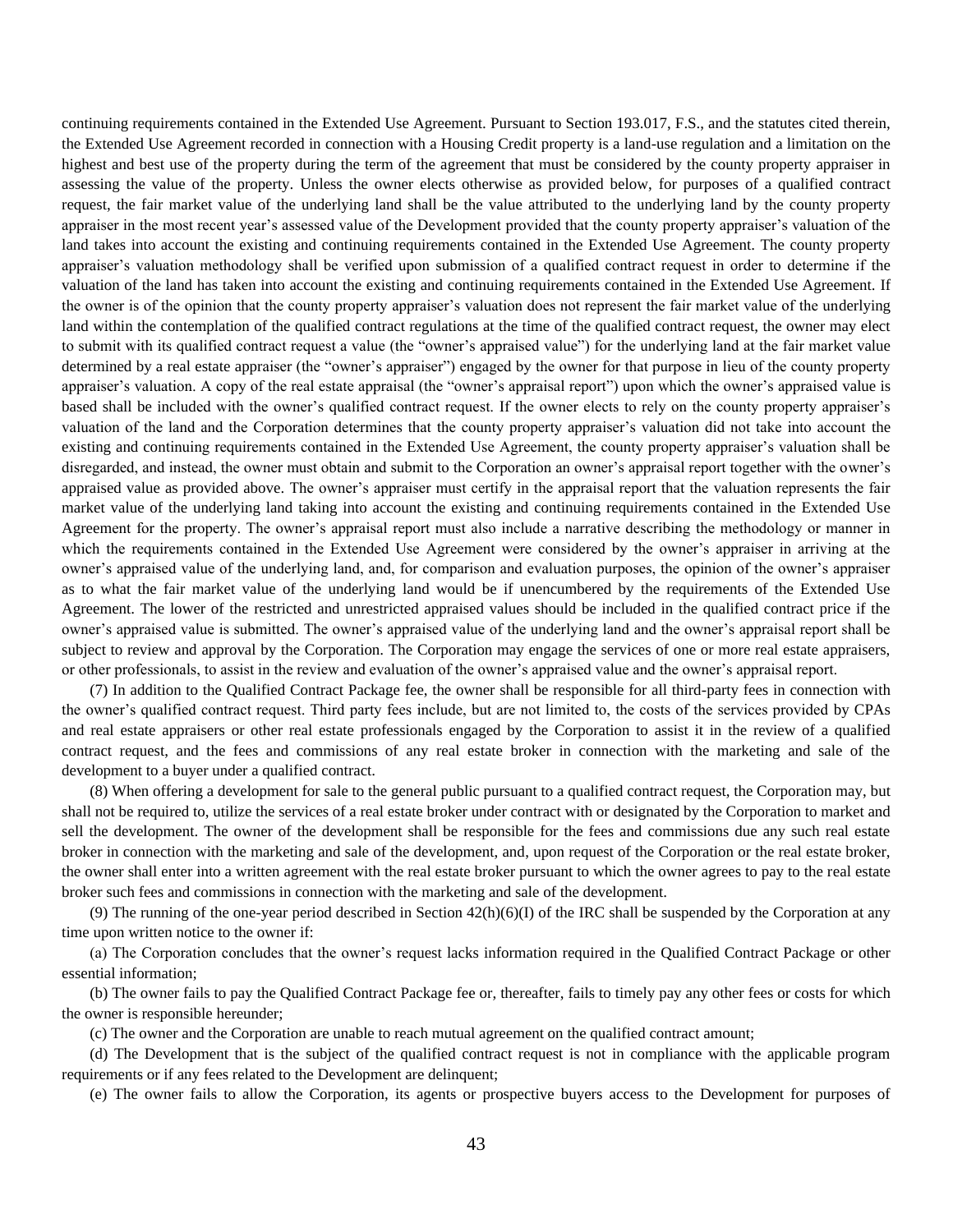verification, inspection or due diligence;

(f) The Applicant or Developer, or Principal, Affiliate or Financial Beneficiary of an Applicant or a Developer is in arrears to the Corporation or any agent or assignee of the Corporation;

(g) Following request, the owner fails to enter into the written agreement with the real estate broker designated by the Corporation to market and sell the development, or

(h) The owner otherwise fails to comply with the requirements of this rule section or the qualified contract regulations.

The term of any such suspension shall begin on the date of the written notice provided by the Corporation to the owner, and shall continue unabated until such date as the deficiency, non-payment or disagreement giving rise to the suspension is cured or otherwise resolved. The Corporation shall acknowledge the cure or resolution by written notice to the owner within 10 days thereafter. The owner's election to value the underlying land based on the owner's appraised value as provided in subsection (6), above, shall automatically prevent the owner's purported qualified contract request from beginning the one-year period described in Section 42(h)(6)(I) of the IRC until such time as the Corporation and the owner shall mutually agree on the value of the underlying land for purposes of the owner's qualified contract request.

(10) Upon mutual agreement of the owner and the Corporation, the qualified contract amount shall be documented in writing signed by the Corporation and the owner.

(11) The owner shall cooperate with the Corporation and its agents, real estate brokers and prospective buyers in connection with the processing of the owner's qualified contract request and the marketing of the Development to prospective buyers. The owner shall exercise good faith in acting upon a qualified contract as may be presented within the one-year period. If the Corporation provides a qualified contract within the one-year period (it being understood that the Corporation shall be deemed to have fulfilled its responsibility to present the owner with a qualified contract by presenting the owner with a contract that meets the requirements of subsection (3), above) regardless of whether the owner accepts, rejects or fails to act upon the contract, the Development shall remain subject to the Extended Use Agreement, and the owner shall be deemed to have waived any right or option to submit another qualified contract request for the Development.

(12) An owner shall be allowed only one qualified contract request per Development.

 $(13)$  Section  $42(h)(6)(E)(ii)$  of the IRC provides that the termination of an extended low-income housing commitment under Section  $42(h)(6)(E)(i)$  will not be construed to permit before the close of the 3-year period following the termination (a) the eviction or termination of tenancy (other than for good cause) of an existing tenant of any Low-Income unit, or (b) any increase in the gross rent with respect to a Low-Income unit not otherwise permitted under Section 42, IRC.

(14)This rule shall apply to qualified contract requests first submitted to the Corporation on or after the effective date of the rule.

*Rulemaking Authority 420.507, 420.508 FS. Law Implemented 420.5099 FS. History–New 7-22-96, Repromulgated 12-23-96, 1-6-98, Formerly 9I-48.031, Amended 11-9-98, Repromulgated 2-24-00, 2-22-01, 3-17-02, 4-6-03, 3-21-04, Amended 2-7-05, 1-29-06, 4-1-07, 3-30-08, 8-6-09, 11-22- 11, 10-9-13, Repromulgated 10-8-14, Amended 9-15-16, 5-24-17, 7-8-18, 7-11-19, 6-23-20, Repromulgated 5-18-21.*

# **PART V ELDERLY HOUSING COMMUNITY LOAN PROGRAM**

#### **67-48.040 EHCL General Program Procedures and Restrictions.**

(1) The proceeds of all loans shall be used for life-safety, health, sanitation, or security-related repairs or improvements which result in making the Development safe and secure, and meeting requirements of state, federal, or local regulations, as well as all requirements outlined in a competitive solicitation.

(2) Funding provided under the EHCL Program may not exceed \$750,000 per Housing Community for the Elderly.

(3) Loan proceeds shall not be used to pay for administrative costs, routine maintenance or new construction.

*Rulemaking Authority 420.507, 420.508 FS. Law Implemented 420.5087(3) FS. History–New 10-8-14, Repromulgated 9-15-16, 5-24-17, 7-8-18, 7- 11-19, 6-23-20, 5-18-21.*

#### **67-48.041 Terms and Conditions of EHCL Loan.**

(1) The loan shall be in compliance with this rule chapter and the Act, and loan documents shall, at a minimum, contain the following terms and conditions:

(a) The loan shall be non-amortizing and shall have an interest rate, as provided in Section 420.5087(3)(e), F.S. The applicable